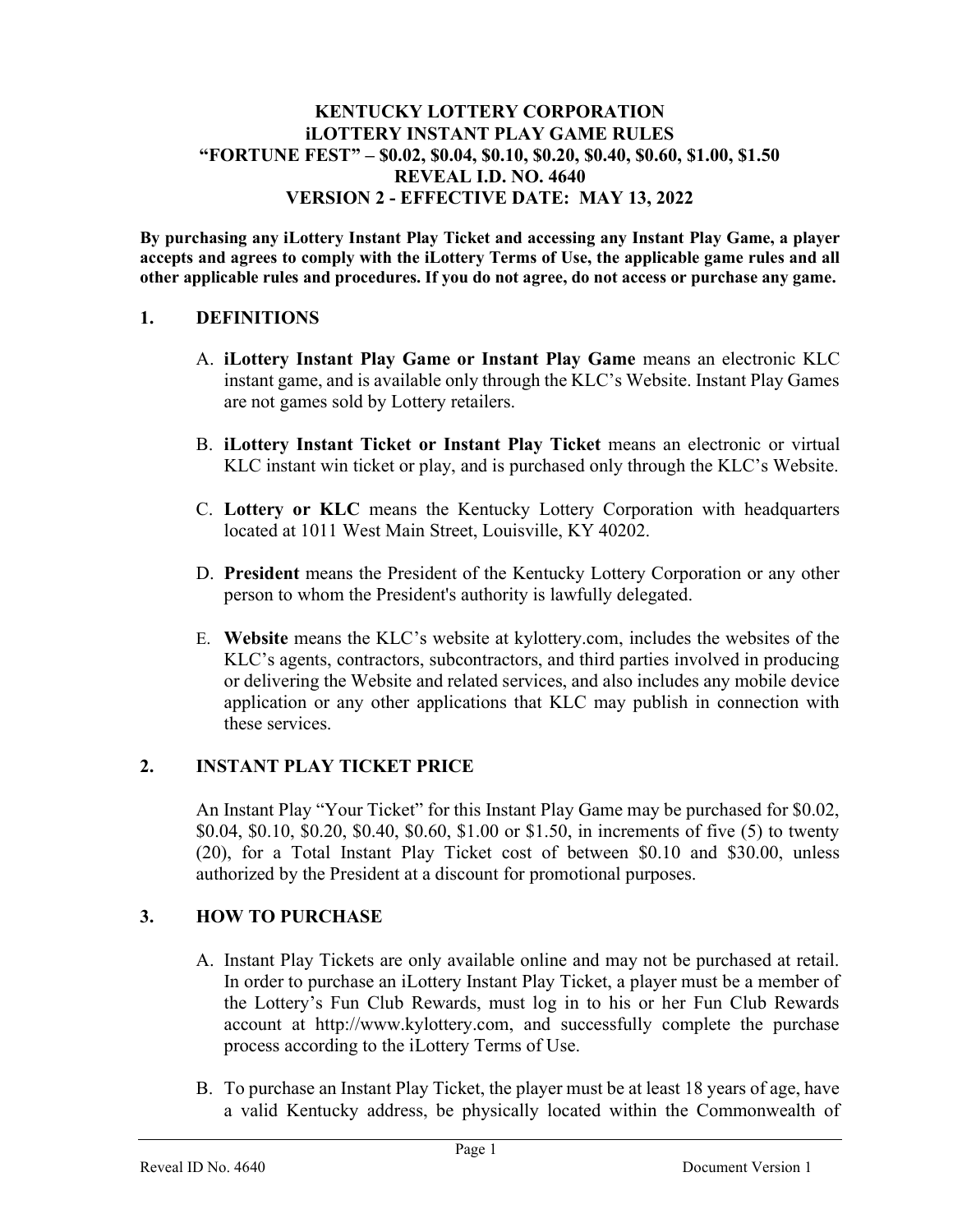Kentucky at the time of the purchase, have a properly registered account, and be using player's own account to purchase a ticket. The KLC may deem invalid any purchases made in violation of these requirements, the iLottery Terms of Use, or other applicable rules, and may refuse to award the prize.

- C. All sales are final. Once the purchase is completed, the player may not cancel the purchase. The player is solely responsible for ensuring that he or she has selected the correct lottery game and all options relating to that game, including, but not limited to, game ticket, number of tickets, and price of tickets. Purchases made in error will not be refunded.
- D. Player is solely responsible for obtaining and maintaining any equipment and connectivity necessary to access the Website and purchase an Instant Play Ticket. Games may not be available on certain devices due to operating requirements associated with the Games. The Lottery makes no representations or warranties as to a player's ability to access, purchase, and play any game, or that the Website or games will display correctly on all devices on which they can be viewed.
- E. Players may have the option to "Buy Now" or "Try Now." By design, the Game play and player experience are the same, although there are important differences. By choosing "Buy Now," the player elects to purchase the Instant Play Ticket, and the purchase value will be deducted from the player's account. Once confirmed, Instant Play Ticket purchases cannot be voided or cancelled. If a Game player chooses "Try Now," the player acknowledges that he or she is playing a trial version of the Instant Play Game; the player is not purchasing an Instant Play Ticket, and the player will not be awarded a cash prize even though the Game results may reveal a prize.

## 4. HOW TO PLAY

The object of Fortune Fest is to match any Lucky Numbers to any of Your Tickets on purchased rows and win the corresponding prize. All matching prizes are added to the total win.

To begin play, the player must select their price point and number of Your Tickets before purchasing the game, and then the player must complete the purchase process set out in the iLottery Terms of Use. Cost per play is the number of Your Tickets multiplied by the Ticket Cost. Your Tickets may be purchased in increments of five (5) up to twenty (20) Your Tickets. The number of Your Tickets that are purchased determine the number of rows you will play. The prizes available and odds for each prize are determined by the both the price point selected and the number of Your Tickets purchased for that price point. Increasing the number of Your Tickets purchased for a price point provides better odds for winning a prize within that price point. The outcome of the player's ticket is determined at the time of the ticket purchase.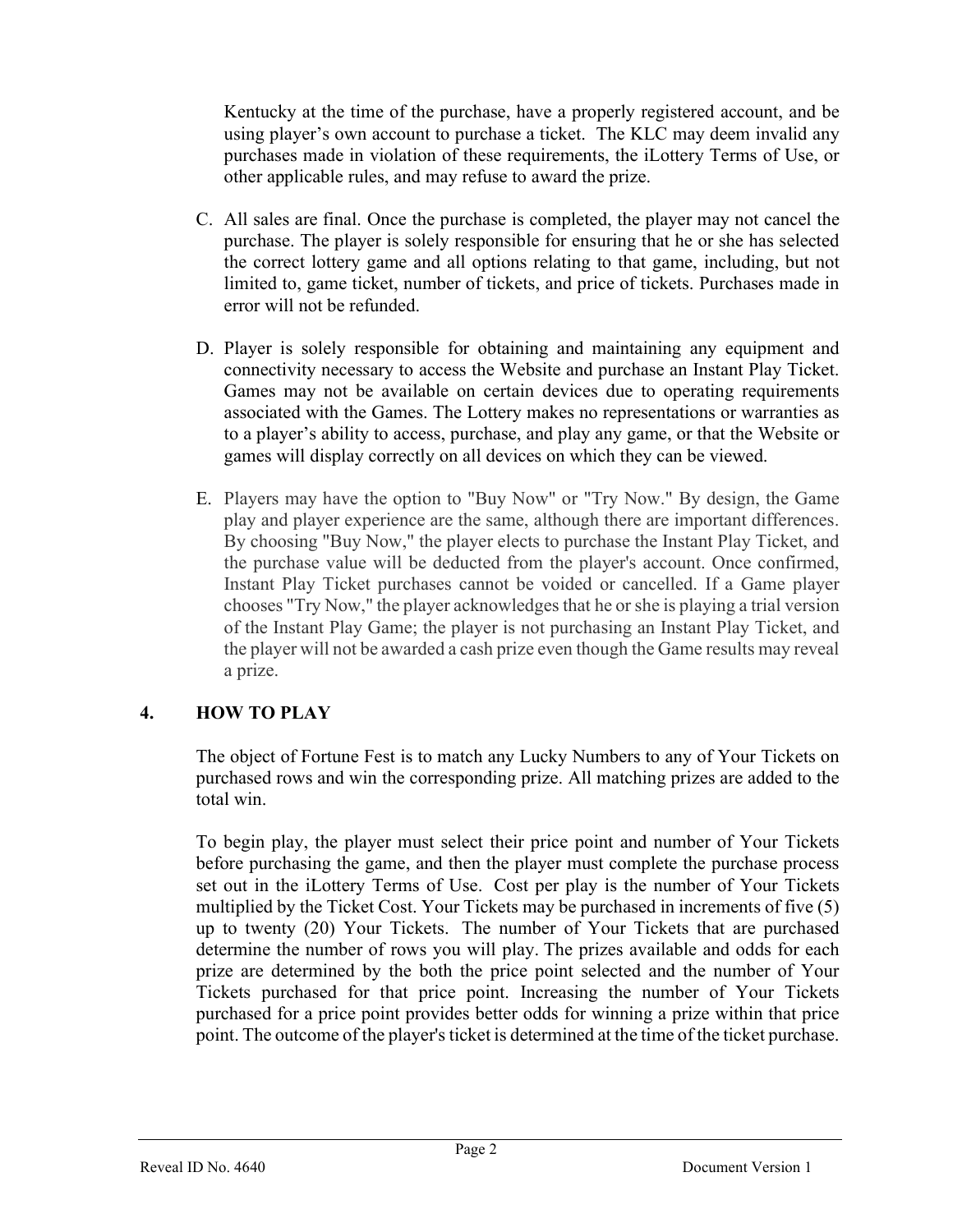Match any Lucky Numbers to any of Your Tickets within a row of purchased Your Tickets and win the corresponding prize for that Your Ticket. All matching prizes are added to the total win.

Reveal a Multiplier Symbol to instantly win the revealed prize times the multiplier amount. Multipliers of 2x, 5x, 10x, 20x, 50x, 100x, 200x may be awarded.

Find a Mystery Box Symbol to trigger one (1) of two (2) mystery bonuses. The Mystery Box opens to reveal either the Super Spin Bonus or the Mystery Match Bonus.

### Super Spin Bonus

In the Super Spin Bonus, spin the wheels to reveal multipliers. Revealed multipliers are accumulated. When the outer wheel lands on COLLECT, the Bonus ends. Ticket cost is multiplied by the total accumulated multipliers for a Bonus win.

### Mystery Match Bonus

In the Mystery Match Bonus, reveal rows of multipliers. Reveal three (3) matching multiplier values in any one (1) row, to win the corresponding multiplier. It is possible to win on more than one (1) row. Ticket cost is multiplied by accumulated multipliers for a bonus win.

The game ends when all Lucky Numbers, Your Tickets, and any awarded bonus games are revealed.

## 5. DETERMINATION OF PRIZE WINNERS

- A. iLottery Instant Play Games are games of chance, and the outcome of a play in the case of any Game is determined by the system at the point of purchase and is not affected by the skill, judgment or action of the player. The system distributes outcomes based on the probabilities within the prize structure. The overall chances of winning in a Game at each prize level are determined by the prize structure. Outcome will not be affected by a disconnection from the system after point of purchase.
- B. The revealing of the play symbols on the Instant Play Ticket does not determine if the Instant Play Ticket is a winning Ticket. The revealing of the play symbols is for entertainment purposes only.
- C. A player who validly purchases an iLottery Instant Play Ticket using his or her Fun Club Rewards account, and according to these rules and the iLottery Terms of Use, is the owner of the iLottery Instant Play Ticket, is entitled to any prize won on that ticket, subject to all requirements necessary to claim the prize. An iLottery Instant Play Ticket is a NOT bearer instrument. Neither the electronic record of purchase, nor any other confirmation of the purchase is a bearer instrument. An iLottery Instant Play Ticket may not be assigned or transferred, except as allowed or required by law.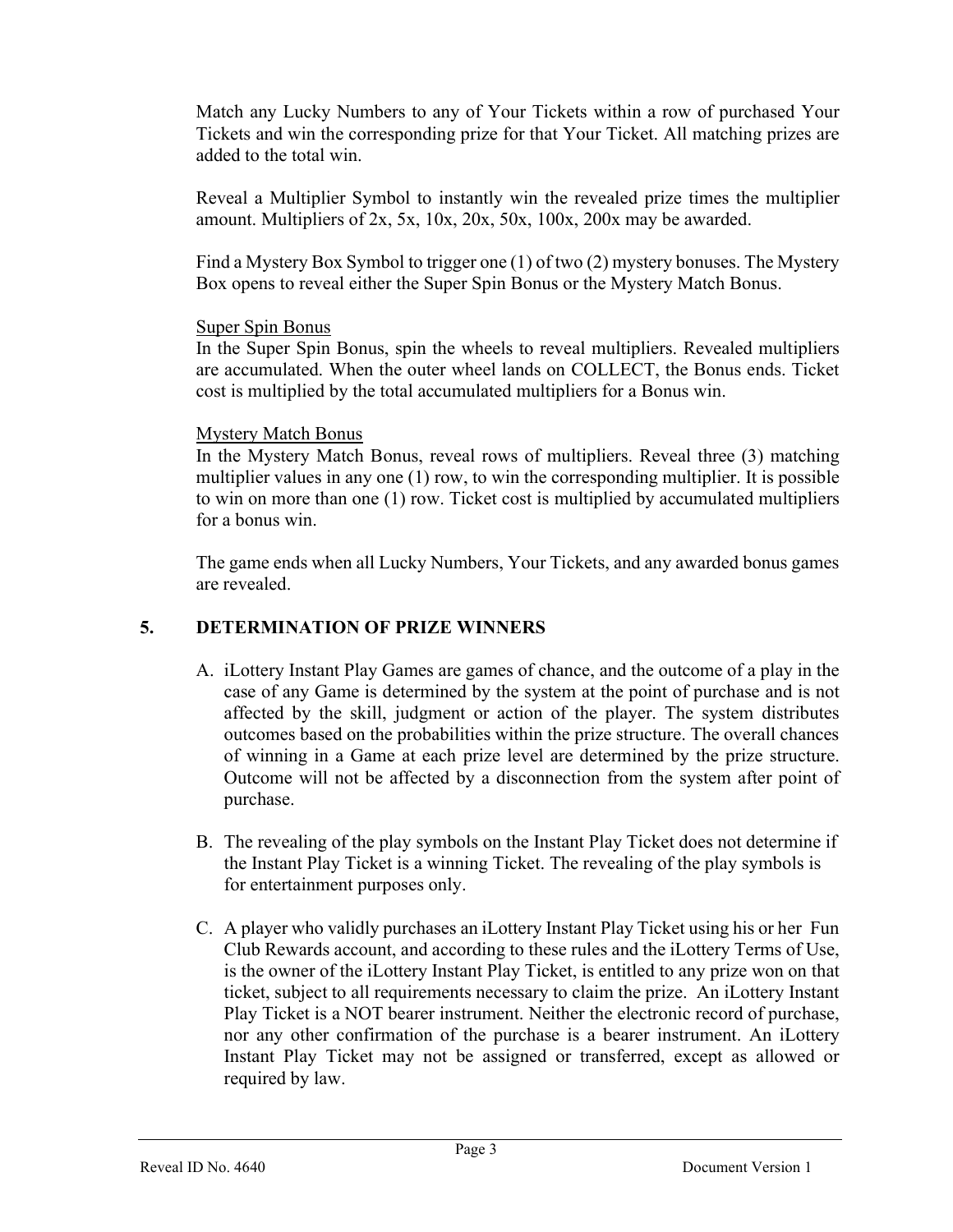D. If an iLottery Instant Game play is not played out to completion for any reason, including the interruption of the player, loss of connectivity during game play or Game termination by the Lottery, the player will be notified by email that the Game has not been completed and that the Game will be available for a specified time. If the play is not completed within that time, play will be completed automatically by the system on the player's behalf to reveal the outcome determined at the point of purchase. The player will be notified by email of such outcome, and the prize claim and payment process remains the same, whether player plays the game to completion or the game is completed automatically.

### 6. PRIZE STRUCTURES AND ODDS

Duplicate prize amounts indicate multiple ways to win the same prize amount; different odds may apply to each way to win.

### "YOUR TICKET" PRICE: \$0.02

| <b>J</b> Lickel<br><b>Prize Value</b> | <b>Odds per Play</b> |
|---------------------------------------|----------------------|
| \$500.00                              | 1:2,000,000.00       |
| \$200.00                              | 1:1,000,000.00       |
| \$<br>50.00                           | 1:666,666.67         |
| \$<br>20.00                           | 1:500,000.00         |
| $\overline{\$}$<br>18.00              | 1:400,000.00         |
| \$<br>17.50                           | 1: 333, 333.33       |
| \$<br>16.00                           | 1:285,714.29         |
| $\overline{\mathbb{S}}$<br>15.00      | 1:250,000.00         |
| \$<br>13.00                           | 1:200,000.00         |
| \$<br>12.50                           | 1:133,333.33         |
| $\overline{\$}$<br>12.00              | 1:100,000.00         |
| $\overline{\$}$<br>11.00              | 1:80,000.00          |
| $\overline{\$}$<br>10.00              | 1:66,666.67          |
| $\overline{\$}$<br>9.00               | 1:50,000.00          |
| \$<br>8.00                            | 1:40,000.00          |
| \$<br>7.50                            | 1:33,333.33          |
| \$<br>7.00                            | 1:28,571.43          |
| $\overline{\$}$<br>6.50               | 1:20,000.00          |
| $\overline{\$}$<br>6.00               | 1: 13,333.33         |
| \$<br>5.50                            | 1:8,000.00           |
| $\overline{\$}$<br>5.00               | 1:4,000.00           |
| $\overline{\$}$<br>4.50               | 1:2,857.14           |
| $rac{1}{3}$<br>4.00                   | 1:2,500.00           |
| 3.60                                  | 1:2,222.22           |
| $\overline{\$}$<br>3.50               | 1:2,000.00           |
| $\overline{\$}$<br>3.20               | 1:1,666.67           |
| $\overline{\$}$<br>3.00               | 1:1,333.33           |
| \$<br>2.80                            | 1:1,250.00           |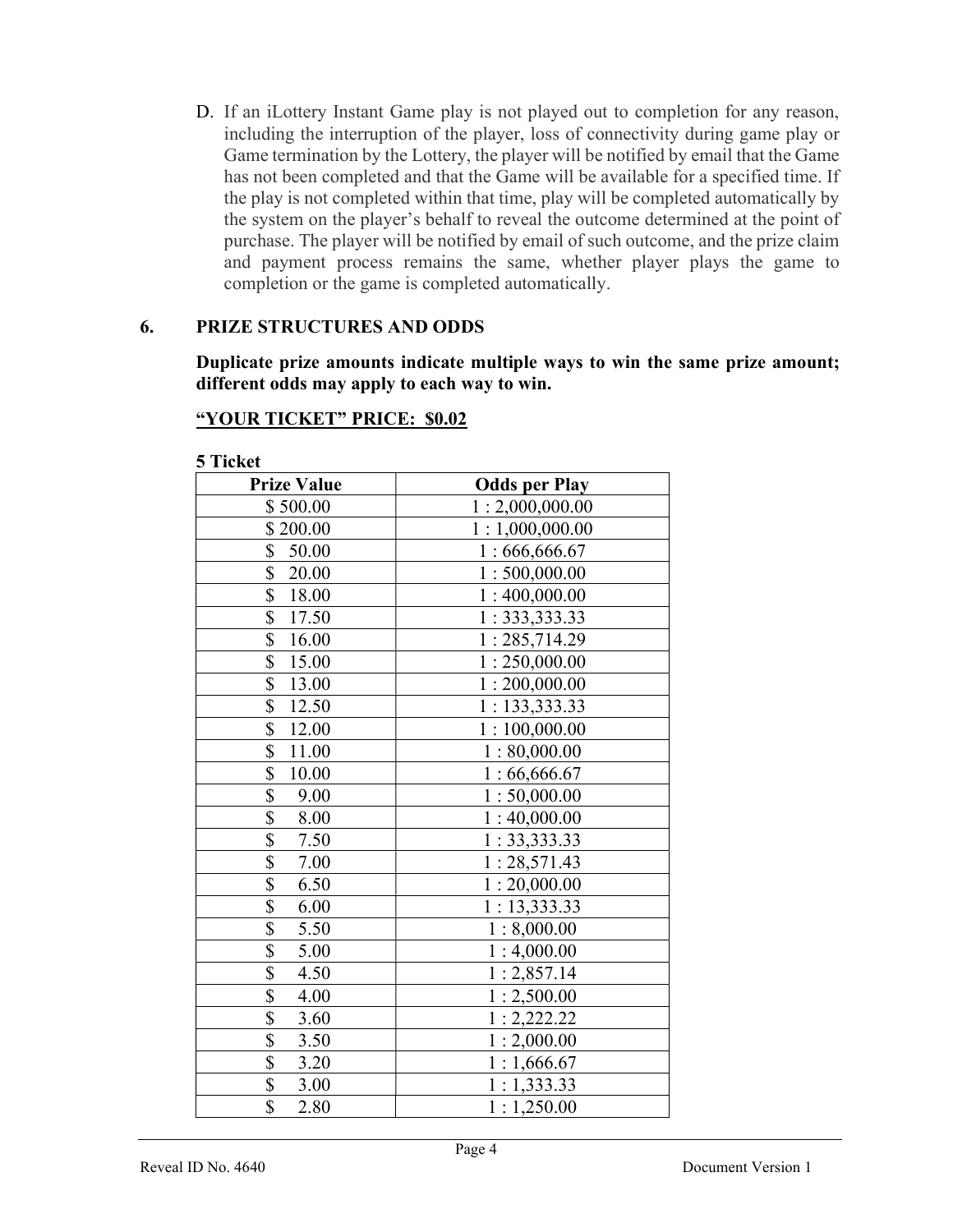| <b>Prize Value</b>               | <b>Odds per Play</b> |
|----------------------------------|----------------------|
| \$<br>2.60                       | 1:1,081.08           |
| \$<br>2.50                       | 1:952.38             |
| \$<br>2.40                       | 1:869.57             |
| \$<br>2.20                       | 1:740.74             |
| \$<br>2.00                       | 1:666.67             |
| \$<br>1.90                       | 1:606.06             |
| \$<br>1.80                       | 1:571.43             |
| \$<br>1.70                       | 1:540.54             |
| \$<br>1.60                       | 1:500.00             |
| \$<br>1.50                       | 1:476.19             |
| $\overline{\$}$<br>1.40          | 1:459.77             |
| \$<br>1.30                       | 1:444.44             |
| $\overline{\mathbb{S}}$<br>1.20  | 1:434.78             |
| \$<br>1.10                       | 1:416.67             |
| $\overline{\mathbb{S}}$<br>1.00  | 1:740.74             |
| \$<br>0.90                       | 1:666.67             |
| \$<br>0.80                       | 1:571.43             |
| \$<br>0.70                       | 1:533.33             |
| \$<br>0.60                       | 1:500.00             |
| \$<br>0.58                       | 1:444.44             |
| \$<br>0.56                       | 1:400.00             |
| \$<br>0.54                       | 1:363.64             |
| $\overline{\mathcal{S}}$<br>0.52 | 1:333.33             |
| $\overline{\$}$<br>0.50          | 1:888.89             |
| \$<br>0.48                       | 1:800.00             |
| $\overline{\$}$<br>0.46          | 1:727.27             |
| $\overline{\mathbb{S}}$<br>0.44  | 1:666.67             |
| $\overline{\mathbb{S}}$<br>0.42  | 1:615.38             |
| $\overline{\$}$<br>0.40          | 1:606.06             |
| $\overline{\$}$<br>0.38          | 1:588.24             |
| \$<br>0.36                       | 1:571.43             |
| \$<br>0.34                       | 1:563.38             |
| \$<br>0.32                       | 1:555.56             |
| \$<br>0.30                       | 1: 533.33            |
| \$<br>0.28                       | 1:500.00             |
| \$<br>0.26                       | 1:470.59             |
| \$<br>0.24                       | 1:421.05             |
| \$<br>0.22                       | 1:400.00             |
| \$<br>0.20                       | 1:363.64             |
| \$<br>0.18                       | 1:333.33             |
| \$<br>0.16                       | 1:307.69             |
| $\overline{\$}$<br>0.14          | 1:266.67             |
| \$<br>0.12                       | 1:235.29             |
| \$<br>0.10                       | 1:153.85             |
| \$<br>0.08                       | 1:99.21              |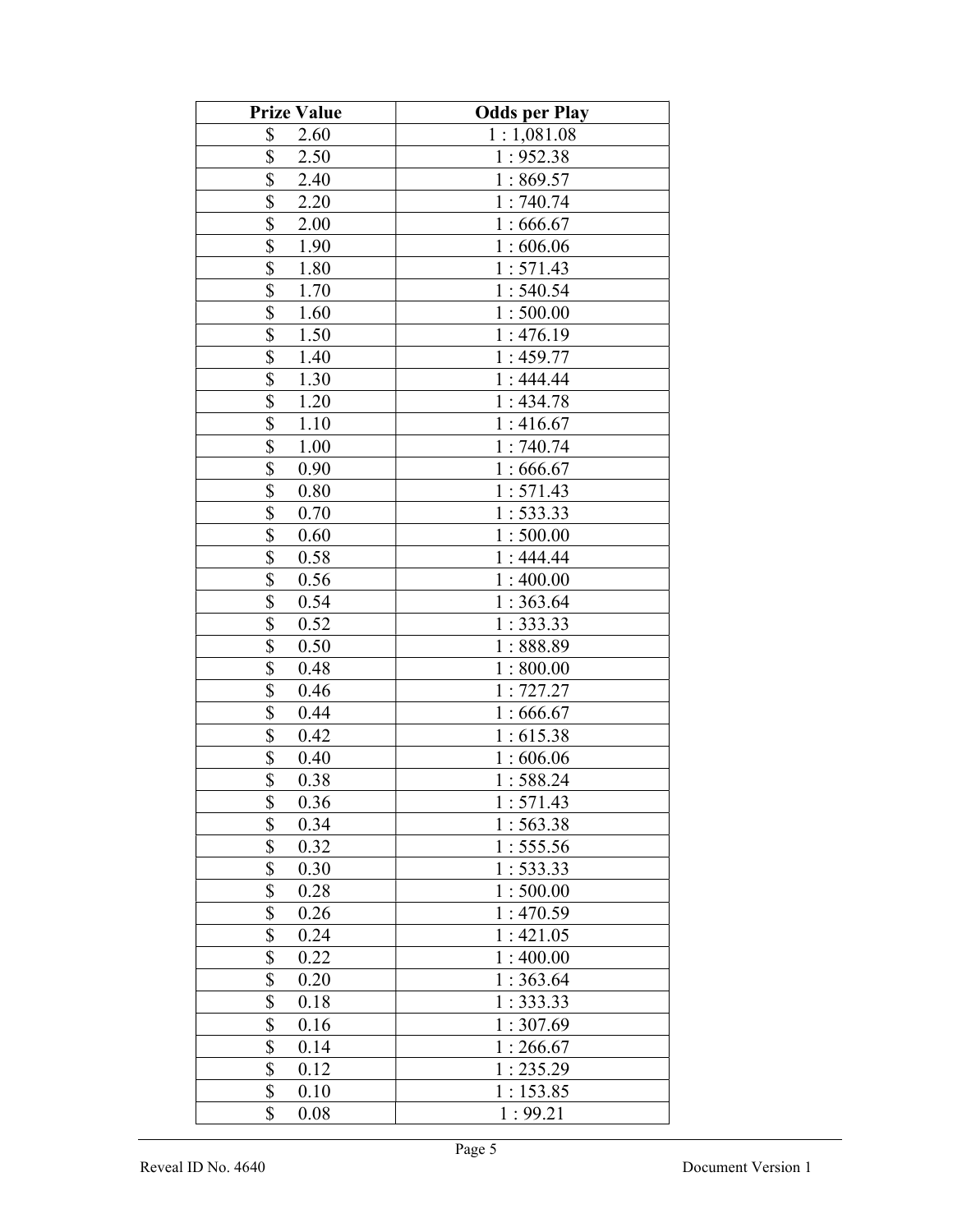| <b>Prize Value</b> | <b>Odds per Play</b> |
|--------------------|----------------------|
|                    | .8381                |

| OVERALL GAME ODDS: | 8.34   |
|--------------------|--------|
| PRIZE PAYOUT:      | 85.00% |

| <b>Prize Value</b>               | <b>Odds per Play</b> |
|----------------------------------|----------------------|
| \$500.00                         | 1:1,000,000.00       |
| \$200.00                         | 1:500,000.00         |
| \$<br>50.00                      | 1: 333, 333.33       |
| \$<br>20.00                      | 1:250,000.00         |
| \$<br>18.00                      | 1:200,000.00         |
| \$<br>17.50                      | 1:166,666.67         |
| \$<br>16.00                      | 1:142,857.14         |
| \$<br>15.00                      | 1:125,000.00         |
| \$<br>13.00                      | 1:100,000.00         |
| \$<br>12.50                      | 1:66,666.67          |
| \$<br>12.00                      | 1:50,000.00          |
| \$<br>11.00                      | 1:40,000.00          |
| \$<br>10.00                      | 1: 33, 333.33        |
| $\overline{\$}$<br>9.00          | 1:24,390.24          |
| \$<br>8.00                       | 1:19,607.84          |
| $\overline{\mathbb{S}}$<br>7.50  | 1:16,129.03          |
| $\overline{\$}$<br>$7.00\,$      | 1:13,888.89          |
| $\overline{\$}$<br>6.50          | 1:9,900.99           |
| $\overline{\mathcal{S}}$<br>6.00 | 1:6,622.52           |
| \$<br>5.50                       | 1:3,968.25           |
| $\overline{\$}$<br>5.00          | 1:1,980.20           |
| \$<br>4.50                       | 1:1,414.43           |
| \$<br>4.00                       | 1:1,236.09           |
| \$<br>3.60                       | 1:1,098.90           |
| \$<br>3.50                       | 1:990.10             |
| \$<br>3.20                       | 1:825.08             |
| \$<br>3.00                       | 1:660.07             |
| \$<br>2.80                       | 1:619.20             |
| $\overline{\mathbb{S}}$<br>2.60  | 1:535.33             |
| $\overline{\$}$<br>2.50          | 1:471.70             |
| \$<br>2.40                       | 1:430.66             |
| \$<br>2.20                       | 1:366.84             |
| \$<br>2.00                       | 1:330.03             |
| $\overline{\$}$<br>1.90          | 1:300.12             |
| $\overline{\$}$<br>1.80          | 1:282.97             |
| \$<br>1.70                       | 1:267.67             |
| \$<br>1.60                       | 1:247.59             |
| \$<br>1.50                       | 1:235.79             |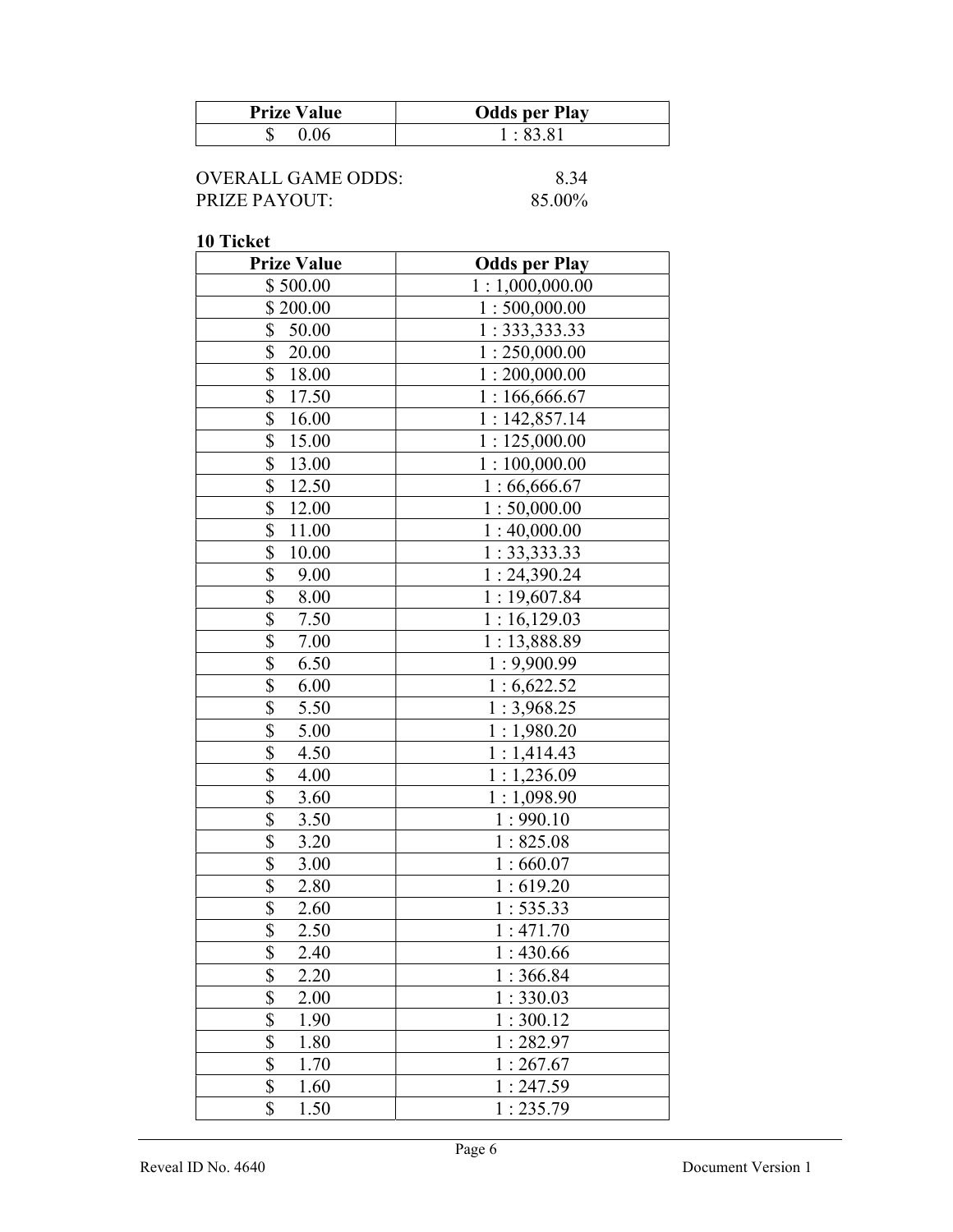| <b>Prize Value</b>               | <b>Odds per Play</b> |
|----------------------------------|----------------------|
| \$<br>1.40                       | 1:227.63             |
| \$<br>1.30                       | 1:220.07             |
| \$<br>1.20                       | 1:215.29             |
| $\overline{\mathbb{S}}$<br>1.10  | 1:206.31             |
| \$<br>1.00                       | 1:366.84             |
| \$<br>0.90                       | 1:330.14             |
| \$<br>0.80                       | 1:282.97             |
| \$<br>0.70                       | 1:264.13             |
| \$<br>0.60                       | 1:247.59             |
| $\overline{\$}$<br>0.58          | 1:220.07             |
| $\overline{\$}$<br>0.56          | 1:198.06             |
| \$<br>0.54                       | 1:180.05             |
| $\overline{\$}$<br>0.52          | 1:165.02             |
| $\overline{\$}$<br>0.50          | 1:439.95             |
| $\overline{\mathbb{S}}$<br>0.48  | 1:396.04             |
| $\overline{\$}$<br>0.46          | 1:360.10             |
| $\overline{\mathcal{S}}$<br>0.44 | 1:330.03             |
| \$<br>0.42                       | 1:304.69             |
| $\overline{\$}$<br>0.40          | 1:300.12             |
| \$<br>0.38                       | 1:291.29             |
| $\overline{\$}$<br>0.36          | 1:282.97             |
| \$<br>0.34                       | 1:279.02             |
| $\overline{\$}$<br>0.32          | 1:275.10             |
| $\overline{\$}$<br>0.30          | 1:264.06             |
| $\overline{\mathbb{S}}$<br>0.28  | 1:247.52             |
| $\overline{\$}$<br>0.26          | 1:233.05             |
| $\overline{\$}$<br>0.24          | 1:208.42             |
| $\overline{\mathbb{S}}$<br>0.22  | 1:198.06             |
| \$<br>0.20                       | 1:180.05             |
| $\overline{\$}$<br>0.18          | 1:204.71             |
| \$<br>0.16                       | 1:188.96             |
| $\overline{\$}$<br>0.14          | 1:163.75             |
| \$<br>0.12                       | 1:144.51             |
| $\overline{\$}$<br>0.10          | 1:94.45              |
| \$<br>0.08                       | 1:60.93              |
| \$<br>0.06                       | 1:51.47              |

| OVERALL GAME ODDS:   | 4.44    |
|----------------------|---------|
| <b>PRIZE PAYOUT:</b> | 85.000% |

| <b>Prize Value</b> | <b>Odds per Play</b> |
|--------------------|----------------------|
| \$500.00           | 1:666,667.00         |
| \$200.00           | 1: 333, 333.50       |
| 50.00              | 1: 222, 222.33       |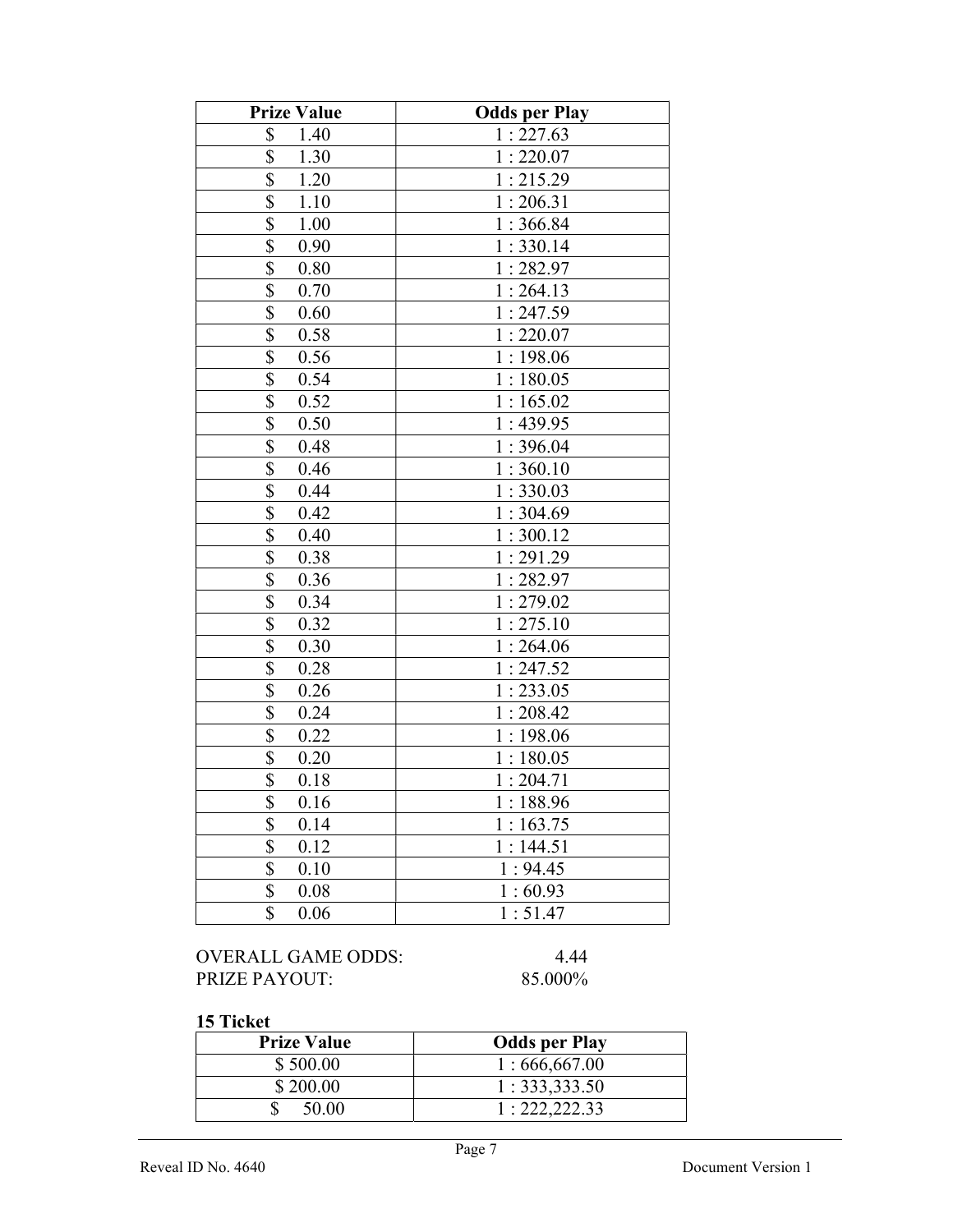| \$<br>20.00              | 1:166,666.75            |
|--------------------------|-------------------------|
| \$<br><b>18.00</b>       | 1: 133,333.40           |
| \$<br>17.50              | 1:111,111.17            |
| $\overline{\$}$<br>16.00 | 1: 95,238.14            |
| \$<br>15.00              | 1: 83,333.38            |
| \$<br>13.00              | 1:60,606.09             |
| \$<br>12.50              | 1:41,666.69             |
| \$<br>12.00              | 1: 33,333.35            |
| \$<br>11.00              | 1:25,641.04             |
| \$<br>10.00              | 1:21,505.39             |
| \$<br>9.00               | 1:15,873.02             |
| \$<br>8.00               | 1:12,820.52             |
| \$<br>7.50               | 1:10,752.69             |
| \$<br>7.00               | 1:9,259.26              |
| \$<br>6.50               | 1:6,535.95              |
| \$<br>6.00               | 1:4,385.97              |
| \$<br>5.50               | 1:2,614.38              |
| \$<br>5.00               | 1:1,304.63              |
| \$<br>4.50               | 1:931.10                |
| \$<br>4.00               | 1:814.00                |
| $\overline{\$}$<br>3.60  | 1:723.07                |
| $\overline{\$}$<br>3.50  | 1:651.68                |
| \$<br>3.20               | 1:542.89                |
| $\overline{\$}$<br>3.00  | 1:434.59                |
| $\overline{\$}$<br>2.80  | $1:407.\overline{75}$   |
| $\overline{\$}$<br>2.60  | 1:352.55                |
| $\overline{\$}$<br>2.50  | 1:310.51                |
| $\overline{\$}$<br>2.40  | 1:283.45                |
| $\overline{\$}$<br>2.20  | 1:241.46                |
| $\overline{\$}$<br>2.00  | 1:217.23                |
| \$<br>1.90               | 1:197.53                |
| \$<br>1.80               | 1:186.27                |
| \$<br>1.70               | 1:176.18                |
| $\overline{\$}$<br>1.60  | 1:162.96                |
| \$<br>1.50               | 1:155.22                |
| \$<br>1.40               | 1:149.85                |
| \$<br>1.30               | 1:144.86                |
| $\overline{\$}$<br>1.20  | $\overline{1}$ : 141.72 |
| \$<br>1.10               | 1:135.78                |
| \$<br>1.00               | 1:241.37                |
| \$<br>$\overline{0.90}$  | 1:217.30                |
| \$<br>0.80               | 1:186.27                |
| \$<br>0.70               | 1:173.88                |
| \$<br>0.60               | 1:162.96                |
| \$<br>0.58               | $\overline{1:}144.86$   |
| $\overline{\$}$<br>0.56  | 1:130.39                |
|                          |                         |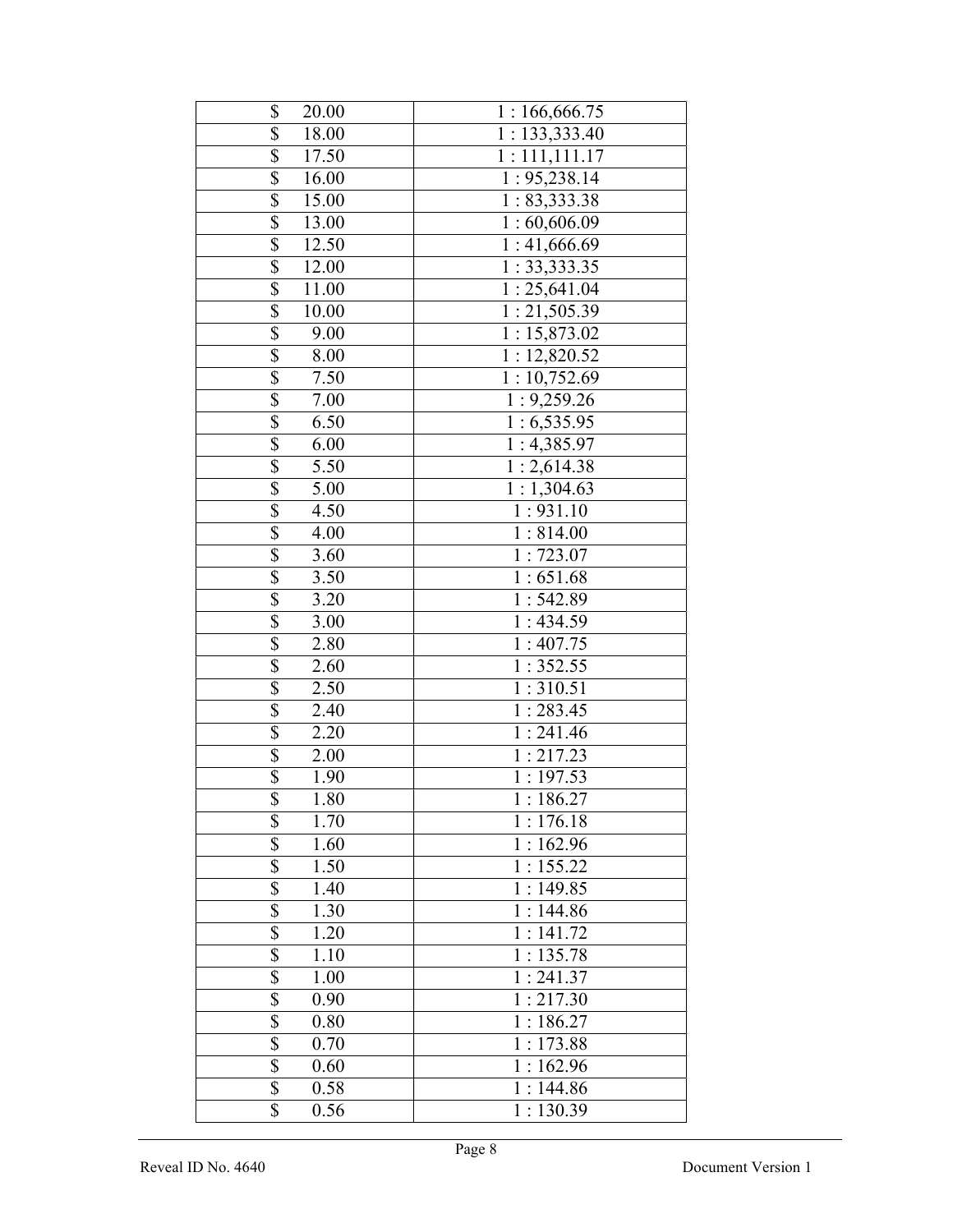| \$<br>0.54                       | 1:118.52 |
|----------------------------------|----------|
| \$<br>0.52                       | 1:108.65 |
| \$<br>0.50                       | 1:289.73 |
| \$<br>0.48                       | 1:260.82 |
| \$<br>0.46                       | 1:237.00 |
| \$<br>0.44                       | 1:217.30 |
| $\overline{\$}$<br>0.42          | 1:200.56 |
| $\overline{\$}$<br>0.40          | 1:197.53 |
| $\overline{\$}$<br>0.38          | 1:191.68 |
| $\overline{\mathbb{S}}$<br>0.36  | 1:186.22 |
| $\overline{\$}$<br>0.34          | 1:183.65 |
| $\overline{\$}$<br>0.32          | 1:181.11 |
| $\overline{\$}$<br>0.30          | 1:173.84 |
| $\overline{\$}$<br>0.28          | 1:196.43 |
| $\overline{\$}$<br>0.26          | 1:184.88 |
| $\overline{\mathcal{S}}$<br>0.24 | 1:165.34 |
| $\overline{\$}$<br>0.22          | 1:157.08 |
| $\overline{\$}$<br>0.20          | 1:142.85 |
| $\overline{\$}$<br>0.18          | 1:162.40 |
| \$<br>0.16                       | 1:149.91 |
| $\overline{\$}$<br>0.14          | 1:129.93 |
| $\overline{\$}$<br>0.12          | 1:114.67 |
| $\overline{\$}$<br>0.10          | 1:74.94  |
| $\overline{\mathcal{S}}$<br>0.08 | 1:48.34  |
| $\overline{\$}$<br>0.06          | 1:40.83  |

## OVERALL GAME ODDS: 3.14<br>PRIZE PAYOUT: 85.00% PRIZE PAYOUT:

| <b>Prize Value</b>    | <b>Odds per Play</b> |
|-----------------------|----------------------|
| \$500.00              | 1:500,000.00         |
| \$200.00              | 1:250,000.00         |
| 50.00<br>\$           | 1:166,666.67         |
| \$<br>20.00           | 1:125,000.00         |
| $\mathbb{S}$<br>18.00 | 1:100,000.00         |
| \$<br>17.50           | 1: 83,333.33         |
| \$<br>16.00           | 1:71,428.57          |
| 15.00<br>\$           | 1:62,500.00          |
| $\mathbb{S}$<br>13.00 | 1:45,454.55          |
| \$<br>12.50           | 1:31,250.00          |
| \$<br>12.00           | 1:23,809.52          |
| \$<br>11.00           | 1:18,518.52          |
| \$<br>10.00           | 1:15,625.00          |
| \$<br>9.00            | 1:11,627.91          |
| \$<br>8.00            | 1:9,433.96           |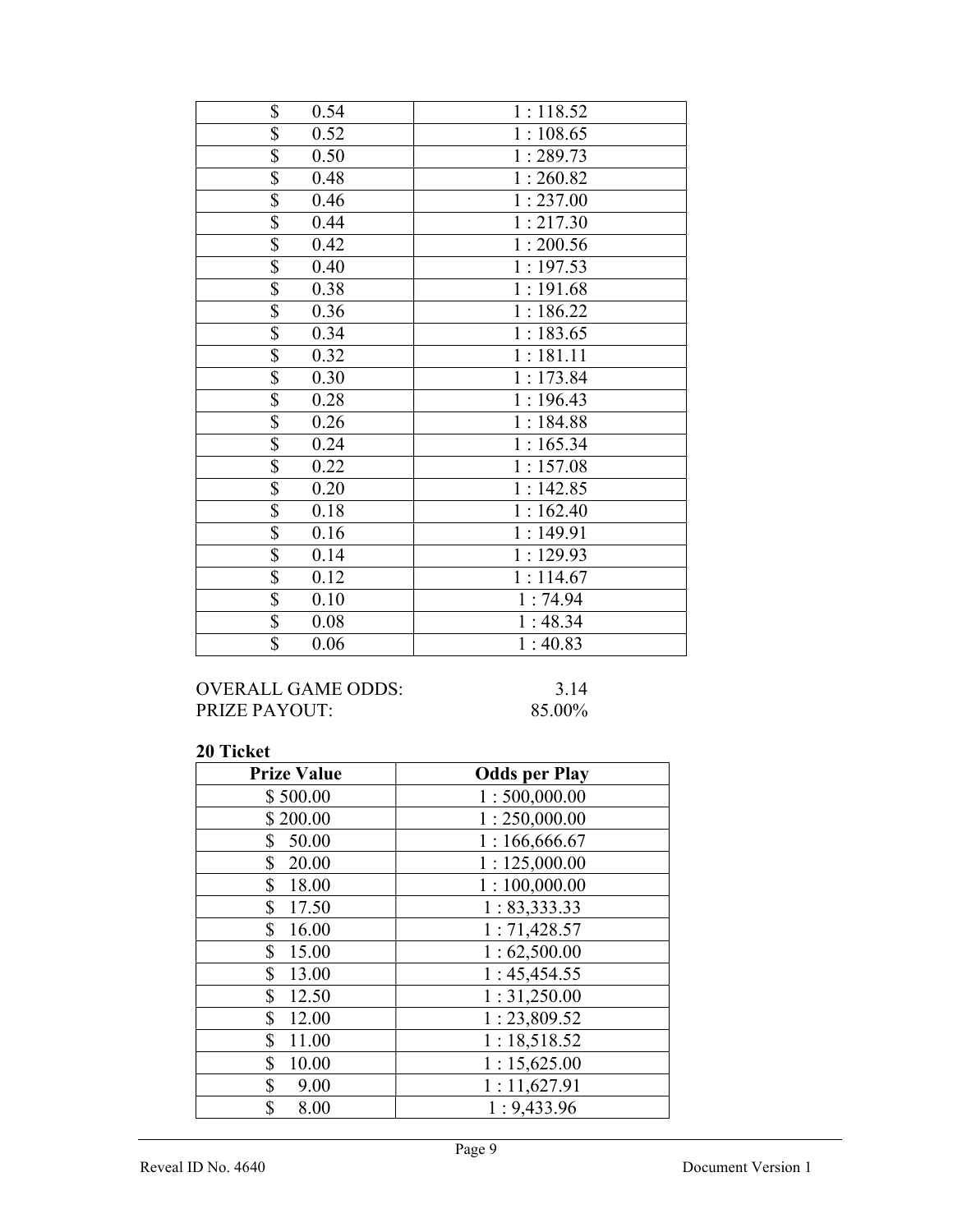| <b>Prize Value</b>                | <b>Odds per Play</b> |
|-----------------------------------|----------------------|
| \$<br>7.50                        | 1:7,812.50           |
| \$<br>7.00                        | 1:6,756.76           |
| \$<br>6.50                        | 1:4,807.69           |
| \$<br>6.00                        | 1:3,246.75           |
| \$<br>5.50                        | 1:1,930.50           |
| \$<br>5.00                        | 1:961.54             |
| \$<br>4.50                        | 1:687.76             |
| \$<br>4.00                        | 1:600.96             |
| \$<br>3.60                        | 1:534.19             |
| $\overline{\mathcal{S}}$<br>3.50  | 1:481.23             |
| \$<br>3.20                        | 1:400.96             |
| \$<br>3.00                        | 1:320.92             |
| $\overline{\$}$<br>2.80           | 1:301.20             |
| \$<br>2.60                        | 1:260.42             |
| \$<br>2.50                        | 1:229.15             |
| \$<br>2.40                        | 1:209.21             |
| \$<br>2.20                        | 1:178.25             |
| \$<br>2.00                        | 1:160.36             |
| \$<br>1.90                        | 1:145.86             |
| \$<br>1.80                        | 1:137.55             |
| \$<br>1.70                        | 1:130.07             |
| \$<br>1.60                        | 1:120.31             |
| $\overline{\$}$<br>1.50           | 1:114.60             |
| $\overline{\$}$<br>1.40           | 1:110.72             |
| \$<br>1.30                        | 1:106.97             |
| $\overline{\$}$<br>1.20           | 1:104.62             |
| $\overline{\$}$<br>1.10           | 1:100.28             |
| $\boldsymbol{\mathsf{S}}$<br>1.00 | 1:178.25             |
| \$<br>0.90                        | 1:160.41             |
| \$<br>0.80                        | 1:137.51             |
| \$<br>0.70                        | 1:128.37             |
| \$<br>0.60                        | 1:120.31             |
| \$<br>0.58                        | 1:106.95             |
| \$<br>0.56                        | 1:96.26              |
| \$<br>0.54                        | 1:87.50              |
| \$<br>0.52                        | 1:80.22              |
| \$<br>0.50                        | 1:213.95             |
| \$<br>0.48                        | 1:192.53             |
| \$<br>0.46                        | 1:175.01             |
| $\overline{\$}$<br>0.44           | 1:160.41             |
| \$<br>0.42                        | 1:148.06             |
| \$<br>0.40                        | 1:145.86             |
| $\overline{\$}$<br>0.38           | 1:168.12             |
| \$<br>0.36                        | 1:163.35             |
| \$<br>0.34                        | 1:161.08             |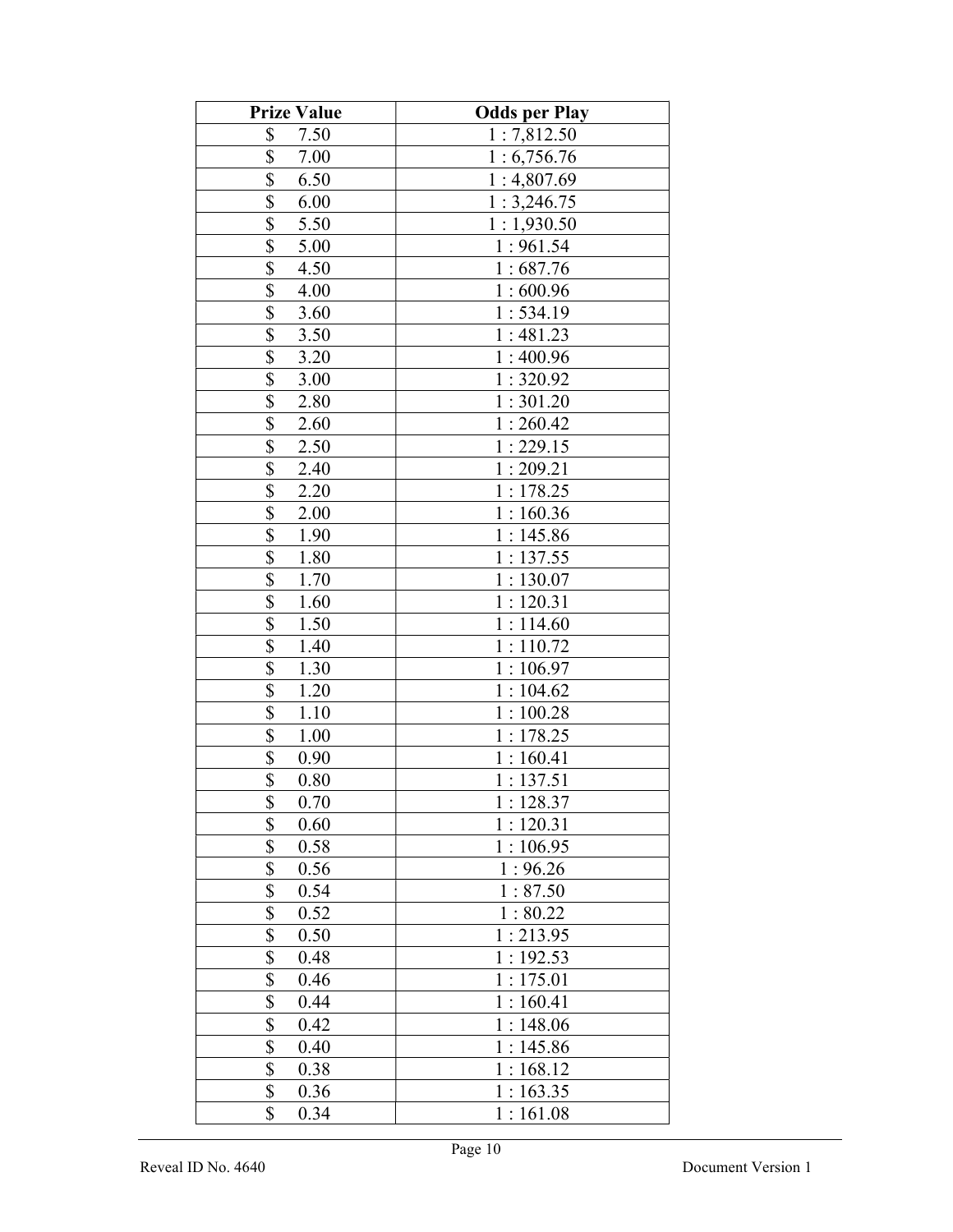| <b>Prize Value</b> | <b>Odds per Play</b> |
|--------------------|----------------------|
| \$<br>0.32         | 1:158.83             |
| \$<br>0.30         | 1:152.49             |
| \$<br>0.28         | 1:172.29             |
| \$<br>0.26         | 1:162.18             |
| \$<br>0.24         | 1:145.01             |
| \$<br>0.22         | 1:137.82             |
| \$<br>0.20         | 1:125.28             |
| \$<br>0.18         | 1:142.45             |
| \$<br>0.16         | 1:131.51             |
| \$<br>0.14         | 1:113.95             |
| \$<br>0.12         | 1:100.56             |
| \$<br>0.10         | 1:65.74              |
| \$<br>0.08         | 1:42.31              |
| \$<br>0.06         | 1:35.87              |

## OVERALL GAME ODDS: 2.50<br>PRIZE PAYOUT: 85.00% PRIZE PAYOUT:

## "YOUR TICKET" PRICE: \$0.04

| <b>Prize Value</b>       | <b>Odds per Play</b> |
|--------------------------|----------------------|
| \$1,000.00               | 1:2,000,000.00       |
| \$<br>400.00             | 1:1,000,000.00       |
| \$<br>100.00             | 1:666,666.67         |
| \$<br>40.00              | 1:500,000.00         |
| $\overline{\$}$<br>36.00 | 1:400,000.00         |
| \$<br>35.00              | 1:333,333.33         |
| \$<br>32.00              | 1:285,714.29         |
| \$<br>30.00              | 1:250,000.00         |
| \$<br>26.00              | 1:200,000.00         |
| \$<br>25.00              | 1: 133, 333.33       |
| $\overline{\$}$<br>24.00 | 1:100,000.00         |
| $\overline{\$}$<br>22.00 | 1:80,000.00          |
| \$<br>20.00              | 1:66,666.67          |
| \$<br>18.00              | 1:50,000.00          |
| \$<br>16.00              | 1:40,000.00          |
| \$<br>15.00              | 1: 33,333.33         |
| $\overline{\$}$<br>14.00 | 1:28,571.43          |
| \$<br>13.00              | 1:20,000.00          |
| \$<br>12.00              | 1:13,333.33          |
| \$<br>11.00              | 1:8,000.00           |
| \$<br>10.00              | 1:4,000.00           |
| \$<br>9.00               | 1:2,857.14           |
| \$<br>8.00               | 1:2,500.00           |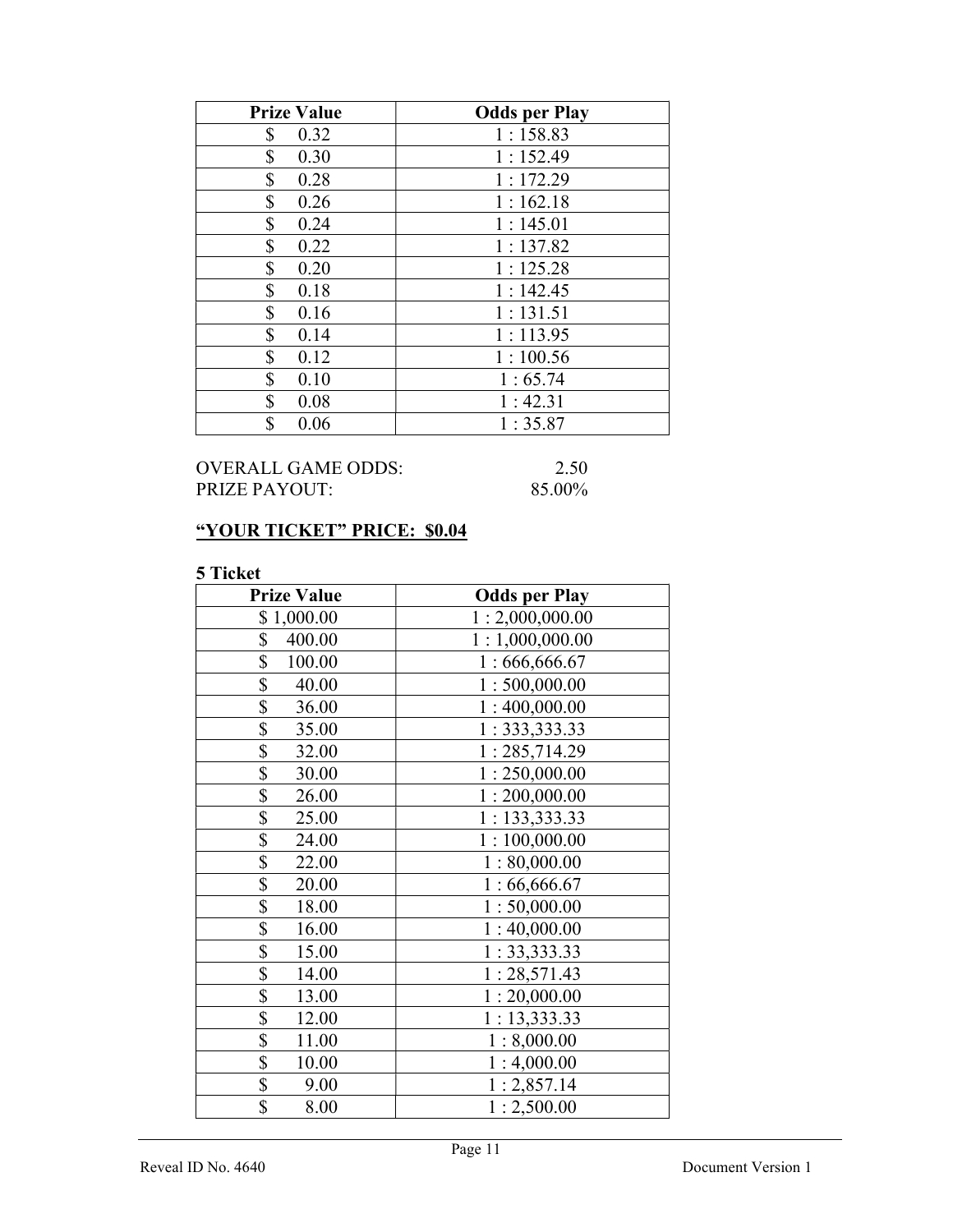| <b>Prize Value</b>              | <b>Odds per Play</b> |
|---------------------------------|----------------------|
| \$<br>7.20                      | 1:2,222.22           |
| \$<br>7.00                      | 1:2,000.00           |
| \$<br>6.40                      | 1:1,666.67           |
| \$<br>6.00                      | 1:1,333.33           |
| \$<br>5.60                      | 1:1,250.00           |
| \$<br>5.20                      | 1:1,081.08           |
| \$<br>5.00                      | 1:952.38             |
| \$<br>4.80                      | 1:869.57             |
| \$<br>4.40                      | 1:740.74             |
| \$<br>4.00                      | 1:666.67             |
| $\overline{\$}$<br>3.80         | 1:606.06             |
| $\overline{\mathbb{S}}$<br>3.60 | 1:571.43             |
| \$<br>3.40                      | 1:540.54             |
| \$<br>3.20                      | 1:500.00             |
| \$<br>3.00                      | 1:476.19             |
| \$<br>2.80                      | 1:459.77             |
| \$<br>2.60                      | 1:444.44             |
| \$<br>2.40                      | 1:434.78             |
| \$<br>2.20                      | 1:416.67             |
| \$<br>2.00                      | 1:740.74             |
| \$<br>1.80                      | 1:666.67             |
| \$<br>1.60                      | 1:571.43             |
| \$<br>1.40                      | 1:533.33             |
| \$<br>1.20                      | 1:500.00             |
| $\overline{\$}$<br>1.16         | 1:444.44             |
| \$<br>1.12                      | 1:400.00             |
| $\overline{\$}$<br>1.08         | 1:363.64             |
| \$<br>1.04                      | 1:333.33             |
| \$<br>1.00                      | 1:888.89             |
| \$<br>0.96                      | 1:800.00             |
| \$<br>0.92                      | 1:727.27             |
| \$<br>0.88                      | 1:666.67             |
| \$<br>0.84                      | 1:615.38             |
| \$<br>0.80                      | 1:606.06             |
| \$<br>0.76                      | 1:588.24             |
| \$<br>0.72                      | 1:571.43             |
| \$<br>0.68                      | 1:563.38             |
| \$<br>0.64                      | 1:555.56             |
| \$<br>0.60                      | 1:533.33             |
| \$<br>0.56                      | 1:500.00             |
| $\overline{\$}$<br>0.52         | 1:470.59             |
| $\overline{\$}$<br>0.48         | 1:421.05             |
| \$<br>0.44                      | 1:400.00             |
| \$<br>0.40                      | 1:363.64             |
| \$<br>0.36                      | 1:333.33             |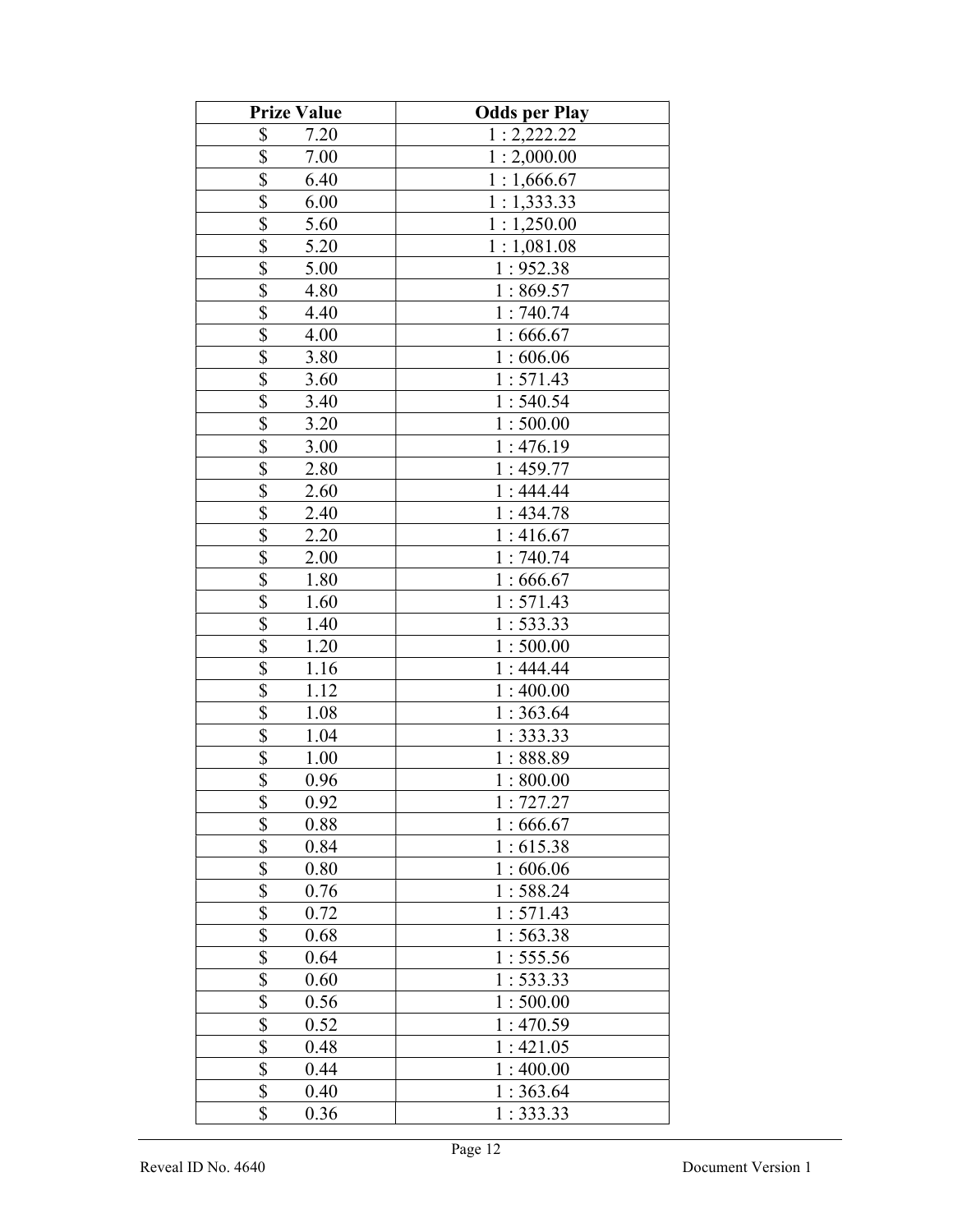| <b>Prize Value</b> | <b>Odds per Play</b> |
|--------------------|----------------------|
| 0.32               | 1:307.69             |
| 0.28               | 1:266.67             |
| 0.24               | 1:235.29             |
| 0.20               | 1:153.85             |
| 0.16               | 1:99.21              |
| 0.12               | 1:83.81              |

## OVERALL GAME ODDS: 8.34<br>PRIZE PAYOUT: 85.00% PRIZE PAYOUT:

| <b>Prize Value</b>               | <b>Odds per Play</b> |
|----------------------------------|----------------------|
| \$1,000.00                       | 1:1,000,000.00       |
| \$<br>400.00                     | 1:500,000.00         |
| \$<br>100.00                     | 1:333,333.33         |
| \$<br>40.00                      | 1:250,000.00         |
| \$<br>36.00                      | 1:200,000.00         |
| \$<br>35.00                      | 1:166,666.67         |
| $\overline{\$}$<br>32.00         | 1:142,857.14         |
| \$<br>30.00                      | 1:125,000.00         |
| \$<br>26.00                      | 1:100,000.00         |
| $\overline{\$}$<br>25.00         | 1:66,666.67          |
| $\overline{\mathbb{S}}$<br>24.00 | 1:50,000.00          |
| \$<br>22.00                      | 1:40,000.00          |
| \$<br>20.00                      | 1: 33, 333.33        |
| \$<br>18.00                      | 1:24,390.24          |
| \$<br>16.00                      | 1:19,607.84          |
| $\frac{\$}{\$}$<br>15.00         | 1:16,129.03          |
| 14.00                            | 1:13,888.89          |
| \$<br>13.00                      | 1:9,900.99           |
| $\overline{\$}$<br>12.00         | 1:6,622.52           |
| \$<br>11.00                      | 1:3,968.25           |
| \$<br>10.00                      | 1:1,980.20           |
| \$<br>9.00                       | 1:1,414.43           |
| $\overline{\$}$<br>8.00          | 1:1,236.09           |
| $\overline{\$}$<br>7.20          | 1:1,098.90           |
| $\overline{\$}$<br>7.00          | 1:990.10             |
| $\overline{\$}$<br>6.40          | 1:825.08             |
| \$<br>6.00                       | 1:660.07             |
| \$<br>5.60                       | 1:619.20             |
| \$<br>5.20                       | 1:535.33             |
| \$<br>5.00                       | 1:471.70             |
| \$<br>4.80                       | 1:430.66             |
| $\overline{\$}$<br>4.40          | 1:366.84             |
| $\overline{\$}$<br>4.00          | 1:330.03             |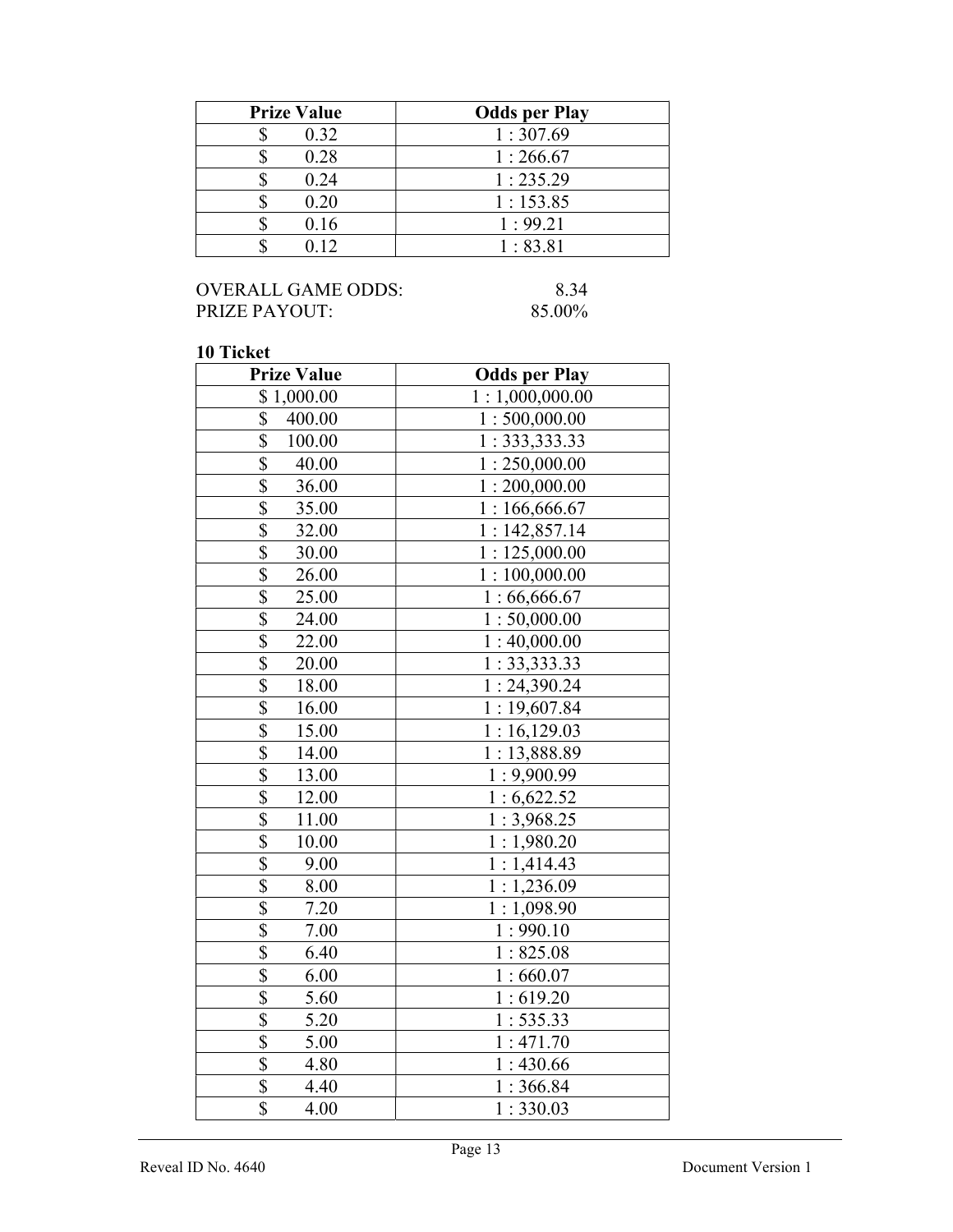| <b>Prize Value</b>              | <b>Odds per Play</b> |
|---------------------------------|----------------------|
| \$<br>3.80                      | 1:300.12             |
| \$<br>3.60                      | 1:282.97             |
| \$<br>3.40                      | 1:267.67             |
| \$<br>3.20                      | 1:247.59             |
| \$<br>3.00                      | 1:235.79             |
| \$<br>2.80                      | 1:227.63             |
| \$<br>2.60                      | 1:220.07             |
| \$<br>2.40                      | 1:215.29             |
| \$<br>2.20                      | 1:206.31             |
| \$<br>2.00                      | 1:366.84             |
| $\overline{\mathbb{S}}$<br>1.80 | 1:330.14             |
| $\overline{\$}$<br>1.60         | 1:282.97             |
| \$<br>1.40                      | 1:264.13             |
| $\overline{\$}$<br>1.20         | 1:247.59             |
| \$<br>1.16                      | 1:220.07             |
| \$<br>1.12                      | 1:198.06             |
| $\overline{\mathbb{S}}$<br>1.08 | 1:180.05             |
| \$<br>1.04                      | 1:165.02             |
| \$<br>1.00                      | 1:439.95             |
| \$<br>0.96                      | 1:396.04             |
| \$<br>0.92                      | 1:360.10             |
| \$<br>0.88                      | 1:330.03             |
| $\overline{\$}$<br>0.84         | 1:304.69             |
| $\overline{\$}$<br>0.80         | 1:300.12             |
| $\overline{\$}$<br>0.76         | 1:291.29             |
| \$<br>0.72                      | 1:282.97             |
| $\overline{\$}$<br>0.68         | 1:279.02             |
| \$<br>0.64                      | 1:275.10             |
| \$<br>0.60                      | 1:264.06             |
| \$<br>0.56                      | 1:247.52             |
| \$<br>0.52                      | 1:233.05             |
| \$<br>0.48                      | 1:208.42             |
| \$<br>0.44                      | 1:198.06             |
| \$<br>0.40                      | 1:180.05             |
| \$<br>0.36                      | 1:204.71             |
| \$<br>0.32                      | 1:188.96             |
| \$<br>0.28                      | 1:163.75             |
| \$<br>0.24                      | 1:144.51             |
| \$<br>0.20                      | 1:94.45              |
| $\overline{\$}$<br>0.16         | 1:60.93              |
| \$<br>0.12                      | 1:51.47              |

OVERALL GAME ODDS: 4.44<br>PRIZE PAYOUT: 85.00% PRIZE PAYOUT: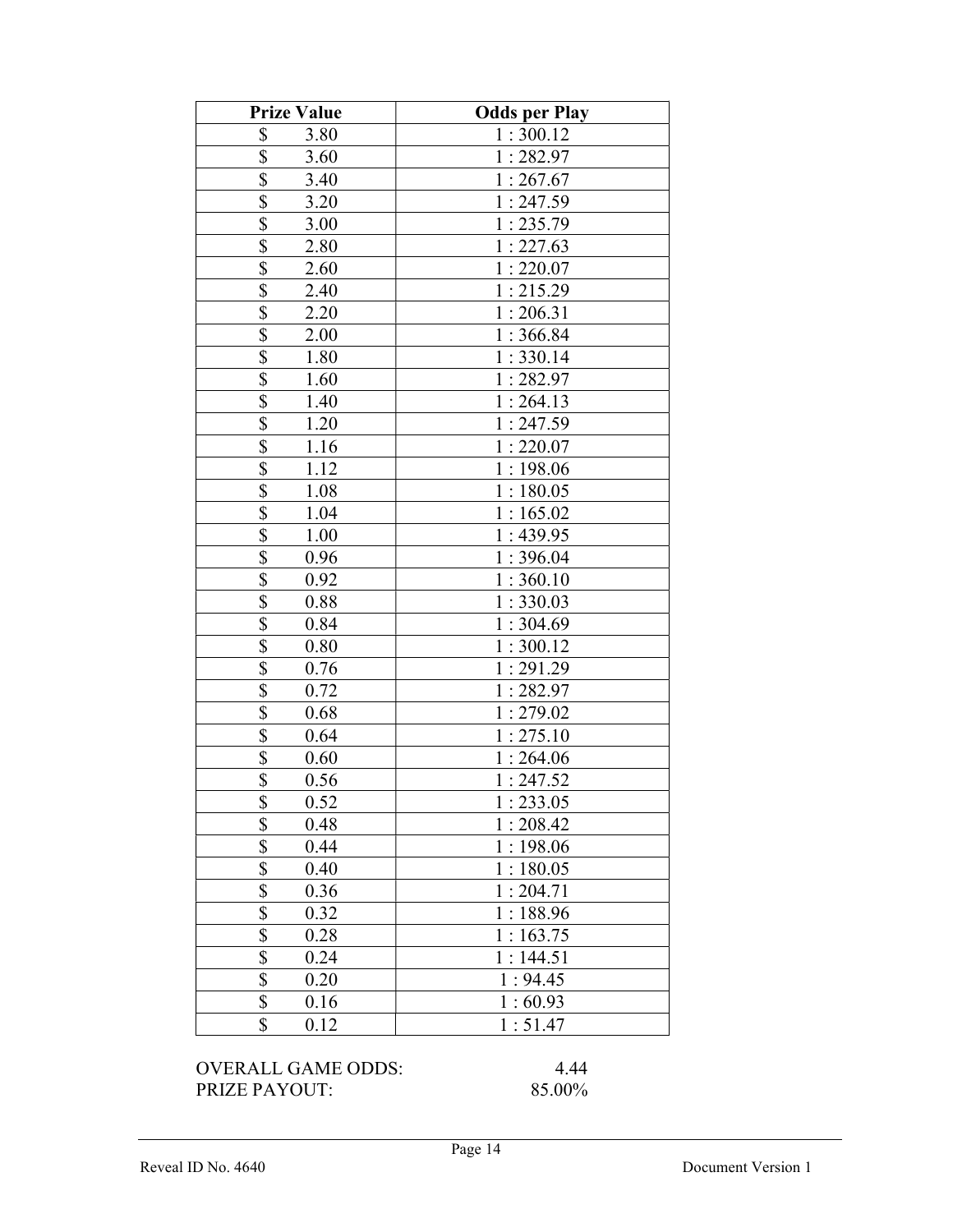15 Ticket

| <b>Prize Value</b>        | <b>Odds per Play</b>      |
|---------------------------|---------------------------|
| \$<br>1,000.00            | 1:666,667.00              |
| \$<br>400.00              | 1: 333, 333.50            |
| $\overline{\$}$<br>100.00 | 1: 222, 222.33            |
| $\overline{\$}$<br>40.00  | 1:166,666.75              |
| $\overline{\$}$<br>36.00  | 1:133,333.40              |
| $\overline{\$}$<br>35.00  | 1:111,111.17              |
| $\overline{\$}$<br>32.00  | 1: 95,238.14              |
| $\overline{\$}$<br>30.00  | 1: 83,333.38              |
| $\overline{\$}$<br>26.00  | 1:60,606.09               |
| \$<br>25.00               | 1:41,666.69               |
| $\overline{\$}$<br>24.00  | $1:33,333.\overline{35}$  |
| $\overline{\$}$<br>22.00  | $\overline{1:}$ 25,641.04 |
| $\overline{\$}$<br>20.00  | 1:21,505.39               |
| $\overline{\$}$<br>18.00  | 1:15,873.02               |
| \$<br>16.00               | 1:12,820.52               |
| $\overline{\$}$<br>15.00  | 1:10,752.69               |
| \$<br>14.00               | 1:9,259.26                |
| \$<br>13.00               | 1:6,535.95                |
| $\overline{\$}$<br>12.00  | 1:4,385.97                |
| $\overline{\$}$<br>11.00  | 1:2,614.38                |
| $\overline{\$}$<br>10.00  | 1:1,304.63                |
| \$<br>9.00                | 1:931.10                  |
| \$<br>8.00                | 1:814.00                  |
| \$<br>7.20                | 1:723.07                  |
| \$<br>7.00                | 1:651.68                  |
| \$<br>6.40                | 1:542.89                  |
| $\overline{\$}$<br>6.00   | 1:434.59                  |
| $\overline{\$}$<br>5.60   | 1:407.75                  |
| $\overline{\$}$<br>5.20   | 1:352.55                  |
| \$<br>5.00                | 1:310.51                  |
| \$<br>4.80                | 1:283.45                  |
| \$<br>4.40                | 1:241.46                  |
| \$<br>4.00                | 1:217.23                  |
| \$<br>3.80                | $\overline{1:}$ 197.53    |
| \$<br>3.60                | 1:186.27                  |
| \$<br>3.40                | 1:176.18                  |
| \$<br>3.20                | $\overline{1:}$ 162.96    |
| \$<br>3.00                | 1:155.22                  |
| \$<br>2.80                | 1:149.85                  |
| \$<br>2.60                | 1:144.86                  |
| \$<br>2.40                | 1:141.72                  |
| $\overline{\$}$<br>2.20   | 1:135.78                  |
| $\overline{\$}$<br>2.00   | 1:241.37                  |
| \$<br>1.80                | 1:217.30                  |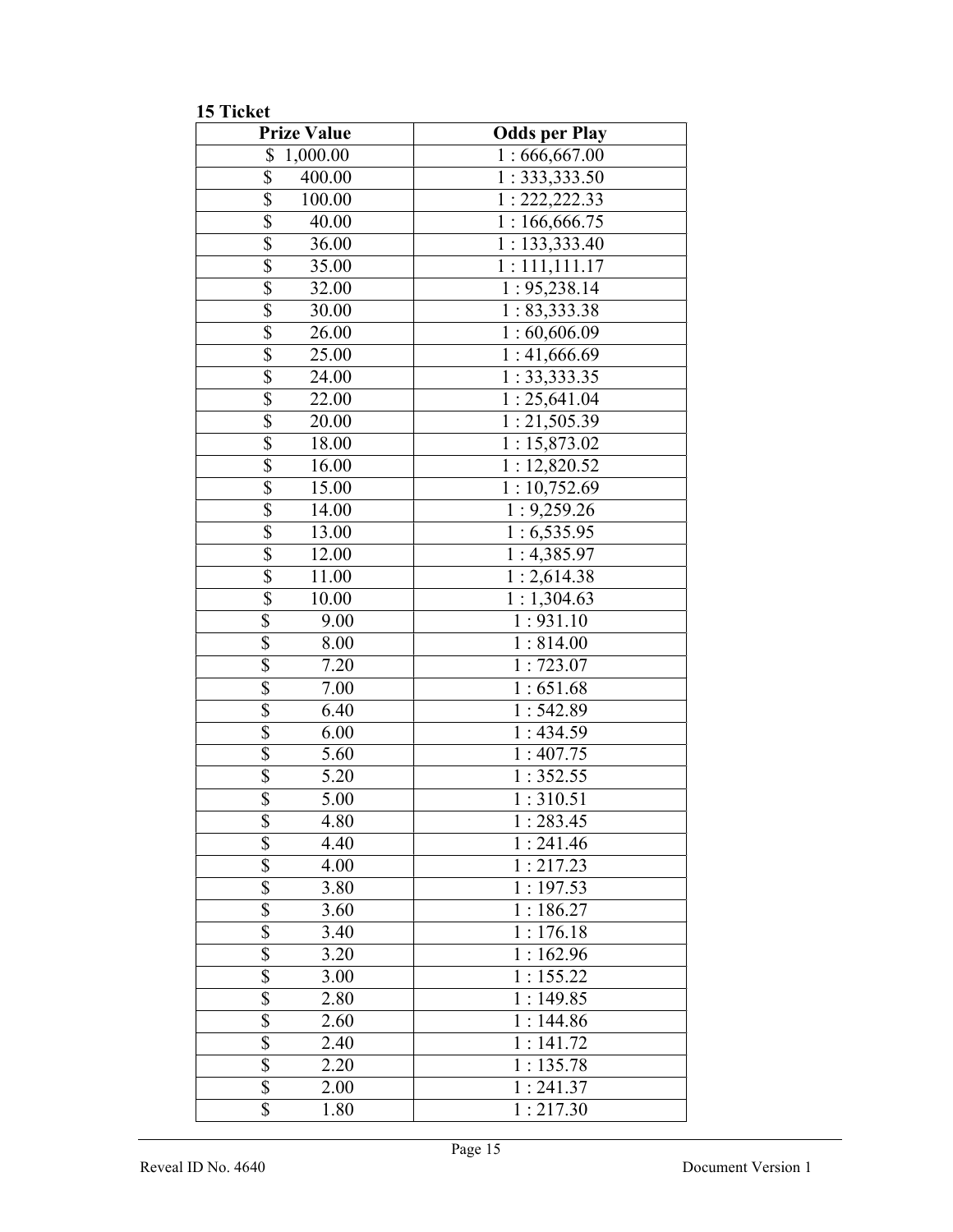| \$                      | 1.60 | 1:186.27               |
|-------------------------|------|------------------------|
| \$                      | 1.40 | 1:173.88               |
| $\overline{\$}$         | 1.20 | 1:162.96               |
| \$                      | 1.16 | 1:144.86               |
| $\overline{\$}$         | 1.12 | $\overline{1:}$ 130.39 |
| $\overline{\$}$         | 1.08 | 1:118.52               |
| \$                      | 1.04 | 1:108.65               |
| \$                      | 1.00 | 1:289.73               |
| $\overline{\mathbb{S}}$ | 0.96 | 1:260.82               |
| $\overline{\mathbb{S}}$ | 0.92 | 1:237.00               |
| $\overline{\mathbb{S}}$ | 0.88 | 1:217.30               |
| \$                      | 0.84 | $\overline{1:}$ 200.56 |
| \$                      | 0.80 | 1:197.53               |
| $\overline{\$}$         | 0.76 | 1:191.68               |
| \$                      | 0.72 | 1:186.22               |
| $\overline{\$}$         | 0.68 | 1:183.65               |
| \$                      | 0.64 | 1:181.11               |
| $\overline{\$}$         | 0.60 | 1:173.84               |
| $\overline{\$}$         | 0.56 | 1:196.43               |
| $\overline{\$}$         | 0.52 | 1:184.88               |
| $\overline{\$}$         | 0.48 | 1:165.34               |
| $\overline{\$}$         | 0.44 | 1:157.08               |
| $\overline{\mathbb{S}}$ | 0.40 | 1:142.85               |
| $\overline{\mathbb{S}}$ | 0.36 | 1:162.40               |
| $\overline{\$}$         | 0.32 | $\overline{1:}$ 149.91 |
| \$                      | 0.28 | 1:129.93               |
| $\overline{\$}$         | 0.24 | 1:114.67               |
| \$                      | 0.20 | 1:74.94                |
| $\overline{\$}$         | 0.16 | 1:48.34                |
| \$                      | 0.12 | $\overline{1}$ : 40.83 |
|                         |      |                        |

| OVERALL GAME ODDS:   | 3.14   |
|----------------------|--------|
| <b>PRIZE PAYOUT:</b> | 85.00% |

| <b>Prize Value</b> | <b>Odds per Play</b> |
|--------------------|----------------------|
| \$1,000.00         | 1:500,000.00         |
| 400.00<br>S        | 1:250,000.00         |
| 100.00<br>\$       | 1:166,666.67         |
| \$<br>40.00        | 1:125,000.00         |
| 36.00<br>\$        | 1:100,000.00         |
| \$<br>35.00        | 1: 83,333.33         |
| \$<br>32.00        | 1:71,428.57          |
| S<br>30.00         | 1:62,500.00          |
| \$<br>26.00        | 1:45,454.55          |
| \$<br>25.00        | 1:31,250.00          |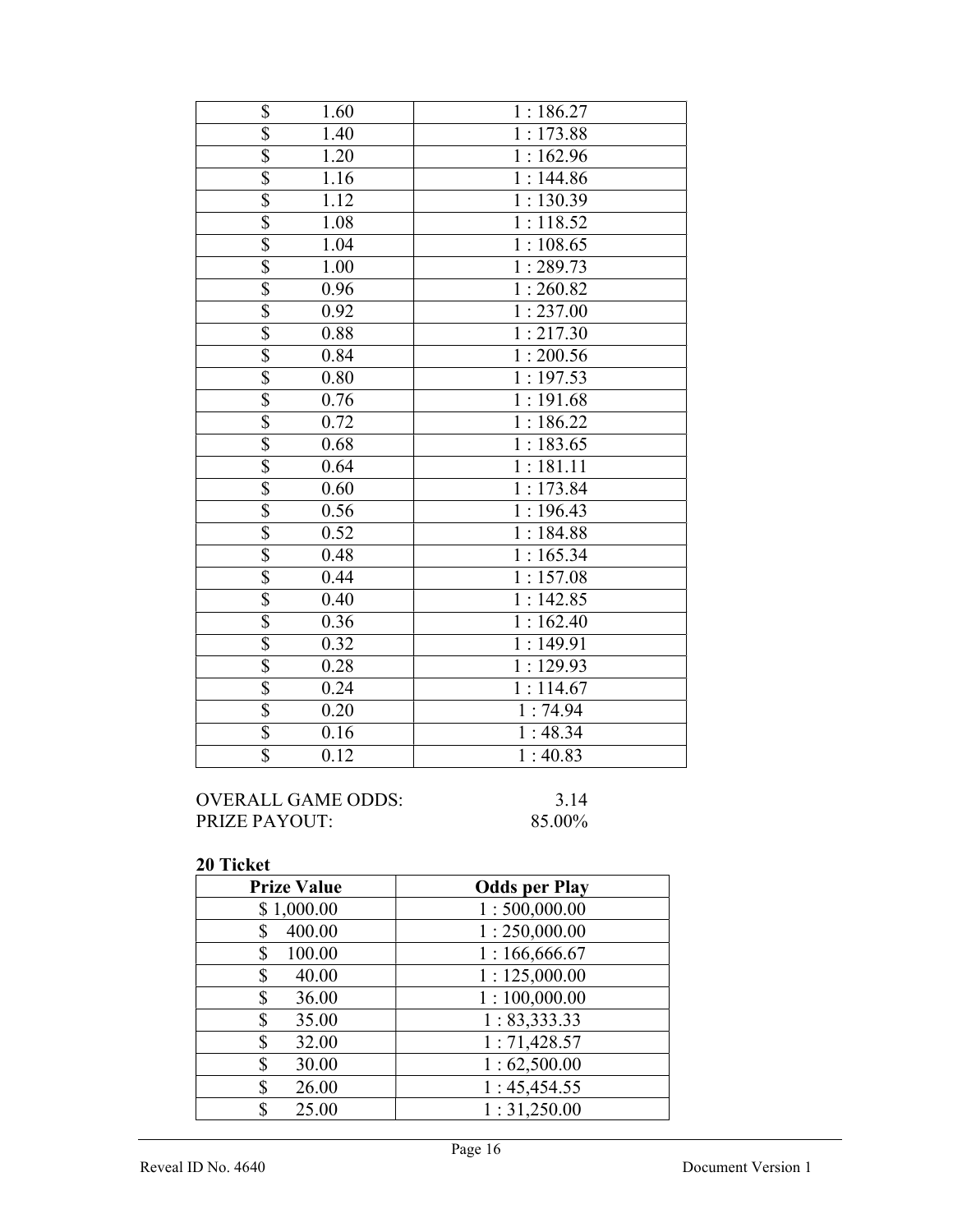| <b>Prize Value</b>       | <b>Odds per Play</b> |
|--------------------------|----------------------|
| \$<br>24.00              | 1:23,809.52          |
| \$<br>22.00              | 1:18,518.52          |
| \$<br>20.00              | 1:15,625.00          |
| \$<br>18.00              | 1:11,627.91          |
| \$<br>16.00              | 1:9,433.96           |
| \$<br>15.00              | 1:7,812.50           |
| \$<br>14.00              | 1:6,756.76           |
| \$<br>13.00              | 1:4,807.69           |
| \$<br>12.00              | 1:3,246.75           |
| \$<br>11.00              | 1:1,930.50           |
| $\overline{\$}$<br>10.00 | 1:961.54             |
| $\overline{\$}$<br>9.00  | 1:687.76             |
| \$<br>8.00               | 1:600.96             |
| \$<br>7.20               | 1:534.19             |
| \$<br>7.00               | 1:481.23             |
| \$<br>6.40               | 1:400.96             |
| \$<br>6.00               | 1:320.92             |
| \$<br>5.60               | 1:301.20             |
| \$<br>5.20               | 1:260.42             |
| \$<br>5.00               | 1:229.15             |
| \$<br>4.80               | 1:209.21             |
| \$<br>4.40               | 1:178.25             |
| \$<br>4.00               | 1:160.36             |
| \$<br>3.80               | 1:145.86             |
| $\overline{\$}$<br>3.60  | 1:137.55             |
| \$<br>3.40               | 1:130.07             |
| \$<br>3.20               | 1:120.31             |
| \$<br>3.00               | 1:114.60             |
| \$<br>2.80               | 1:110.72             |
| \$<br>2.60               | 1:106.97             |
| \$<br>2.40               | 1:104.62             |
| \$<br>2.20               | 1:100.28             |
| \$<br>2.00               | 1:178.25             |
| \$<br>1.80               | 1:160.41             |
| \$<br>1.60               | 1:137.51             |
| \$<br>1.40               | 1:128.37             |
| \$<br>1.20               | 1:120.31             |
| \$<br>1.16               | 1:106.95             |
| \$<br>1.12               | 1:96.26              |
| \$<br>1.08               | 1:87.50              |
| $\overline{\$}$<br>1.04  | 1:80.22              |
| $\overline{\$}$<br>1.00  | 1:213.95             |
| \$<br>0.96               | 1:192.53             |
| \$<br>0.92               | 1:175.01             |
| \$<br>0.88               | 1:160.41             |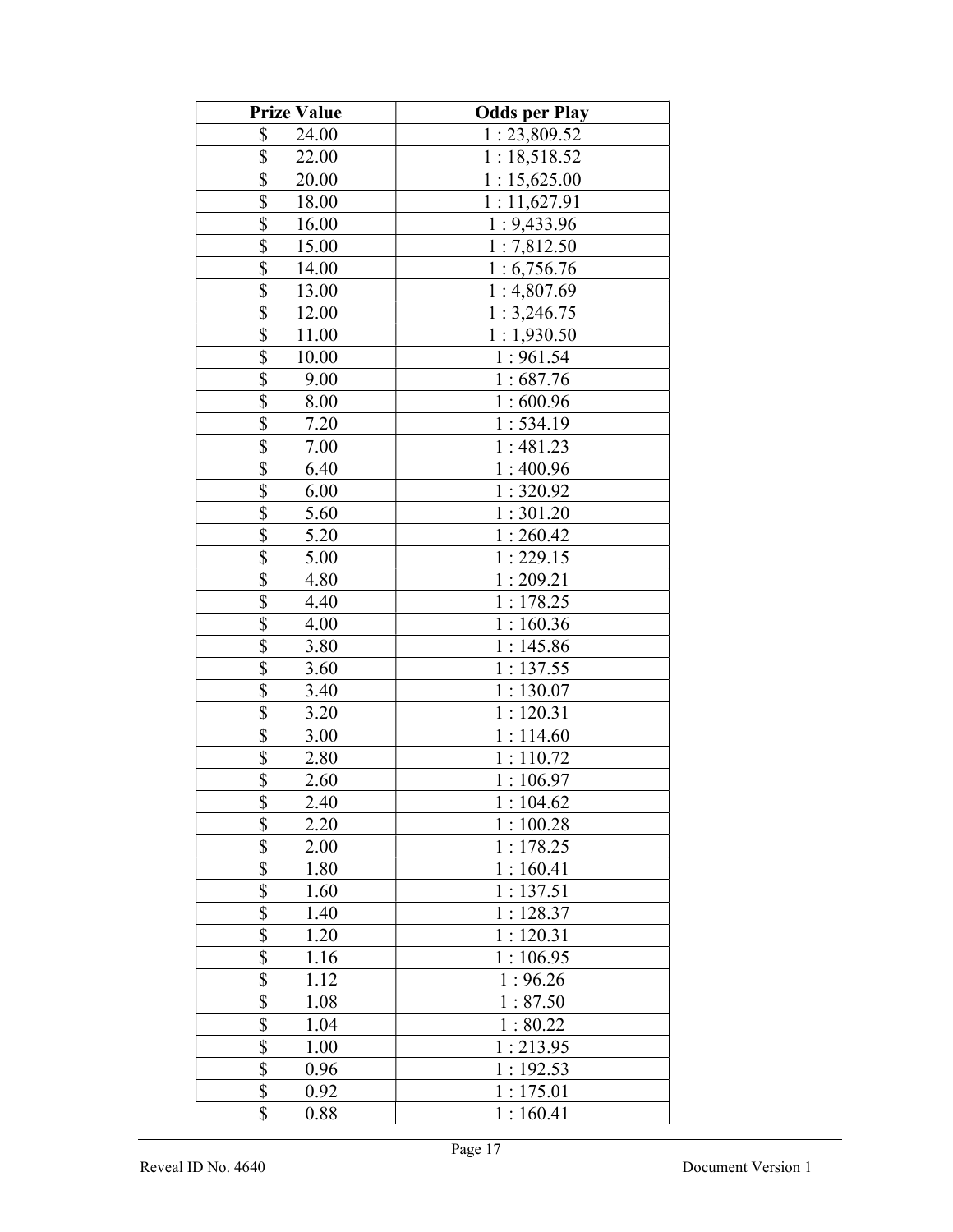| <b>Prize Value</b> | <b>Odds per Play</b> |
|--------------------|----------------------|
| \$<br>0.84         | 1:148.06             |
| \$<br>0.80         | 1:145.86             |
| \$<br>0.76         | 1:168.12             |
| \$<br>0.72         | 1:163.35             |
| \$<br>0.68         | 1:161.08             |
| \$<br>0.64         | 1:158.83             |
| \$<br>0.60         | 1:152.49             |
| \$<br>0.56         | 1:172.29             |
| \$<br>0.52         | 1:162.18             |
| \$<br>0.48         | 1:145.01             |
| \$<br>0.44         | 1:137.82             |
| \$<br>0.40         | 1:125.28             |
| \$<br>0.36         | 1:142.45             |
| \$<br>0.32         | 1:131.51             |
| \$<br>0.28         | 1:113.95             |
| \$<br>0.24         | 1:100.56             |
| \$<br>0.20         | 1:65.74              |
| \$<br>0.16         | 1:42.31              |
| \$<br>0.12         | 1:35.87              |

| OVERALL GAME ODDS: | 2.50   |
|--------------------|--------|
| PRIZE PAYOUT:      | 85.00% |

# "YOUR TICKET" PRICE: \$0.10

| <b>Prize Value</b> | <b>Odds per Play</b> |
|--------------------|----------------------|
| \$2,000.00         | 1:2,000,000.00       |
| \$1,000.00         | 1:1,000,000.00       |
| \$<br>250.00       | 1:666,666.67         |
| \$<br>100.00       | 1:500,000.00         |
| \$<br>90.00        | 1:400,000.00         |
| \$<br>87.50        | 1: 333, 333.33       |
| \$<br>80.00        | 1:285,714.29         |
| \$<br>75.00        | 1:250,000.00         |
| \$<br>65.00        | 1:200,000.00         |
| \$<br>62.50        | 1:133,333.33         |
| \$<br>60.00        | 1:100,000.00         |
| \$<br>55.00        | 1:80,000.00          |
| \$<br>50.00        | 1:66,666.67          |
| \$<br>45.00        | 1:50,000.00          |
| \$<br>40.00        | 1:40,000.00          |
| \$<br>37.50        | 1:33,333.33          |
| \$<br>35.00        | 1:28,571.43          |
| \$<br>32.50        | 1:20,000.00          |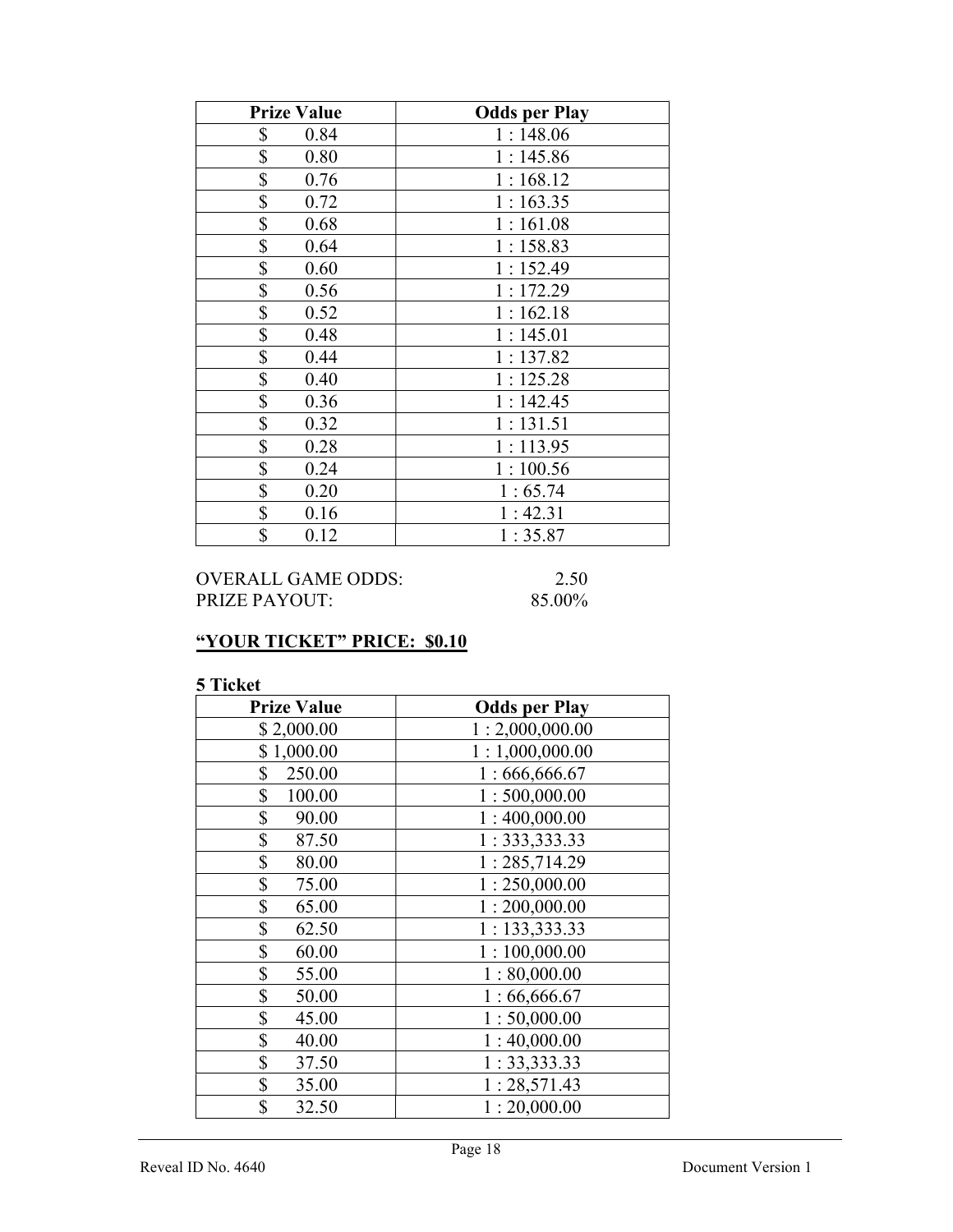| <b>Prize Value</b>               | <b>Odds per Play</b> |
|----------------------------------|----------------------|
| \$<br>30.00                      | 1:13,333.33          |
| \$<br>27.50                      | 1:8,000.00           |
| \$<br>25.00                      | 1:4,000.00           |
| \$<br>22.50                      | 1:2,857.14           |
| \$<br>20.00                      | 1:2,500.00           |
| \$<br>18.00                      | 1:2,222.22           |
| \$<br>17.50                      | 1:2,000.00           |
| \$<br>16.00                      | 1:1,666.67           |
| \$<br>15.00                      | 1:1,333.33           |
| \$<br>14.00                      | 1:1,250.00           |
| $\overline{\$}$<br>13.00         | 1:1,081.08           |
| $\overline{\mathbb{S}}$<br>12.50 | 1:952.38             |
| \$<br>12.00                      | 1:869.57             |
| \$<br>11.00                      | 1:740.74             |
| \$<br>10.00                      | 1:666.67             |
| \$<br>9.50                       | 1:606.06             |
| \$<br>9.00                       | 1:571.43             |
| \$<br>8.50                       | 1:540.54             |
| \$<br>8.00                       | 1:500.00             |
| \$<br>7.50                       | 1:476.19             |
| \$<br>7.00                       | 1:459.77             |
| \$<br>6.50                       | 1:444.44             |
| \$<br>6.00                       | 1:434.78             |
| \$<br>5.50                       | 1:416.67             |
| $\overline{\$}$<br>5.00          | 1:714.29             |
| \$<br>4.50                       | 1:666.67             |
| \$<br>4.00                       | 1:571.43             |
| \$<br>3.50                       | 1:533.33             |
| \$<br>3.00                       | 1:500.00             |
| \$<br>2.90                       | 1:444.44             |
| \$<br>2.80                       | 1:400.00             |
| \$<br>2.70                       | 1:363.64             |
| \$<br>2.60                       | 1:333.33             |
| \$<br>2.50                       | 1:888.89             |
| \$<br>2.40                       | 1:800.00             |
| \$<br>2.30                       | 1:727.27             |
| \$<br>2.20                       | 1:666.67             |
| \$<br>2.10                       | 1:615.38             |
| \$<br>2.00                       | 1:606.06             |
| \$<br>1.90                       | 1:588.24             |
| $\overline{\$}$<br>1.80          | 1:571.43             |
| $\overline{\$}$<br>1.70          | 1:563.38             |
| \$<br>1.60                       | 1:555.56             |
| \$<br>1.50                       | 1: 533.33            |
| \$<br>1.40                       | 1:500.00             |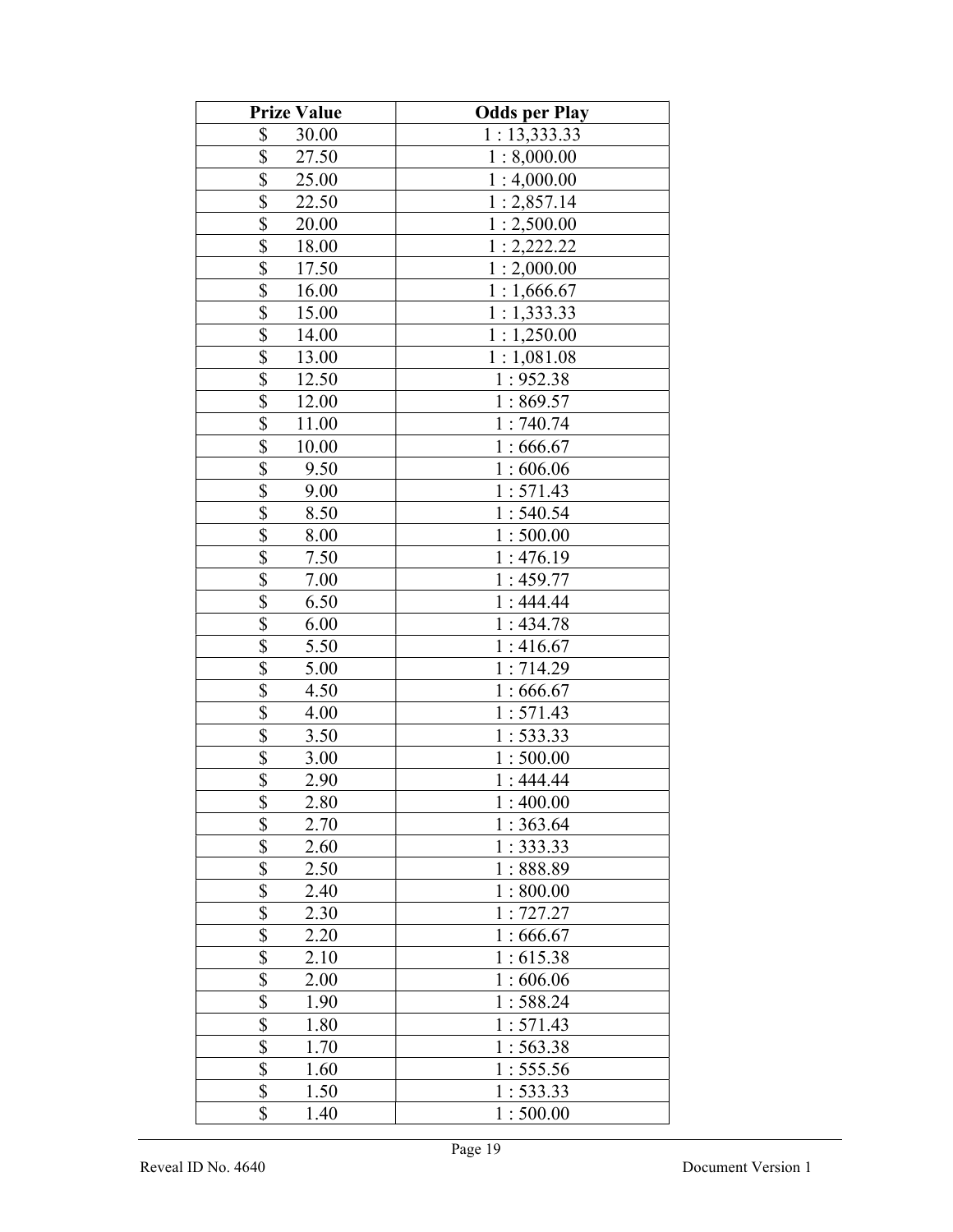| <b>Prize Value</b> | <b>Odds per Play</b> |
|--------------------|----------------------|
| 1.30<br>\$         | 1:470.59             |
| \$<br>1.20         | 1:421.05             |
| \$<br>1.10         | 1:400.00             |
| \$<br>1.00         | 1:363.64             |
| 0.90<br>\$         | 1:333.33             |
| 0.80<br>\$         | 1:307.69             |
| 0.70<br>S          | 1:266.67             |
| 0.60<br>S          | 1:235.29             |
| \$<br>0.50         | 1:153.85             |
| ¢<br>0.40          | 1:97.76              |
| 0.30<br>Φ          | 1:85.24              |

## OVERALL GAME ODDS: 8.34<br>PRIZE PAYOUT: 85.00% PRIZE PAYOUT:

| <b>Prize Value</b>                | <b>Odds per Play</b> |
|-----------------------------------|----------------------|
| \$2,000.00                        | 1:1,000,000.00       |
| \$1,000.00                        | 1:500,000.00         |
| \$<br>250.00                      | 1: 333, 333.33       |
| $\overline{\mathbb{S}}$<br>100.00 | 1:250,000.00         |
| \$<br>90.00                       | 1:200,000.00         |
| \$<br>87.50                       | 1:166,666.67         |
| \$<br>80.00                       | 1:142,857.14         |
| $\overline{\mathcal{S}}$<br>75.00 | 1:125,000.00         |
| $\overline{\mathbb{S}}$<br>65.00  | 1:100,000.00         |
| \$<br>62.50                       | 1:66,666.67          |
| \$<br>60.00                       | 1:50,000.00          |
| \$<br>55.00                       | 1:40,000.00          |
| $\overline{\$}$<br>50.00          | 1:33,333.33          |
| \$<br>45.00                       | 1:24,390.24          |
| \$<br>40.00                       | 1:19,607.84          |
| 37.50                             | 1:16,393.44          |
| $\frac{\$}{\$}$<br>35.00          | 1:14,084.51          |
| $\overline{\$}$<br>32.50          | 1:9,900.99           |
| \$<br>30.00                       | 1:6,622.52           |
| $\overline{\$}$<br>27.50          | 1:3,952.57           |
| \$<br>25.00                       | 1:1,976.28           |
| $\overline{\$}$<br>22.50          | 1:1,412.43           |
| \$<br>20.00                       | 1:1,236.09           |
| $\overline{\mathbb{S}}$<br>18.00  | 1:1,098.90           |
| \$<br>17.50                       | 1:990.10             |
| \$<br>16.00                       | 1:824.40             |
| $\overline{\mathbb{S}}$<br>15.00  | 1:659.63             |
| \$<br>14.00                       | 1:619.20             |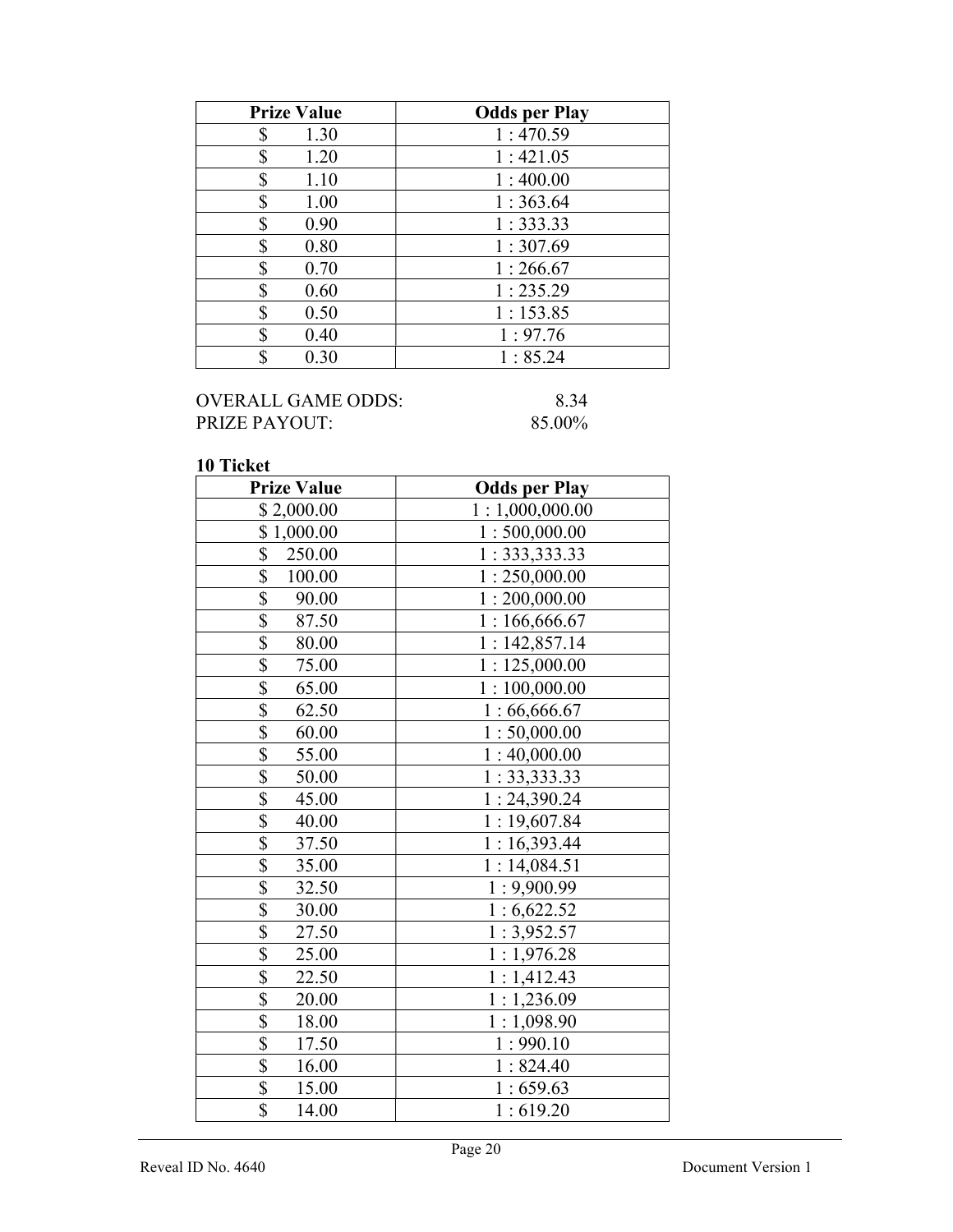| <b>Prize Value</b>              | <b>Odds per Play</b> |
|---------------------------------|----------------------|
| \$<br>13.00                     | 1:535.62             |
| \$<br>12.50                     | 1:471.70             |
| \$<br>12.00                     | 1:430.85             |
| \$<br>11.00                     | 1:366.84             |
| \$<br>10.00                     | 1:329.92             |
| \$<br>9.50                      | 1:300.12             |
| \$<br>9.00                      | 1:282.97             |
| \$<br>8.50                      | 1:267.67             |
| \$<br>8.00                      | 1:247.59             |
| \$<br>7.50                      | 1:235.79             |
| $\overline{\$}$<br>7.00         | 1:227.69             |
| $\overline{\mathbb{S}}$<br>6.50 | 1:220.07             |
| \$<br>6.00                      | 1:215.29             |
| \$<br>5.50                      | 1:206.31             |
| \$<br>5.00                      | 1:353.73             |
| \$<br>4.50                      | 1:330.14             |
| \$<br>4.00                      | 1:282.97             |
| \$<br>3.50                      | 1:264.06             |
| \$<br>3.00                      | 1:247.52             |
| \$<br>2.90                      | 1:220.07             |
| \$<br>2.80                      | 1:198.06             |
| \$<br>2.70                      | 1:180.05             |
| \$<br>2.60                      | 1:165.04             |
| \$<br>2.50                      | 1:440.14             |
| $\overline{\$}$<br>2.40         | 1:396.20             |
| \$<br>2.30                      | 1:360.10             |
| \$<br>2.20                      | 1:330.14             |
| \$<br>2.10                      | 1:304.69             |
| \$<br>2.00                      | 1:300.12             |
| \$<br>1.90                      | 1:291.29             |
| \$<br>1.80                      | 1:282.97             |
| \$<br>1.70                      | 1:278.94             |
| \$<br>1.60                      | 1:275.10             |
| \$<br>1.50                      | 1:263.99             |
| \$<br>1.40                      | 1:247.59             |
| \$<br>1.30                      | 1:232.99             |
| \$<br>1.20                      | 1:208.46             |
| \$<br>1.10                      | 1:197.98             |
| \$<br>1.00                      | 1:180.05             |
| \$<br>0.90                      | 1:204.67             |
| $\overline{\$}$<br>0.80         | 1:188.93             |
| $\overline{\$}$<br>0.70         | 1:163.80             |
| \$<br>0.60                      | 1:144.55             |
| \$<br>0.50                      | 1:94.50              |
| \$<br>0.40                      | 1:60.38              |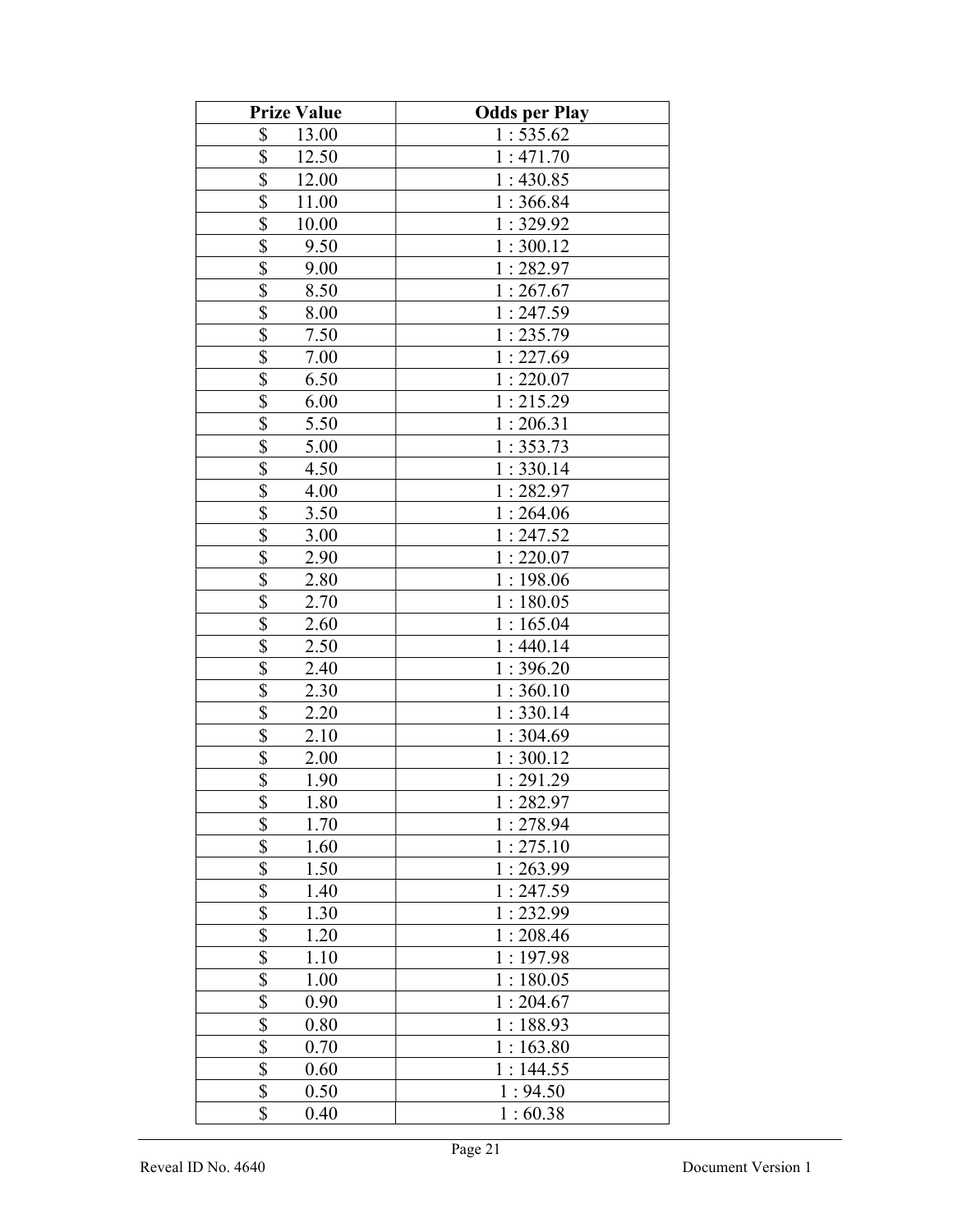| <b>Prize Value</b> | <b>Odds per Play</b> |
|--------------------|----------------------|
|                    | $\cdot$ 52.13        |

| OVERALL GAME ODDS: | 4 44   |
|--------------------|--------|
| PRIZE PAYOUT:      | 85.00% |

| <b>Prize Value</b>                | <b>Odds per Play</b>      |
|-----------------------------------|---------------------------|
| \$<br>2,000.00                    | 1:666,667.00              |
| \$<br>1,000.00                    | 1: 333, 333.50            |
| $\overline{\$}$<br>250.00         | 1: 222, 222.33            |
| \$<br>100.00                      | $\overline{1:166,}666.75$ |
| \$<br>90.00                       | 1: 133, 333.40            |
| $\overline{\$}$<br>87.50          | 1:111,111.17              |
| $\overline{\$}$<br>80.00          | 1: 95,238.14              |
| $\overline{\mathcal{S}}$<br>75.00 | 1: 83,333.38              |
| \$<br>65.00                       | 1:60,606.09               |
| $\overline{\$}$<br>62.50          | 1:41,666.69               |
| \$<br>60.00                       | 1:33,333.35               |
| $\overline{\$}$<br>55.00          | 1:25,641.04               |
| $\overline{\$}$<br>50.00          | 1:21,505.39               |
| $\overline{\$}$<br>45.00          | 1:15,873.02               |
| $\overline{\$}$<br>40.00          | 1:12,820.52               |
| \$<br>37.50                       | 1:10,752.69               |
| $\overline{\$}$<br>35.00          | 1:9,259.26                |
| \$<br>32.50                       | 1:6,535.95                |
| \$<br>30.00                       | 1:4,415.01                |
| $\overline{\$}$<br>27.50          | $\overline{1}$ : 2,614.38 |
| $\overline{\$}$<br>25.00          | 1:1,299.55                |
| $\overline{\$}$<br>22.50          | 1:929.80                  |
| $\overline{\$}$<br>20.00          | 1:814.00                  |
| \$<br>18.00                       | 1:723.07                  |
| \$<br>17.50                       | 1:651.68                  |
| \$<br>16.00                       | 1:542.89                  |
| \$<br>15.00                       | 1:434.31                  |
| \$<br>14.00                       | 1:407.75                  |
| \$<br>13.00                       | 1:352.55                  |
| \$<br>12.50                       | $\overline{1:}310.51$     |
| \$<br>12.00                       | 1:283.69                  |
| \$<br>11.00                       | 1:241.46                  |
| \$<br>10.00                       | 1:217.16                  |
| \$<br>9.50                        | 1:197.53                  |
| \$<br>9.00                        | 1:186.27                  |
| \$<br>8.50                        | 1:176.18                  |
| \$<br>8.00                        | 1:163.00                  |
| $\overline{\mathbb{S}}$<br>7.50   | 1:155.22                  |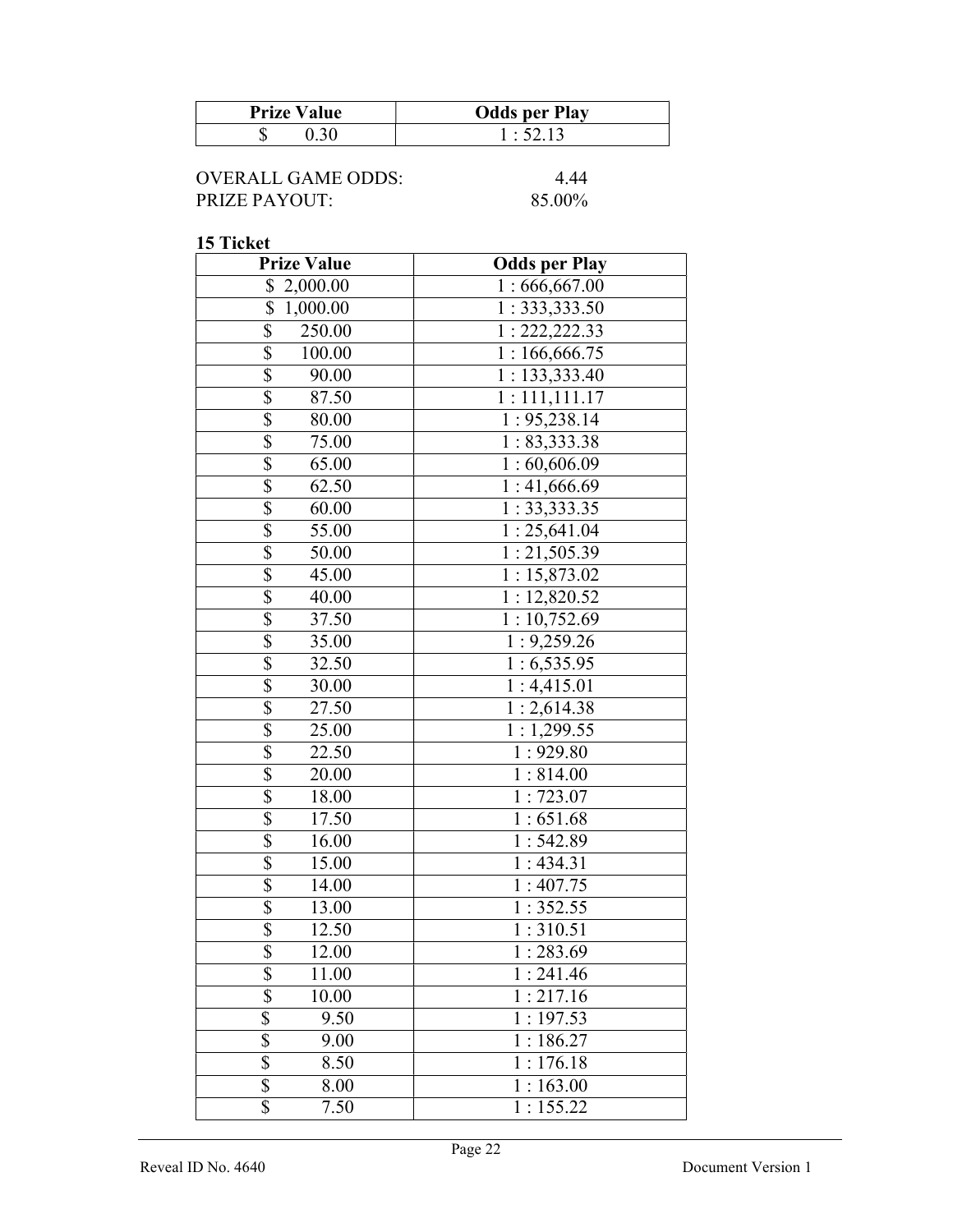| \$                      | 7.00 | 1:149.88 |
|-------------------------|------|----------|
| \$                      | 6.50 | 1:144.86 |
| \$                      | 6.00 | 1:141.72 |
| $\overline{\$}$         | 5.50 | 1:135.81 |
| \$                      | 5.00 | 1:232.94 |
| $\overline{\mathbb{S}}$ | 4.50 | 1:217.30 |
| $\overline{\$}$         | 4.00 | 1:186.27 |
| \$                      | 3.50 | 1:173.84 |
| \$                      | 3.00 | 1:162.92 |
| \$                      | 2.90 | 1:144.86 |
| $\overline{\$}$         | 2.80 | 1:130.39 |
| $\overline{\$}$         | 2.70 | 1:118.52 |
| \$                      | 2.60 | 1:108.65 |
| $\overline{\$}$         | 2.50 | 1:289.86 |
| $\overline{\mathbb{S}}$ | 2.40 | 1:260.82 |
| $\overline{\$}$         | 2.30 | 1:237.08 |
| $\overline{\$}$         | 2.20 | 1:217.30 |
| \$                      | 2.10 | 1:200.56 |
| \$                      | 2.00 | 1:197.53 |
| \$                      | 1.90 | 1:191.74 |
| $\overline{\$}$         | 1.80 | 1:186.27 |
| $\overline{\$}$         | 1.70 | 1:183.60 |
| $\overline{\mathbb{S}}$ | 1.60 | 1:181.11 |
| $\overline{\$}$         | 1.50 | 1:173.79 |
| \$                      | 1.40 | 1:196.48 |
| \$                      | 1.30 | 1:184.88 |
| $\overline{\$}$         | 1.20 | 1:165.39 |
| $\overline{\$}$         | 1.10 | 1:157.12 |
| $\overline{\mathbb{S}}$ | 1.00 | 1:142.88 |
| $\overline{\$}$         | 0.90 | 1:162.40 |
| \$                      | 0.80 | 1:149.91 |
| \$                      | 0.70 | 1:129.98 |
| \$                      | 0.60 | 1:114.71 |
| \$                      | 0.50 | 1:74.99  |
| \$                      | 0.40 | 1:47.94  |
| \$                      | 0.30 | 1:41.34  |
|                         |      |          |

| OVERALL GAME ODDS: | 3.14   |
|--------------------|--------|
| PRIZE PAYOUT:      | 85.00% |

 $85.00\%$ 

| <b>Prize Value</b> | <b>Odds per Play</b> |
|--------------------|----------------------|
| \$2,000.00         | 1:500,000.00         |
| \$1,000.00         | 1:250,000.00         |
| 250.00             | 1:166,666.67         |
| 100.00             | 1:125,000.00         |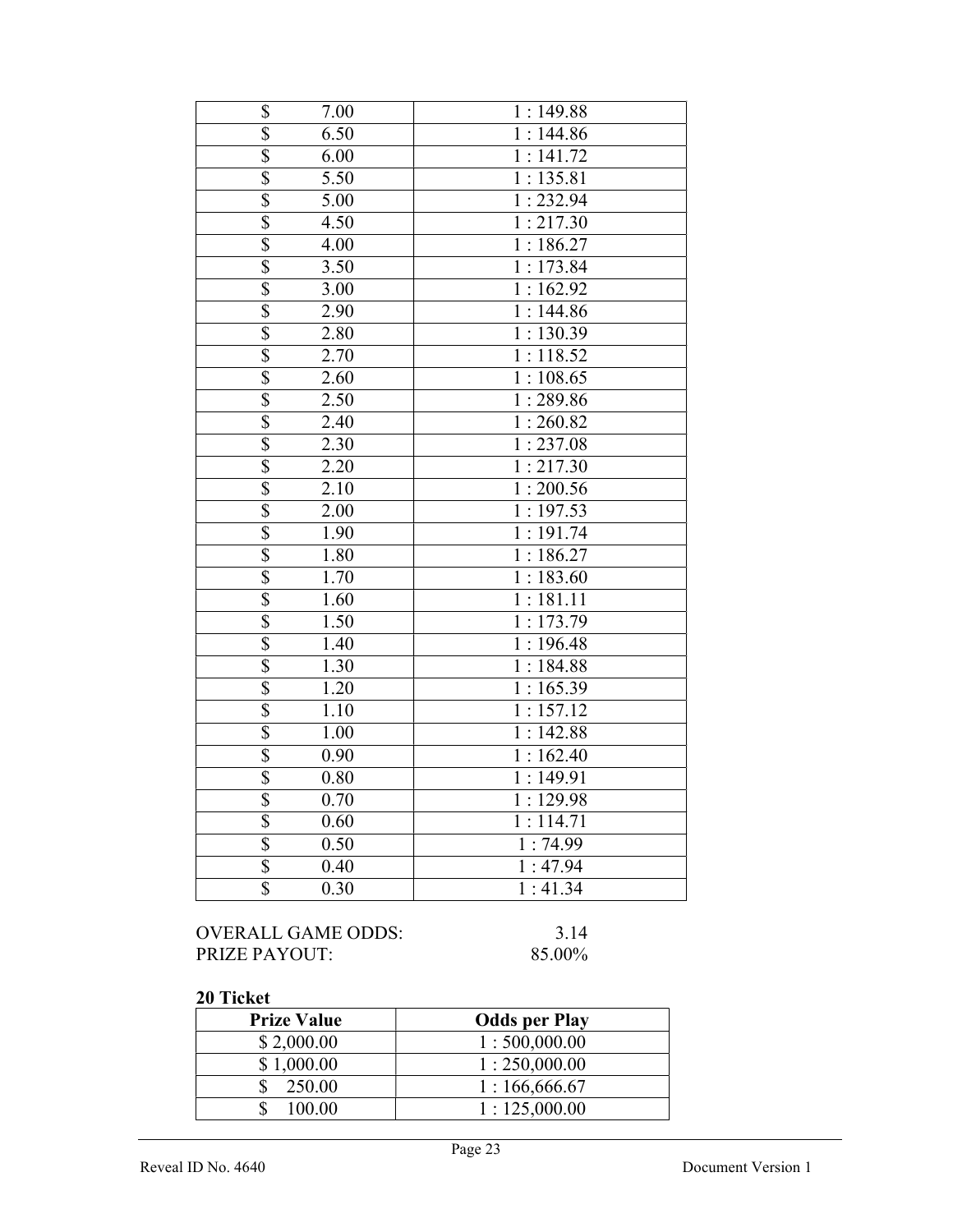| <b>Prize Value</b>       | <b>Odds per Play</b> |
|--------------------------|----------------------|
| \$<br>90.00              | 1:100,000.00         |
| \$<br>87.50              | 1:83,333.33          |
| \$<br>80.00              | 1:71,428.57          |
| \$<br>75.00              | 1:62,500.00          |
| \$<br>65.00              | 1:45,454.55          |
| \$<br>62.50              | 1:31,250.00          |
| \$<br>60.00              | 1:23,809.52          |
| \$<br>55.00              | 1:18,518.52          |
| \$<br>50.00              | 1:15,625.00          |
| \$<br>45.00              | 1:11,627.91          |
| $\overline{\$}$<br>40.00 | 1:9,433.96           |
| $\overline{\$}$<br>37.50 | 1:7,936.51           |
| \$<br>35.00              | 1:6,756.76           |
| \$<br>32.50              | 1:4,807.69           |
| \$<br>30.00              | 1:3,246.75           |
| \$<br>27.50              | 1:1,930.50           |
| \$<br>25.00              | 1:959.69             |
| \$<br>22.50              | 1:686.81             |
| \$<br>20.00              | 1:600.96             |
| \$<br>18.00              | 1:533.62             |
| \$<br>17.50              | 1:481.23             |
| \$<br>16.00              | 1:400.96             |
| \$<br>15.00              | 1:320.72             |
| $\overline{\$}$<br>14.00 | 1:301.02             |
| $\overline{\$}$<br>13.00 | 1:260.28             |
| \$<br>12.50              | 1:229.25             |
| $\overline{\$}$<br>12.00 | 1:209.47             |
| \$<br>11.00              | 1:178.25             |
| \$<br>10.00              | 1:160.36             |
| \$<br>9.50               | 1:145.90             |
| \$<br>9.00               | 1:137.55             |
| \$<br>8.50               | 1:130.07             |
| \$<br>8.00               | 1:120.34             |
| \$<br>7.50               | 1:114.60             |
| \$<br>7.00               | 1:110.67             |
| \$<br>6.50               | 1:106.95             |
| \$<br>6.00               | 1:104.62             |
| \$<br>5.50               | 1:100.26             |
| \$<br>5.00               | 1:172.00             |
| \$<br>4.50               | 1:160.41             |
| $\overline{\$}$<br>4.00  | 1:137.51             |
| $\overline{\$}$<br>3.50  | 1:128.34             |
| \$<br>3.00               | 1:120.28             |
| \$<br>2.90               | 1:106.95             |
| \$<br>2.80               | 1:96.26              |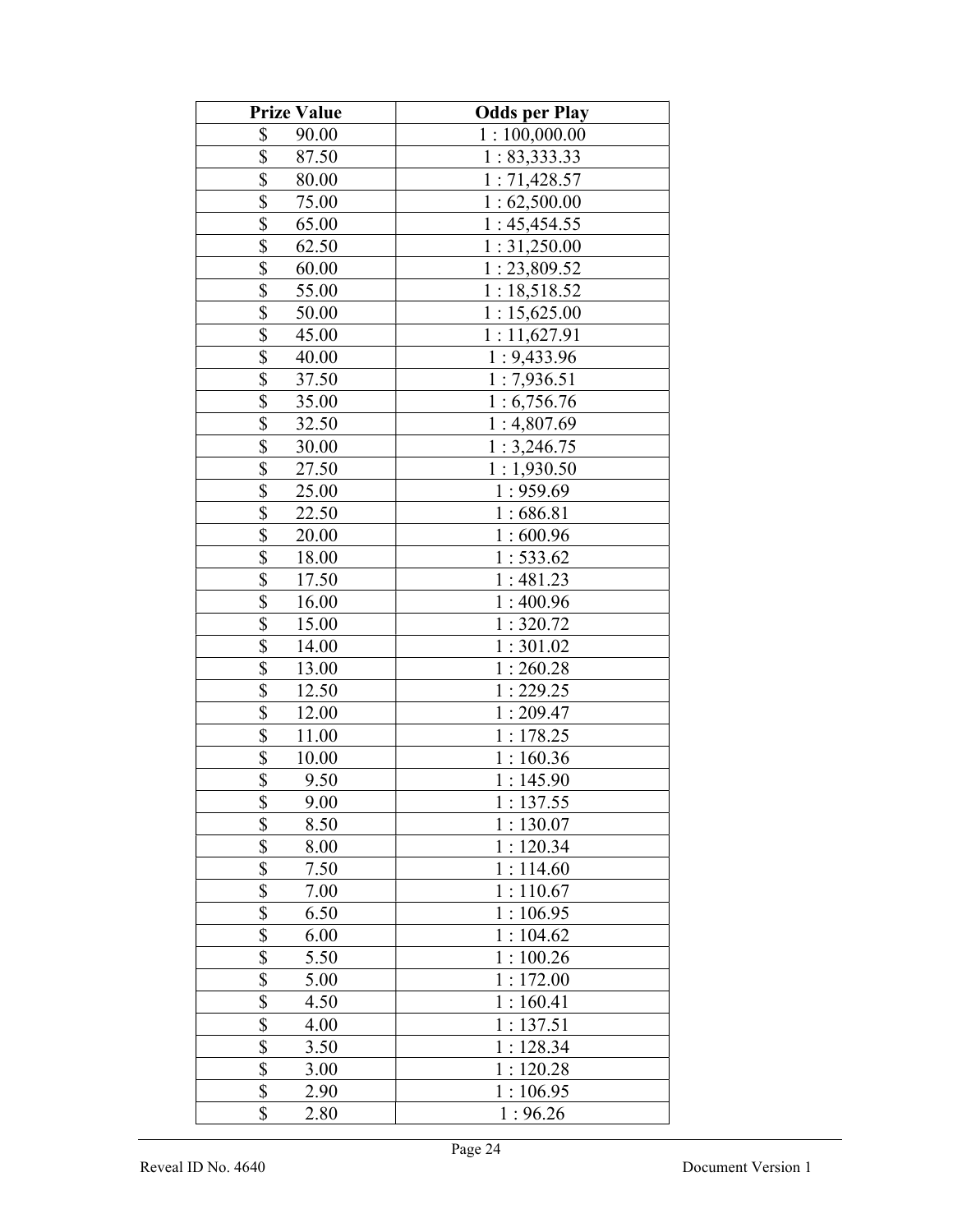| <b>Prize Value</b>              | <b>Odds per Play</b> |
|---------------------------------|----------------------|
| \$<br>2.70                      | 1:87.50              |
| \$<br>2.60                      | 1:80.22              |
| $\overline{\$}$<br>2.50         | 1:214.04             |
| $\overline{\$}$<br>2.40         | 1:192.60             |
| \$<br>2.30                      | 1:175.07             |
| \$<br>2.20                      | 1:160.46             |
| \$<br>2.10                      | 1:148.06             |
| \$<br>2.00                      | 1:145.86             |
| \$<br>1.90                      | 1:168.18             |
| $\overline{\$}$<br>1.80         | 1:163.40             |
| $\overline{\$}$<br>1.70         | 1:161.08             |
| $\overline{\$}$<br>1.60         | 1:158.88             |
| \$<br>1.50                      | 1:152.49             |
| \$<br>1.40                      | 1:172.35             |
| \$<br>1.30                      | 1:162.18             |
| \$<br>1.20                      | 1:145.10             |
| \$<br>1.10                      | 1:137.85             |
| $\overline{\$}$<br>1.00         | 1:125.34             |
| $\overline{\$}$<br>0.90         | 1:142.45             |
| $\overline{\$}$<br>0.80         | 1:131.51             |
| $\overline{\$}$<br>0.70         | 1:114.03             |
| $\overline{\$}$<br>0.60         | 1:100.62             |
| $\overline{\$}$<br>0.50         | 1:65.79              |
| \$<br>0.40                      | 1:42.07              |
| $\overline{\mathbb{S}}$<br>0.30 | 1:36.25              |

OVERALL GAME ODDS: 2.50<br>PRIZE PAYOUT: 85.00% PRIZE PAYOUT:

# "YOUR TICKET" PRICE: \$0.20

| <b>Prize Value</b> | <b>Odds per Play</b> |
|--------------------|----------------------|
| \$5,000.00         | 1:2,000,000.00       |
| \$2,000.00         | 1:1,000,000.00       |
| 500.00<br>\$       | 1:666,666.67         |
| 200.00<br>\$       | 1:500,000.00         |
| \$<br>180.00       | 1:400,000.00         |
| \$<br>175.00       | 1: 333, 333.33       |
| \$<br>160.00       | 1:285,714.29         |
| \$<br>150.00       | 1:250,000.00         |
| \$<br>130.00       | 1:200,000.00         |
| \$<br>125.00       | 1: 133,333.33        |
| \$<br>120.00       | 1:100,000.00         |
| \$<br>110.00       | 1:80,000.00          |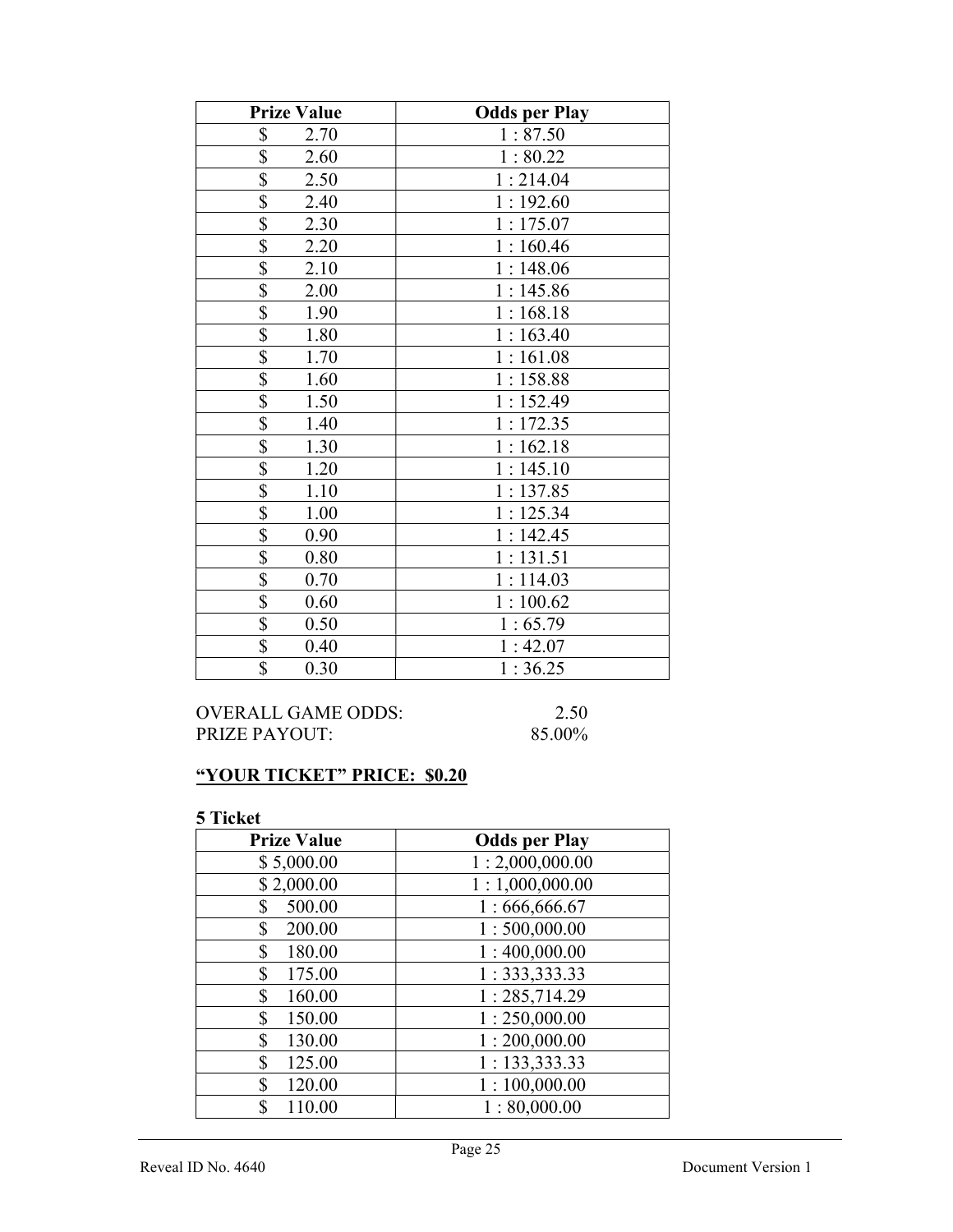| <b>Prize Value</b>               | <b>Odds per Play</b> |
|----------------------------------|----------------------|
| \$<br>100.00                     | 1:66,666.67          |
| \$<br>90.00                      | 1:50,000.00          |
| \$<br>80.00                      | 1:40,000.00          |
| \$<br>75.00                      | 1:33,333.33          |
| \$<br>70.00                      | 1:28,571.43          |
| \$<br>65.00                      | 1:20,000.00          |
| \$<br>60.00                      | 1:13,333.33          |
| \$<br>55.00                      | 1:8,000.00           |
| \$<br>50.00                      | 1:4,000.00           |
| \$<br>45.00                      | 1:2,857.14           |
| \$<br>40.00                      | 1:2,500.00           |
| $\overline{\mathbb{S}}$<br>36.00 | 1:2,222.22           |
| \$<br>35.00                      | 1:2,000.00           |
| \$<br>32.00                      | 1:1,666.67           |
| \$<br>30.00                      | 1:1,333.33           |
| \$<br>28.00                      | 1:1,250.00           |
| \$<br>26.00                      | 1:1,081.08           |
| \$<br>25.00                      | 1:952.38             |
| \$<br>24.00                      | 1:869.57             |
| \$<br>22.00                      | 1:740.74             |
| \$<br>20.00                      | 1:666.67             |
| \$<br>19.00                      | 1:606.06             |
| \$<br>18.00                      | 1:571.43             |
| $\overline{\$}$<br>17.00         | 1:540.54             |
| \$<br>16.00                      | 1:500.00             |
| \$<br>15.00                      | 1:476.19             |
| $\overline{\$}$<br>14.00         | 1:459.77             |
| \$<br>13.00                      | 1:444.44             |
| \$<br>12.00                      | 1:434.78             |
| \$<br>11.00                      | 1:416.67             |
| \$<br>10.00                      | 1:740.74             |
| \$<br>9.00                       | 1:666.67             |
| \$<br>8.00                       | 1:571.43             |
| \$<br>7.00                       | 1:533.33             |
| \$<br>6.00                       | 1:500.00             |
| \$<br>5.80                       | 1:444.44             |
| \$<br>5.60                       | 1:400.00             |
| \$<br>5.40                       | 1:363.64             |
| \$<br>5.20                       | 1:333.33             |
| \$<br>5.00                       | 1:888.89             |
| $\overline{\$}$<br>4.80          | 1:800.00             |
| \$<br>4.60                       | 1:727.27             |
| \$<br>4.40                       | 1:666.67             |
| \$<br>4.20                       | 1:615.38             |
| \$<br>4.00                       | 1:606.06             |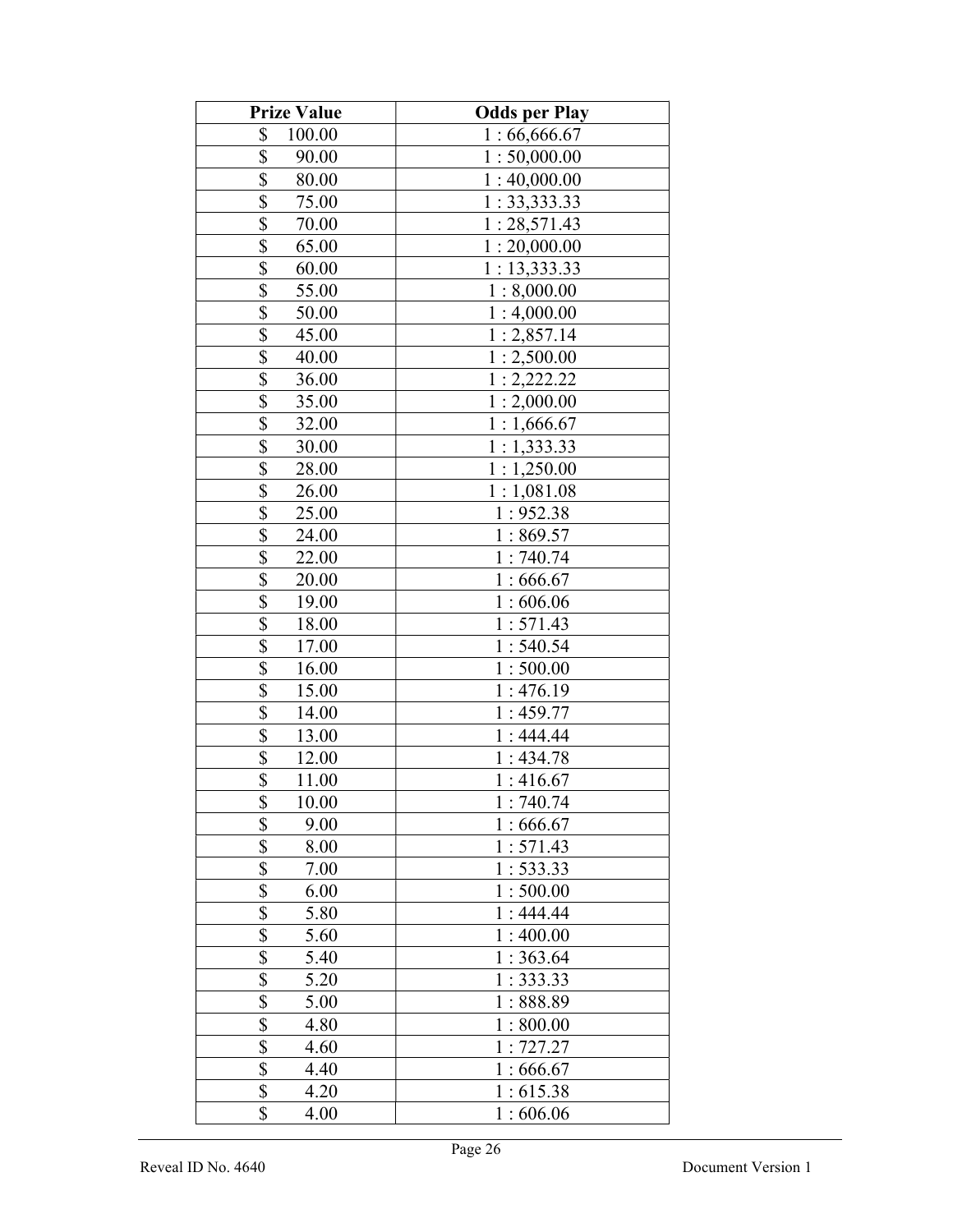| <b>Prize Value</b> | <b>Odds per Play</b> |
|--------------------|----------------------|
| \$<br>3.80         | 1:588.24             |
| \$<br>3.60         | 1:571.43             |
| \$<br>3.40         | 1:563.38             |
| \$<br>3.20         | 1:555.56             |
| \$<br>3.00         | 1:533.33             |
| \$<br>2.80         | 1:500.00             |
| \$<br>2.60         | 1:470.59             |
| \$<br>2.40         | 1:421.05             |
| \$<br>2.20         | 1:400.00             |
| \$<br>2.00         | 1:363.64             |
| \$<br>1.80         | 1:333.33             |
| \$<br>1.60         | 1:307.69             |
| \$<br>1.40         | 1:266.67             |
| \$<br>1.20         | 1:235.29             |
| \$<br>1.00         | 1:153.85             |
| \$<br>0.80         | 1:99.21              |
| \$<br>0.60         | 1:83.81              |

| OVERALL GAME ODDS: | 8.34   |
|--------------------|--------|
| PRIZE PAYOUT:      | 85.00% |

| <b>Prize Value</b> | <b>Odds per Play</b> |
|--------------------|----------------------|
| \$5,000.00         | 1:1,000,000.00       |
| \$2,000.00         | 1:500,000.00         |
| \$<br>500.00       | 1: 333, 333.33       |
| \$<br>200.00       | 1:250,000.00         |
| \$<br>180.00       | 1:200,000.00         |
| \$<br>175.00       | 1:166,666.67         |
| \$<br>160.00       | 1:142,857.14         |
| \$<br>150.00       | 1:125,000.00         |
| \$<br>130.00       | 1:100,000.00         |
| \$<br>125.00       | 1:66,666.67          |
| \$<br>120.00       | 1:50,000.00          |
| \$<br>110.00       | 1:40,000.00          |
| \$<br>100.00       | 1:33,333.33          |
| \$<br>90.00        | 1:24,390.24          |
| \$<br>80.00        | 1:19,607.84          |
| \$<br>75.00        | 1:16,129.03          |
| \$<br>70.00        | 1:13,888.89          |
| \$<br>65.00        | 1:9,900.99           |
| \$<br>60.00        | 1:6,622.52           |
| \$<br>55.00        | 1:3,968.25           |
| \$<br>50.00        | 1:1,980.20           |
| \$<br>45.00        | 1:1,414.43           |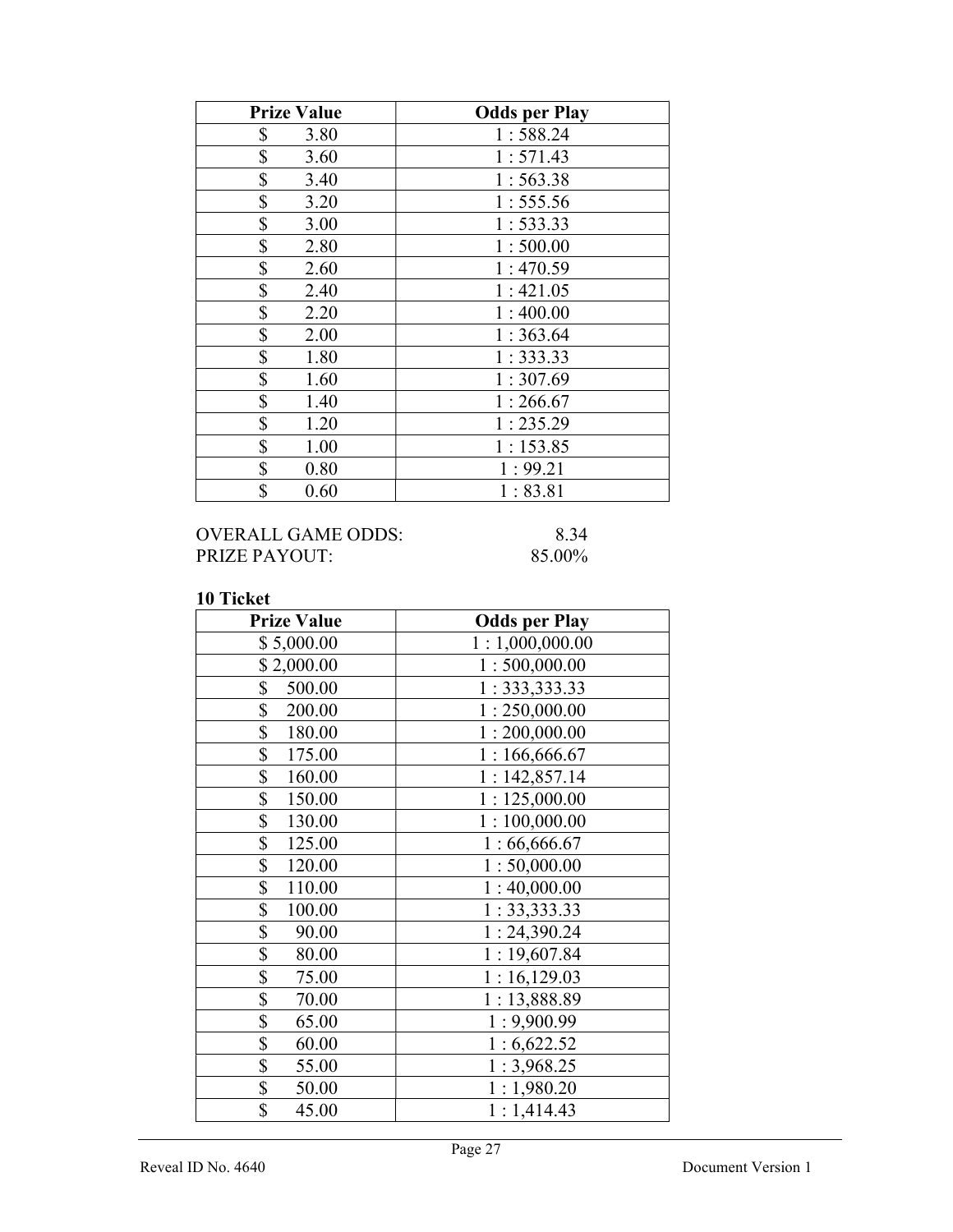| <b>Prize Value</b>      | <b>Odds per Play</b> |
|-------------------------|----------------------|
| \$<br>40.00             | 1:1,236.09           |
| \$<br>36.00             | 1:1,098.90           |
| \$<br>35.00             | 1:990.10             |
| \$<br>32.00             | 1:825.08             |
| \$<br>30.00             | 1:660.07             |
| \$<br>28.00             | 1:619.20             |
| \$<br>26.00             | 1:535.33             |
| \$<br>25.00             | 1:471.70             |
| \$<br>24.00             | 1:430.66             |
| \$<br>22.00             | 1:366.84             |
| \$<br>20.00             | 1:330.03             |
| \$<br>19.00             | 1:300.12             |
| \$<br>18.00             | 1:282.97             |
| \$<br>17.00             | 1:267.67             |
| \$<br>16.00             | 1:247.59             |
| \$<br>15.00             | 1:235.79             |
| \$<br>14.00             | 1:227.63             |
| \$<br>13.00             | 1:220.07             |
| \$<br>12.00             | 1:215.29             |
| \$<br>11.00             | 1:206.31             |
| \$<br>10.00             | 1:366.84             |
| \$<br>9.00              | 1:330.14             |
| \$<br>8.00              | 1:282.97             |
| \$<br>7.00              | 1:264.13             |
| \$<br>6.00              | 1:247.59             |
| \$<br>5.80              | 1:220.07             |
| \$<br>5.60              | 1:198.06             |
| \$<br>5.40              | 1:180.05             |
| \$<br>5.20              | 1:165.02             |
| \$<br>5.00              | 1:439.95             |
| \$<br>4.80              | 1:396.04             |
| \$<br>4.60              | 1:360.10             |
| \$<br>4.40              | 1:330.03             |
| \$<br>4.20              | 1:304.69             |
| \$<br>4.00              | 1:300.12             |
| \$<br>3.80              | 1:291.29             |
| \$<br>3.60              | 1:282.97             |
| \$<br>3.40              | 1:279.02             |
| \$<br>3.20              | 1:275.10             |
| \$<br>3.00              | 1:264.06             |
| $\overline{\$}$<br>2.80 | 1:247.52             |
| $\overline{\$}$<br>2.60 | 1:233.05             |
| \$<br>2.40              | 1:208.42             |
| \$<br>2.20<br>\$        | 1:198.06             |
| 2.00                    | 1:180.05             |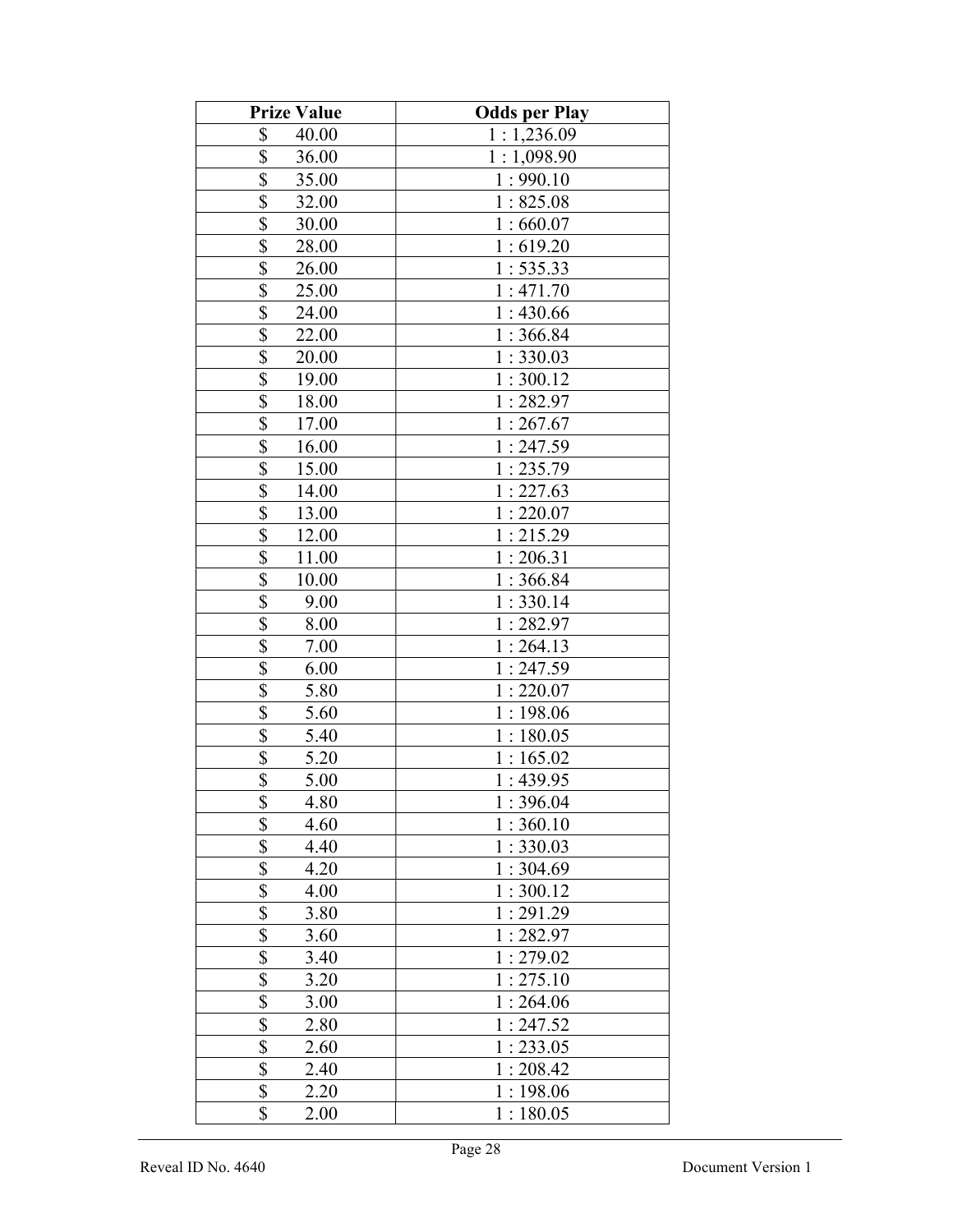| <b>Prize Value</b> | <b>Odds per Play</b> |
|--------------------|----------------------|
| 1.80               | 1:204.71             |
| 1.60               | 1:188.96             |
| 1.40               | 1:163.75             |
| 1.20               | 1:144.51             |
| 1.00               | 1:94.45              |
| 0.80               | 1:60.93              |
| 0.60               | 1:51.47              |

| OVERALL GAME ODDS: | 4.44   |
|--------------------|--------|
| PRIZE PAYOUT:      | 85.00% |

| 19 і іскеі<br><b>Prize Value</b>  | <b>Odds per Play</b>       |
|-----------------------------------|----------------------------|
| \$<br>5,000.00                    | $\overline{1:666,667.00}$  |
| $\overline{\$}$<br>2,000.00       | $\overline{1:33}3,333.50$  |
| $\overline{\$}$<br>500.00         | $\overline{1:}$ 222,222.33 |
| $\overline{\$}$<br>200.00         | $\overline{1:166,}666.75$  |
| \$<br>180.00                      | 1: 133, 333.40             |
| $\overline{\mathbb{S}}$<br>175.00 | $\overline{1:111,111}.17$  |
| $\overline{\$}$<br>160.00         | 1:95,238.14                |
| $\overline{\$}$<br>150.00         | 1:83,333.38                |
| \$<br>130.00                      | 1:60,606.09                |
| \$<br>125.00                      | 1:41,666.69                |
| \$<br>120.00                      | 1:33,333.35                |
| $\overline{\$}$<br>110.00         | 1:25,641.04                |
| $\overline{\$}$<br>100.00         | 1:21,505.39                |
| $\overline{\$}$<br>90.00          | 1:15,873.02                |
| \$<br>80.00                       | $\overline{1:}12,820.52$   |
| \$<br>75.00                       | 1:10,752.69                |
| $\overline{\$}$<br>70.00          | 1:9,259.26                 |
| \$<br>65.00                       | 1:6,535.95                 |
| \$<br>60.00                       | 1:4,385.97                 |
| \$<br>55.00                       | 1:2,614.38                 |
| \$<br>50.00                       | $\overline{1:}1,304.63$    |
| $\overline{\$}$<br>45.00          | 1:931.10                   |
| \$<br>40.00                       | 1:814.00                   |
| $\overline{\$}$<br>36.00          | 1:723.07                   |
| $\overline{\$}$<br>35.00          | 1:651.68                   |
| \$<br>32.00                       | 1:542.89                   |
| \$<br>30.00                       | $\overline{1:}$ 434.59     |
| $\overline{\mathbb{S}}$<br>28.00  | 1:407.75                   |
| \$<br>26.00                       | 1:352.55                   |
| $\overline{\$}$<br>25.00          | 1:310.51                   |
| $\overline{\$}$<br>24.00          | $1:283.\overline{45}$      |
| \$<br>22.00                       | 1:241.46                   |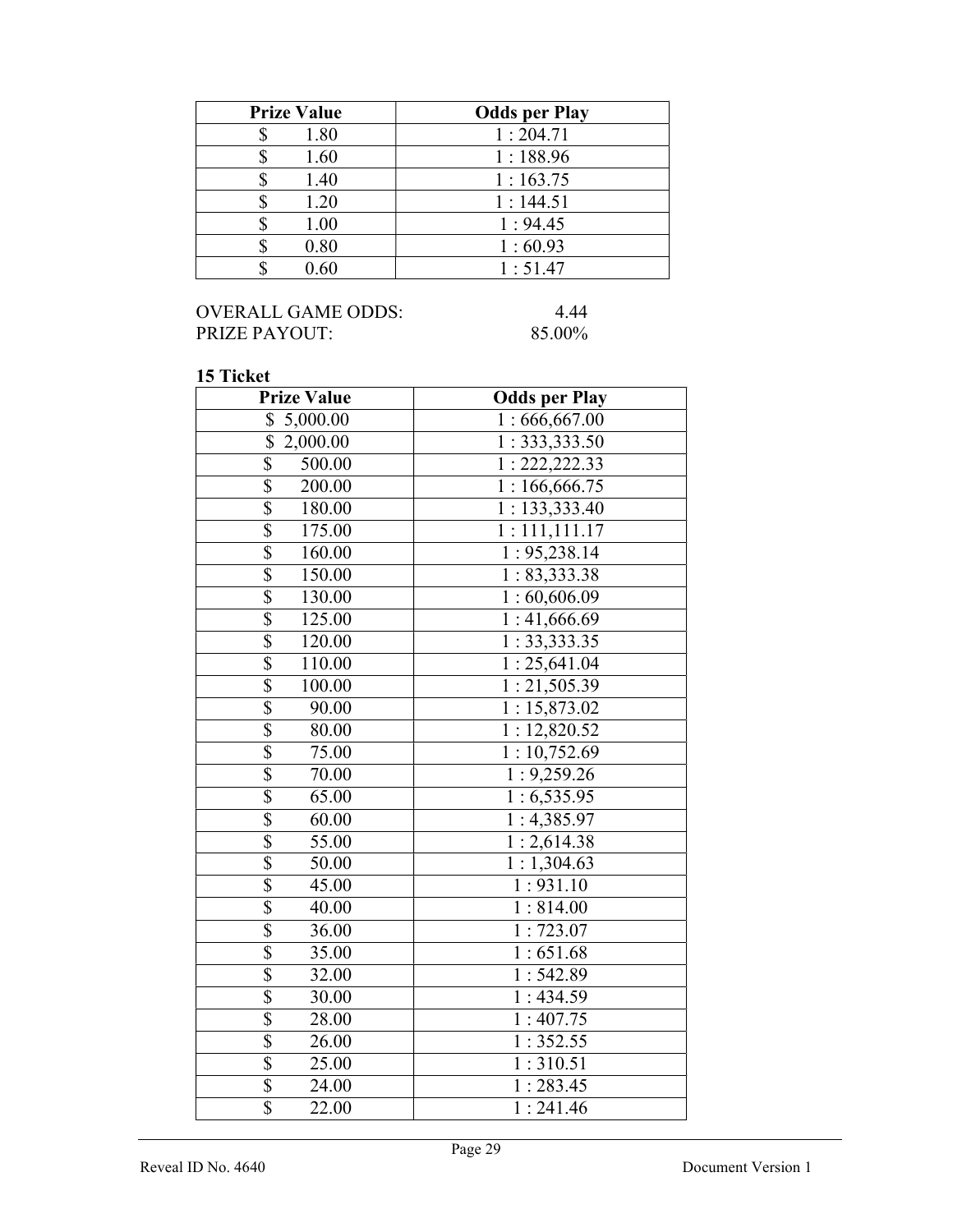| \$<br>1:217.23<br>20.00<br>\$<br>19.00<br>1:197.53<br>$\overline{\$}$<br>18.00<br>1:186.27<br>\$<br>17.00<br>1:176.18<br>$\overline{\$}$<br>16.00<br>1:162.96<br>$\overline{\$}$<br>1:155.22<br>$15.\overline{00}$<br>$\overline{\$}$<br>14.00<br>1:149.85<br>$\overline{\$}$<br>13.00<br>1:144.86<br>$\overline{\$}$<br>1:141.72<br>$12.\overline{00}$<br>$\overline{\mathbb{S}}$<br>11.00<br>1:135.78<br>$\overline{\$}$<br>1:241.37<br>10.00<br>$\overline{\$}$<br>1:217.30<br>9.00<br>\$<br>1:186.27<br>8.00<br>\$<br>1:173.88<br>7.00<br>$\overline{\mathbb{S}}$<br>6.00<br>1:162.96<br>$\overline{\$}$<br>1:144.86<br>5.80<br>$\overline{\mathbb{S}}$<br>1:130.39<br>5.60<br>$\overline{\mathbb{S}}$<br>5.40<br>1:118.52<br>$\overline{\$}$<br>5.20<br>1:108.65<br>$\overline{\$}$<br>1:289.73<br>5.00<br>\$<br>4.80<br>1:260.82<br>$\overline{\$}$<br>4.60<br>1:237.00<br>$\overline{\mathbb{S}}$<br>4.40<br>1:217.30<br>$\overline{\$}$<br>4.20<br>1:200.56<br>$\overline{\$}$<br>$1:197.\overline{53}$<br>4.00<br>$\overline{\mathbb{S}}$<br>3.80<br>1:191.68<br>$\overline{\$}$<br>1:186.22<br>3.60<br>$\overline{\mathbb{S}}$<br>1:183.65<br>3.40<br>\$<br>1:181.11<br>3.20<br>$\overline{\$}$<br>1:173.84<br>3.00<br>$\overline{\$}$<br>2.80<br>1:196.43<br>\$<br>2.60<br>1:184.88<br>\$<br>1:165.34<br>2.40<br>\$<br>1:157.08<br>2.20 |            |          |
|----------------------------------------------------------------------------------------------------------------------------------------------------------------------------------------------------------------------------------------------------------------------------------------------------------------------------------------------------------------------------------------------------------------------------------------------------------------------------------------------------------------------------------------------------------------------------------------------------------------------------------------------------------------------------------------------------------------------------------------------------------------------------------------------------------------------------------------------------------------------------------------------------------------------------------------------------------------------------------------------------------------------------------------------------------------------------------------------------------------------------------------------------------------------------------------------------------------------------------------------------------------------------------------------------------------------------------------------------|------------|----------|
|                                                                                                                                                                                                                                                                                                                                                                                                                                                                                                                                                                                                                                                                                                                                                                                                                                                                                                                                                                                                                                                                                                                                                                                                                                                                                                                                                    |            |          |
|                                                                                                                                                                                                                                                                                                                                                                                                                                                                                                                                                                                                                                                                                                                                                                                                                                                                                                                                                                                                                                                                                                                                                                                                                                                                                                                                                    |            |          |
|                                                                                                                                                                                                                                                                                                                                                                                                                                                                                                                                                                                                                                                                                                                                                                                                                                                                                                                                                                                                                                                                                                                                                                                                                                                                                                                                                    |            |          |
|                                                                                                                                                                                                                                                                                                                                                                                                                                                                                                                                                                                                                                                                                                                                                                                                                                                                                                                                                                                                                                                                                                                                                                                                                                                                                                                                                    |            |          |
|                                                                                                                                                                                                                                                                                                                                                                                                                                                                                                                                                                                                                                                                                                                                                                                                                                                                                                                                                                                                                                                                                                                                                                                                                                                                                                                                                    |            |          |
|                                                                                                                                                                                                                                                                                                                                                                                                                                                                                                                                                                                                                                                                                                                                                                                                                                                                                                                                                                                                                                                                                                                                                                                                                                                                                                                                                    |            |          |
|                                                                                                                                                                                                                                                                                                                                                                                                                                                                                                                                                                                                                                                                                                                                                                                                                                                                                                                                                                                                                                                                                                                                                                                                                                                                                                                                                    |            |          |
|                                                                                                                                                                                                                                                                                                                                                                                                                                                                                                                                                                                                                                                                                                                                                                                                                                                                                                                                                                                                                                                                                                                                                                                                                                                                                                                                                    |            |          |
|                                                                                                                                                                                                                                                                                                                                                                                                                                                                                                                                                                                                                                                                                                                                                                                                                                                                                                                                                                                                                                                                                                                                                                                                                                                                                                                                                    |            |          |
|                                                                                                                                                                                                                                                                                                                                                                                                                                                                                                                                                                                                                                                                                                                                                                                                                                                                                                                                                                                                                                                                                                                                                                                                                                                                                                                                                    |            |          |
|                                                                                                                                                                                                                                                                                                                                                                                                                                                                                                                                                                                                                                                                                                                                                                                                                                                                                                                                                                                                                                                                                                                                                                                                                                                                                                                                                    |            |          |
|                                                                                                                                                                                                                                                                                                                                                                                                                                                                                                                                                                                                                                                                                                                                                                                                                                                                                                                                                                                                                                                                                                                                                                                                                                                                                                                                                    |            |          |
|                                                                                                                                                                                                                                                                                                                                                                                                                                                                                                                                                                                                                                                                                                                                                                                                                                                                                                                                                                                                                                                                                                                                                                                                                                                                                                                                                    |            |          |
|                                                                                                                                                                                                                                                                                                                                                                                                                                                                                                                                                                                                                                                                                                                                                                                                                                                                                                                                                                                                                                                                                                                                                                                                                                                                                                                                                    |            |          |
|                                                                                                                                                                                                                                                                                                                                                                                                                                                                                                                                                                                                                                                                                                                                                                                                                                                                                                                                                                                                                                                                                                                                                                                                                                                                                                                                                    |            |          |
|                                                                                                                                                                                                                                                                                                                                                                                                                                                                                                                                                                                                                                                                                                                                                                                                                                                                                                                                                                                                                                                                                                                                                                                                                                                                                                                                                    |            |          |
|                                                                                                                                                                                                                                                                                                                                                                                                                                                                                                                                                                                                                                                                                                                                                                                                                                                                                                                                                                                                                                                                                                                                                                                                                                                                                                                                                    |            |          |
|                                                                                                                                                                                                                                                                                                                                                                                                                                                                                                                                                                                                                                                                                                                                                                                                                                                                                                                                                                                                                                                                                                                                                                                                                                                                                                                                                    |            |          |
|                                                                                                                                                                                                                                                                                                                                                                                                                                                                                                                                                                                                                                                                                                                                                                                                                                                                                                                                                                                                                                                                                                                                                                                                                                                                                                                                                    |            |          |
|                                                                                                                                                                                                                                                                                                                                                                                                                                                                                                                                                                                                                                                                                                                                                                                                                                                                                                                                                                                                                                                                                                                                                                                                                                                                                                                                                    |            |          |
|                                                                                                                                                                                                                                                                                                                                                                                                                                                                                                                                                                                                                                                                                                                                                                                                                                                                                                                                                                                                                                                                                                                                                                                                                                                                                                                                                    |            |          |
|                                                                                                                                                                                                                                                                                                                                                                                                                                                                                                                                                                                                                                                                                                                                                                                                                                                                                                                                                                                                                                                                                                                                                                                                                                                                                                                                                    |            |          |
|                                                                                                                                                                                                                                                                                                                                                                                                                                                                                                                                                                                                                                                                                                                                                                                                                                                                                                                                                                                                                                                                                                                                                                                                                                                                                                                                                    |            |          |
|                                                                                                                                                                                                                                                                                                                                                                                                                                                                                                                                                                                                                                                                                                                                                                                                                                                                                                                                                                                                                                                                                                                                                                                                                                                                                                                                                    |            |          |
|                                                                                                                                                                                                                                                                                                                                                                                                                                                                                                                                                                                                                                                                                                                                                                                                                                                                                                                                                                                                                                                                                                                                                                                                                                                                                                                                                    |            |          |
|                                                                                                                                                                                                                                                                                                                                                                                                                                                                                                                                                                                                                                                                                                                                                                                                                                                                                                                                                                                                                                                                                                                                                                                                                                                                                                                                                    |            |          |
|                                                                                                                                                                                                                                                                                                                                                                                                                                                                                                                                                                                                                                                                                                                                                                                                                                                                                                                                                                                                                                                                                                                                                                                                                                                                                                                                                    |            |          |
|                                                                                                                                                                                                                                                                                                                                                                                                                                                                                                                                                                                                                                                                                                                                                                                                                                                                                                                                                                                                                                                                                                                                                                                                                                                                                                                                                    |            |          |
|                                                                                                                                                                                                                                                                                                                                                                                                                                                                                                                                                                                                                                                                                                                                                                                                                                                                                                                                                                                                                                                                                                                                                                                                                                                                                                                                                    |            |          |
|                                                                                                                                                                                                                                                                                                                                                                                                                                                                                                                                                                                                                                                                                                                                                                                                                                                                                                                                                                                                                                                                                                                                                                                                                                                                                                                                                    |            |          |
|                                                                                                                                                                                                                                                                                                                                                                                                                                                                                                                                                                                                                                                                                                                                                                                                                                                                                                                                                                                                                                                                                                                                                                                                                                                                                                                                                    |            |          |
|                                                                                                                                                                                                                                                                                                                                                                                                                                                                                                                                                                                                                                                                                                                                                                                                                                                                                                                                                                                                                                                                                                                                                                                                                                                                                                                                                    |            |          |
|                                                                                                                                                                                                                                                                                                                                                                                                                                                                                                                                                                                                                                                                                                                                                                                                                                                                                                                                                                                                                                                                                                                                                                                                                                                                                                                                                    |            |          |
|                                                                                                                                                                                                                                                                                                                                                                                                                                                                                                                                                                                                                                                                                                                                                                                                                                                                                                                                                                                                                                                                                                                                                                                                                                                                                                                                                    |            |          |
|                                                                                                                                                                                                                                                                                                                                                                                                                                                                                                                                                                                                                                                                                                                                                                                                                                                                                                                                                                                                                                                                                                                                                                                                                                                                                                                                                    | \$<br>2.00 | 1:142.85 |
| \$<br>1:162.40<br>1.80                                                                                                                                                                                                                                                                                                                                                                                                                                                                                                                                                                                                                                                                                                                                                                                                                                                                                                                                                                                                                                                                                                                                                                                                                                                                                                                             |            |          |
| $\overline{\$}$<br>1:149.91<br>1.60                                                                                                                                                                                                                                                                                                                                                                                                                                                                                                                                                                                                                                                                                                                                                                                                                                                                                                                                                                                                                                                                                                                                                                                                                                                                                                                |            |          |
| \$<br>1.40<br>1:129.93                                                                                                                                                                                                                                                                                                                                                                                                                                                                                                                                                                                                                                                                                                                                                                                                                                                                                                                                                                                                                                                                                                                                                                                                                                                                                                                             |            |          |
| \$<br>1.20<br>1:114.67                                                                                                                                                                                                                                                                                                                                                                                                                                                                                                                                                                                                                                                                                                                                                                                                                                                                                                                                                                                                                                                                                                                                                                                                                                                                                                                             |            |          |
| \$<br>1.00<br>1:74.94                                                                                                                                                                                                                                                                                                                                                                                                                                                                                                                                                                                                                                                                                                                                                                                                                                                                                                                                                                                                                                                                                                                                                                                                                                                                                                                              |            |          |
| $\overline{\$}$<br>1:48.34<br>0.80                                                                                                                                                                                                                                                                                                                                                                                                                                                                                                                                                                                                                                                                                                                                                                                                                                                                                                                                                                                                                                                                                                                                                                                                                                                                                                                 |            |          |
| $\overline{\$}$<br>1:40.83<br>0.60                                                                                                                                                                                                                                                                                                                                                                                                                                                                                                                                                                                                                                                                                                                                                                                                                                                                                                                                                                                                                                                                                                                                                                                                                                                                                                                 |            |          |

## OVERALL GAME ODDS: 3.14<br>PRIZE PAYOUT: 85.00% PRIZE PAYOUT: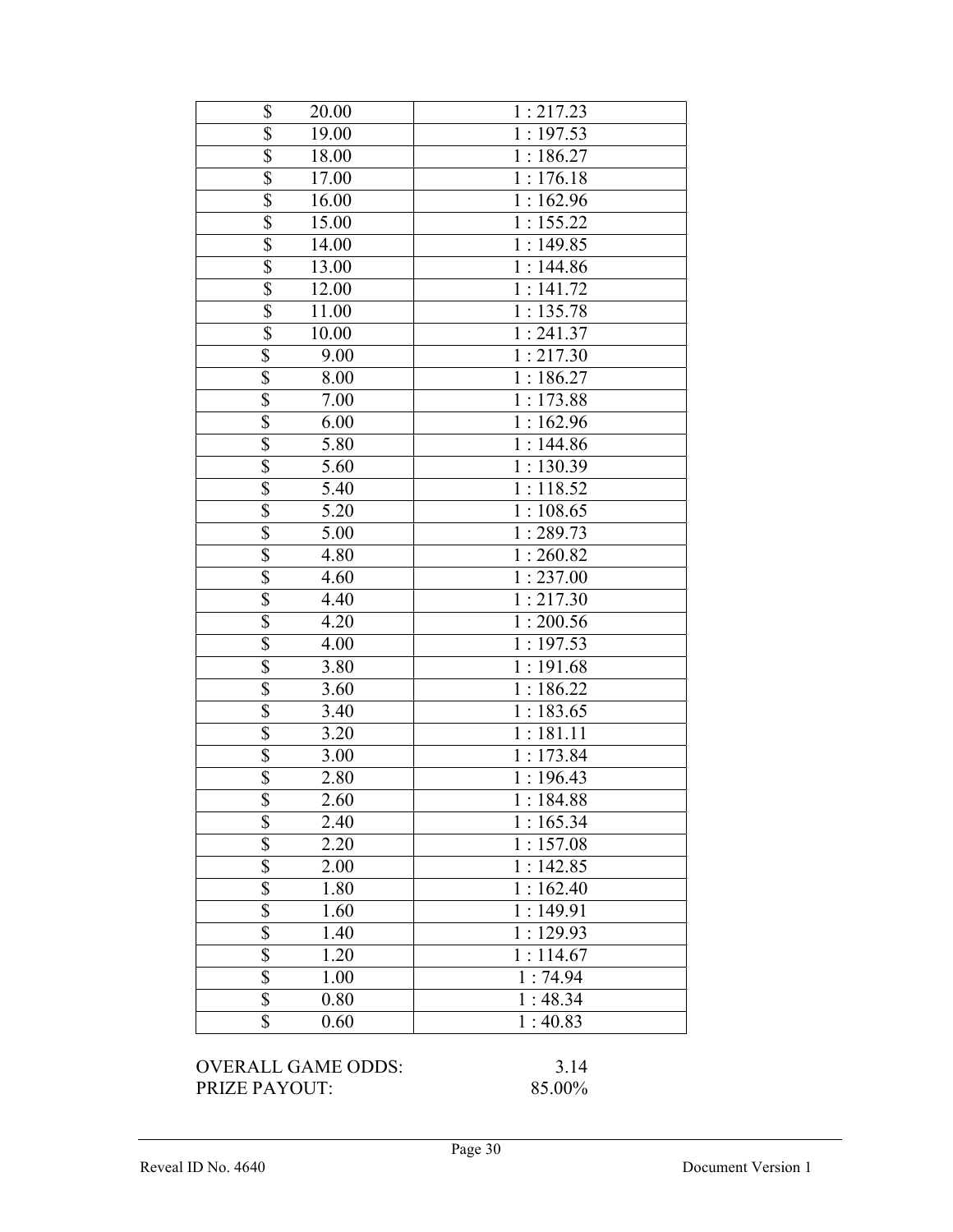20 Ticket

| <b>Prize Value</b>        | <b>Odds per Play</b> |
|---------------------------|----------------------|
| \$5,000.00                | 1:500,000.00         |
| \$2,000.00                | 1:250,000.00         |
| \$<br>500.00              | 1:166,666.67         |
| $\overline{\$}$<br>200.00 | 1:125,000.00         |
| \$<br>180.00              | 1:100,000.00         |
| $\overline{\$}$<br>175.00 | 1: 83,333.33         |
| \$<br>160.00              | 1:71,428.57          |
| \$<br>150.00              | 1:62,500.00          |
| \$<br>130.00              | 1:45,454.55          |
| \$<br>125.00              | 1:31,250.00          |
| \$<br>120.00              | 1:23,809.52          |
| \$<br>110.00              | 1:18,518.52          |
| \$<br>100.00              | 1:15,625.00          |
| \$<br>90.00               | 1:11,627.91          |
| \$<br>80.00               | 1:9,433.96           |
| \$<br>75.00               | 1:7,812.50           |
| \$<br>70.00               | 1:6,756.76           |
| $\overline{\$}$<br>65.00  | 1:4,807.69           |
| $\overline{\$}$<br>60.00  | 1:3,246.75           |
| \$<br>55.00               | 1:1,930.50           |
| $\overline{\$}$<br>50.00  | 1:961.54             |
| \$<br>45.00               | 1:687.76             |
| \$<br>40.00               | 1:600.96             |
| \$<br>36.00               | 1:534.19             |
| \$<br>35.00               | 1:481.23             |
| \$<br>32.00               | 1:400.96             |
| \$<br>30.00               | 1:320.92             |
| \$<br>28.00               | 1:301.20             |
| \$<br>26.00               | 1:260.42             |
| \$<br>25.00               | 1:229.15             |
| \$<br>24.00               | 1:209.21             |
| \$<br>22.00               | 1:178.25             |
| \$<br>20.00               | 1:160.36             |
| \$<br>19.00               | 1:145.86             |
| \$<br>18.00               | 1:137.55             |
| $\overline{\$}$<br>17.00  | 1:130.07             |
| \$<br>16.00               | 1:120.31             |
| \$<br>15.00               | 1:114.60             |
| \$<br>14.00               | 1:110.72             |
| \$<br>13.00               | 1:106.97             |
| \$<br>12.00               | 1:104.62             |
| \$<br>11.00               | 1:100.28             |
| \$<br>10.00               | 1:178.25             |
| \$<br>9.00                | 1:160.41             |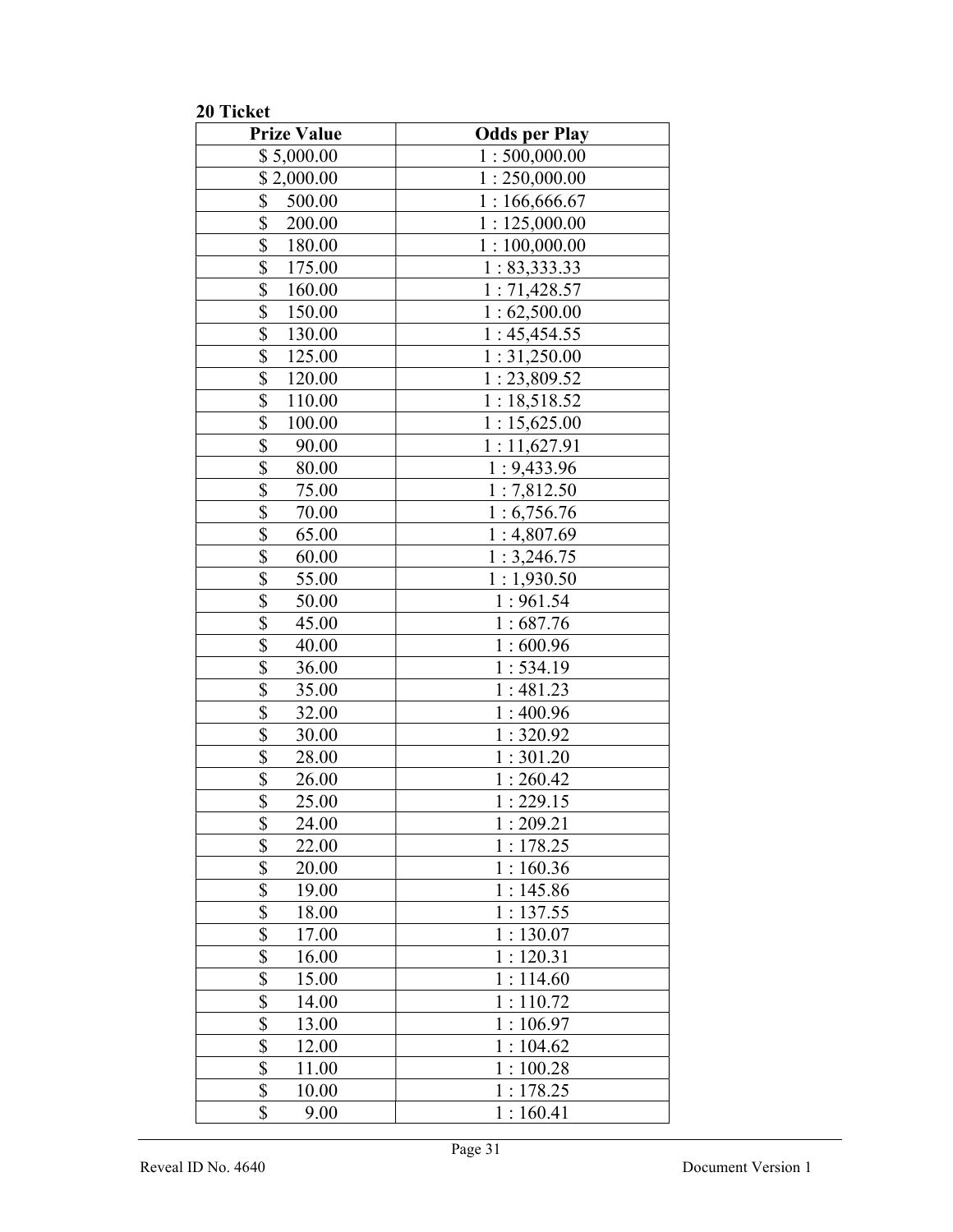| <b>Prize Value</b>              | <b>Odds per Play</b> |
|---------------------------------|----------------------|
| \$<br>8.00                      | 1:137.51             |
| \$<br>7.00                      | 1:128.37             |
| $\overline{\$}$<br>6.00         | 1:120.31             |
| \$<br>5.80                      | 1:106.95             |
| $\overline{\$}$<br>5.60         | 1:96.26              |
| $\overline{\mathbb{S}}$<br>5.40 | 1:87.50              |
| \$<br>5.20                      | 1:80.22              |
| $\overline{\$}$<br>5.00         | 1:213.95             |
| $\overline{\mathbb{S}}$<br>4.80 | 1:192.53             |
| \$<br>4.60                      | 1:175.01             |
| \$<br>4.40                      | 1:160.41             |
| $\overline{\mathbb{S}}$<br>4.20 | 1:148.06             |
| $\overline{\$}$<br>4.00         | 1:145.86             |
| $\overline{\mathbb{S}}$<br>3.80 | 1:168.12             |
| $\overline{\$}$<br>3.60         | 1:163.35             |
| \$<br>3.40                      | 1:161.08             |
| \$<br>3.20                      | 1:158.83             |
| $\overline{\mathbb{S}}$<br>3.00 | 1:152.49             |
| $\overline{\mathbb{S}}$<br>2.80 | 1:172.29             |
| \$<br>2.60                      | 1:162.18             |
| \$<br>2.40                      | 1:145.01             |
| \$<br>2.20                      | 1:137.82             |
| $\overline{\$}$<br>2.00         | 1:125.28             |
| $\overline{\$}$<br>1.80         | 1:142.45             |
| \$<br>1.60                      | 1:131.51             |
| \$<br>1.40                      | 1:113.95             |
| \$<br>1.20                      | 1:100.56             |
| $\overline{\$}$<br>1.00         | 1:65.74              |
| $\overline{\$}$<br>0.80         | 1:42.31              |
| \$<br>0.60                      | 1:35.87              |

OVERALL GAME ODDS: 2.50<br>PRIZE PAYOUT: 85.00% PRIZE PAYOUT:

# "YOUR TICKET" PRICE: \$0.40

| <b>Prize Value</b> | <b>Odds per Play</b> |
|--------------------|----------------------|
| \$10,000.00        | 1:2,000,000.00       |
| 4,000.00           | 1:1,000,000.00       |
| 1,000.00           | 1:666,666.67         |
| 400.00             | 1:500,000.00         |
| 360.00             | 1:400,000.00         |
| 350.00<br>S        | 1: 333, 333.33       |
| 320.00             | 1:285,714.29         |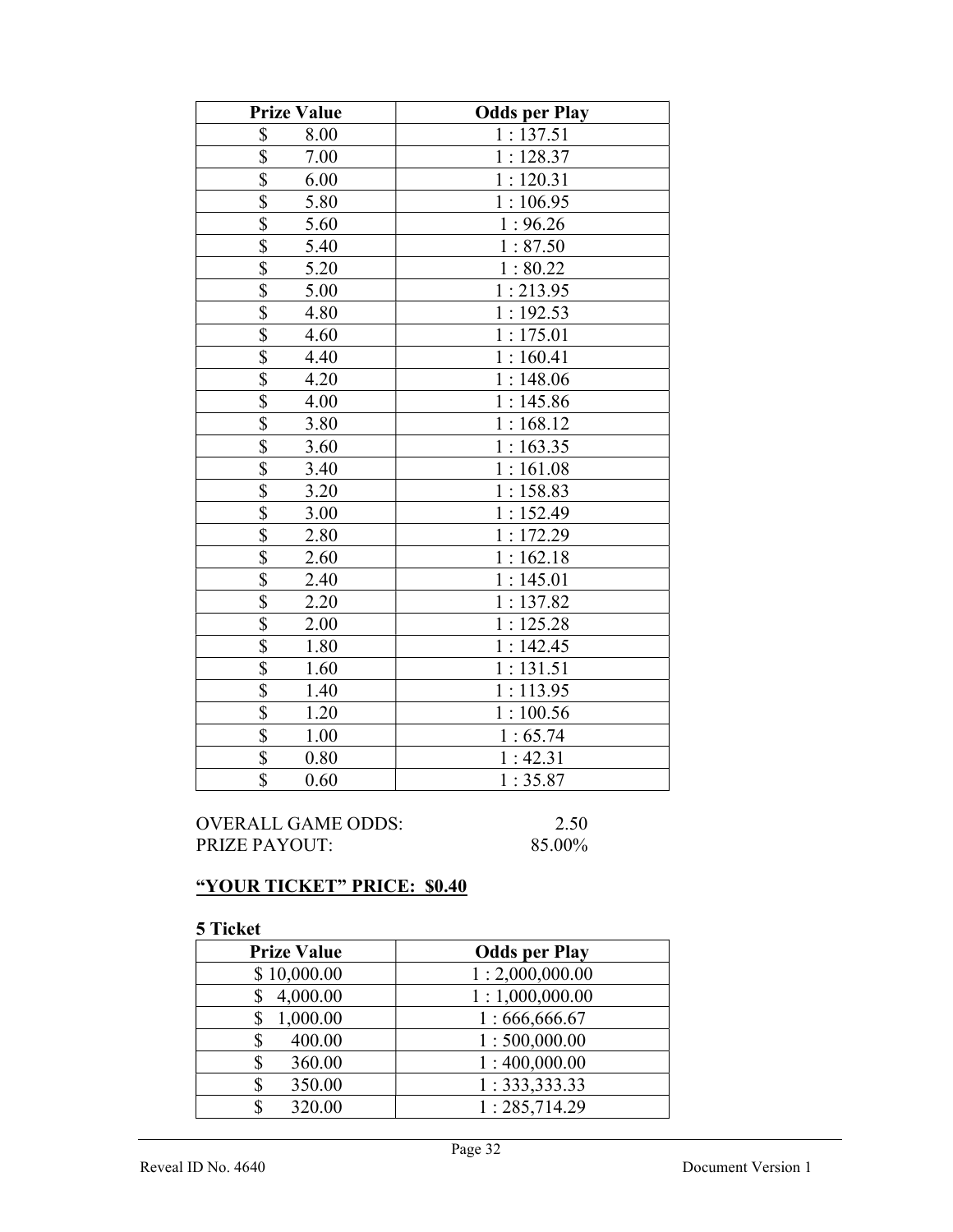| <b>Prize Value</b>                  | <b>Odds per Play</b> |
|-------------------------------------|----------------------|
| \$<br>300.00                        | 1:250,000.00         |
| $\boldsymbol{\mathsf{S}}$<br>260.00 | 1:200,000.00         |
| $\overline{\$}$<br>250.00           | 1:133,333.33         |
| $\overline{\$}$<br>240.00           | 1:100,000.00         |
| $\overline{\$}$<br>220.00           | 1:80,000.00          |
| \$<br>200.00                        | 1:66,666.67          |
| $\overline{\mathcal{S}}$<br>180.00  | 1:50,000.00          |
| $\overline{\$}$<br>160.00           | 1:40,000.00          |
| $\overline{\$}$<br>150.00           | 1:33,333.33          |
| \$<br>140.00                        | 1:28,571.43          |
| \$<br>130.00                        | 1:20,000.00          |
| \$<br>120.00                        | 1:13,333.33          |
| \$<br>110.00                        | 1:8,000.00           |
| \$<br>100.00                        | 1:4,000.00           |
| \$<br>90.00                         | 1:2,857.14           |
| $\overline{\$}$<br>80.00            | 1:2,500.00           |
| \$<br>72.00                         | 1:2,222.22           |
| $\overline{\$}$<br>70.00            | 1:2,000.00           |
| $\overline{\$}$<br>64.00            | 1:1,666.67           |
| \$<br>60.00                         | 1:1,333.33           |
| \$<br>56.00                         | 1:1,250.00           |
| $\overline{\$}$<br>52.00            | 1:1,081.08           |
| \$<br>50.00                         | 1:952.38             |
| \$<br>48.00                         | 1:869.57             |
| $\overline{\$}$<br>44.00            | 1:740.74             |
| \$<br>40.00                         | 1:666.67             |
| \$<br>38.00                         | 1:606.06             |
| \$<br>36.00                         | 1:571.43             |
| \$<br>34.00                         | 1:540.54             |
| \$<br>32.00                         | 1:500.00             |
| \$<br>30.00                         | 1:476.19             |
| \$<br>28.00                         | 1:459.77             |
| \$<br>26.00                         | 1:444.44             |
| $\overline{\$}$<br>24.00            | 1:434.78             |
| $\overline{\mathbb{S}}$<br>22.00    | 1:416.67             |
| $\overline{\mathcal{S}}$<br>20.00   | 1:740.74             |
| $\overline{\$}$<br>18.00            | 1:666.67             |
| $\overline{\mathbb{S}}$<br>16.00    | 1:571.43             |
| $\overline{\$}$<br>14.00            | 1:533.33             |
| \$<br>12.00                         | 1:500.00             |
| \$<br>11.60                         | 1:444.44             |
| \$<br>11.20                         | 1:400.00             |
| \$<br>10.80                         | 1:363.64             |
| \$<br>10.40                         | 1:333.33             |
| \$<br>10.00                         | 1:888.89             |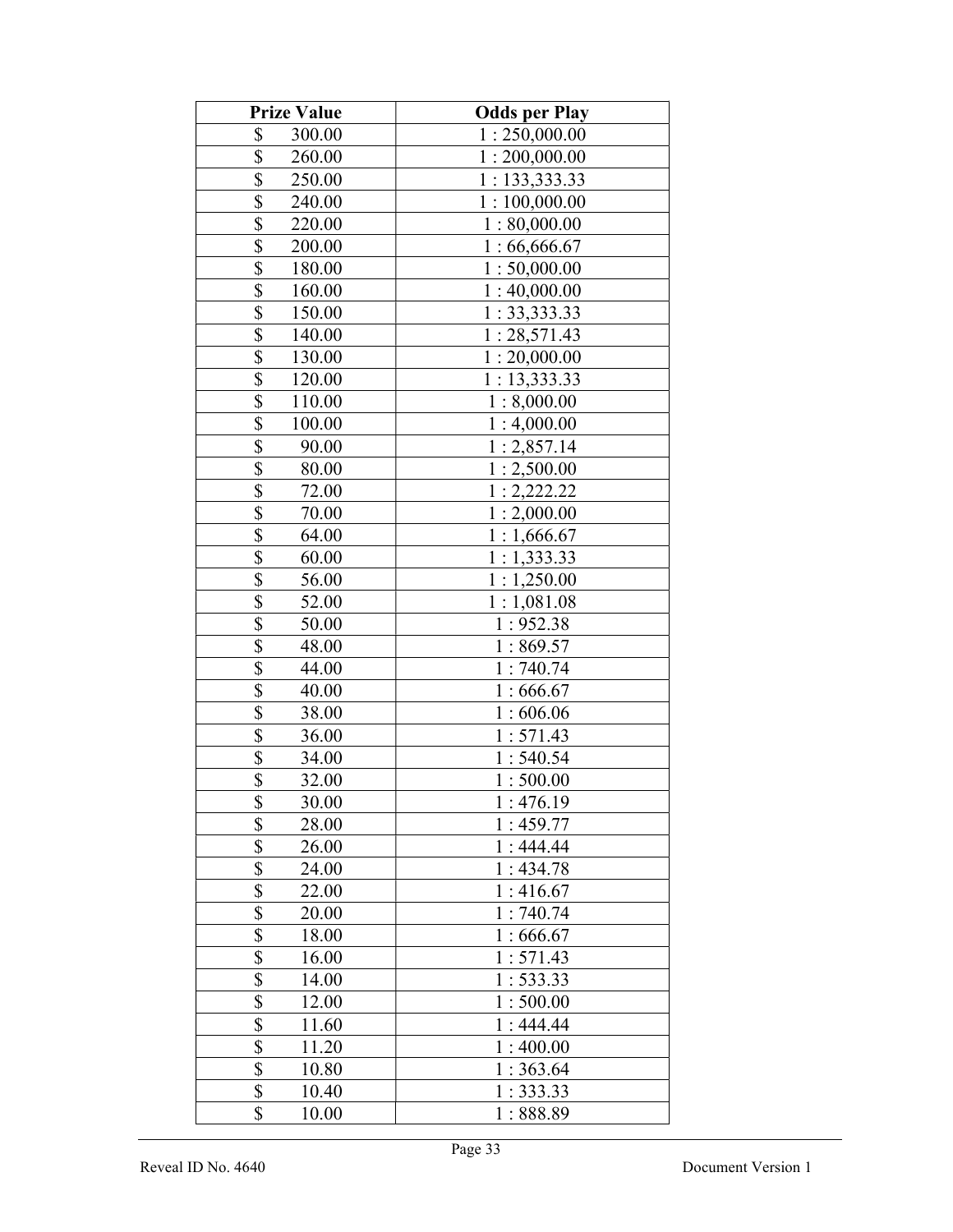| <b>Prize Value</b> | <b>Odds per Play</b> |
|--------------------|----------------------|
| \$<br>9.60         | 1:800.00             |
| \$<br>9.20         | 1:727.27             |
| \$<br>8.80         | 1:666.67             |
| \$<br>8.40         | 1:615.38             |
| \$<br>8.00         | 1:606.06             |
| \$<br>7.60         | 1:588.24             |
| \$<br>7.20         | 1:571.43             |
| \$<br>6.80         | 1:563.38             |
| \$<br>6.40         | 1:555.56             |
| \$<br>6.00         | 1:533.33             |
| \$<br>5.60         | 1:500.00             |
| \$<br>5.20         | 1:470.59             |
| \$<br>4.80         | 1:421.05             |
| \$<br>4.40         | 1:400.00             |
| \$<br>4.00         | 1:363.64             |
| \$<br>3.60         | 1:333.33             |
| \$<br>3.20         | 1:307.69             |
| \$<br>2.80         | 1:266.67             |
| \$<br>2.40         | 1:235.29             |
| \$<br>2.00         | 1:153.85             |
| \$<br>1.60         | 1:99.21              |
| \$<br>1.20         | 1:83.81              |

# OVERALL GAME ODDS: 8.34<br>PRIZE PAYOUT: 85.00% PRIZE PAYOUT:

| <b>Prize Value</b> | <b>Odds per Play</b> |
|--------------------|----------------------|
| \$10,000.00        | 1:1,000,000.00       |
| \$<br>4,000.00     | 1:500,000.00         |
| \$<br>1,000.00     | 1: 333, 333.33       |
| \$<br>400.00       | 1:250,000.00         |
| \$<br>360.00       | 1:200,000.00         |
| \$<br>350.00       | 1:166,666.67         |
| \$<br>320.00       | 1:142,857.14         |
| \$<br>300.00       | 1:125,000.00         |
| \$<br>260.00       | 1:100,000.00         |
| \$<br>250.00       | 1:66,666.67          |
| \$<br>240.00       | 1:50,000.00          |
| \$<br>220.00       | 1:40,000.00          |
| \$<br>200.00       | 1:33,333.33          |
| \$<br>180.00       | 1:24,390.24          |
| \$<br>160.00       | 1:19,607.84          |
| \$<br>150.00       | 1:16,129.03          |
| \$<br>140.00       | 1:13,888.89          |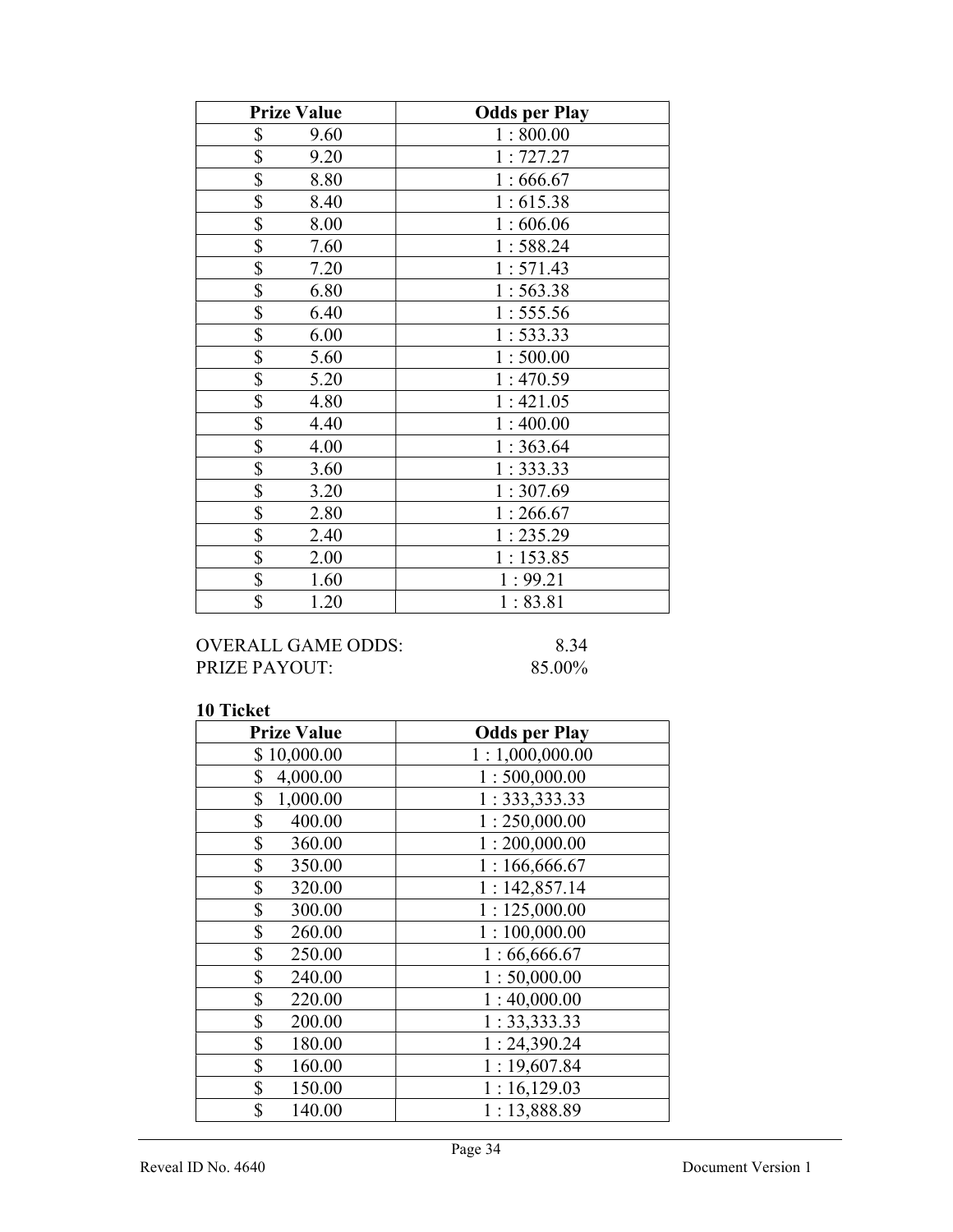| <b>Prize Value</b>                         | <b>Odds per Play</b> |
|--------------------------------------------|----------------------|
| \$<br>130.00                               | 1:9,900.99           |
| \$<br>120.00                               | 1:6,622.52           |
| \$<br>110.00                               | 1:3,968.25           |
| \$<br>100.00                               | 1:1,980.20           |
| \$<br>90.00                                | 1:1,414.43           |
| \$<br>80.00                                | 1:1,236.09           |
| \$<br>72.00                                | 1:1,098.90           |
| \$<br>70.00                                | 1:990.10             |
| \$<br>64.00                                | 1:825.08             |
| $\overline{\mathcal{S}}$<br>60.00          | 1:660.07             |
| \$<br>56.00                                | 1:619.20             |
| $\overline{\mathbb{S}}$<br>52.00           | 1:535.33             |
| $\overline{\mathbb{S}}$<br>50.00           | 1:471.70             |
| \$<br>48.00                                | 1:430.66             |
| $\overline{\mathbb{S}}$<br>44.00           | 1:366.84             |
| \$<br>40.00                                | 1:330.03             |
| \$<br>38.00                                | 1:300.12             |
| \$<br>36.00                                | 1:282.97             |
| \$<br>34.00                                | 1:267.67             |
| \$<br>32.00                                | 1:247.59             |
| \$<br>30.00                                | 1:235.79             |
| \$<br>28.00                                | 1:227.63             |
| $\overline{\mathcal{S}}$<br>26.00          | 1:220.07             |
| $\overline{\$}$<br>24.00                   | 1:215.29             |
| $\overline{\$}$<br>22.00                   | 1:206.31             |
| $\overline{\$}$<br>20.00                   | 1:366.84             |
| \$<br>18.00                                | 1:330.14             |
| $\overline{\mathcal{S}}$<br>16.00          | 1:282.97             |
| \$<br>14.00                                | 1:264.13             |
| $\overline{\$}$<br>12.00                   | 1:247.59             |
| \$<br>11.60                                | 1:220.07             |
| \$<br>11.20                                | 1:198.06             |
| \$<br>10.80                                | 1:180.05             |
| \$<br>10.40                                | 1:165.02             |
| \$<br>10.00                                | 1:439.95             |
| \$<br>9.60                                 | 1:396.04             |
| \$<br>9.20                                 | 1:360.10             |
| \$<br>8.80                                 | 1:330.03             |
| \$<br>8.40                                 | 1:304.69             |
| \$<br>8.00                                 | 1:300.12             |
| \$<br>7.60                                 | 1:291.29             |
| $\overline{\overline{\mathbb{S}}}$<br>7.20 | 1:282.97             |
| $\overline{\$}$<br>6.80                    | 1:279.02             |
| \$<br>6.40                                 | 1:275.10             |
| \$<br>6.00                                 | 1:264.06             |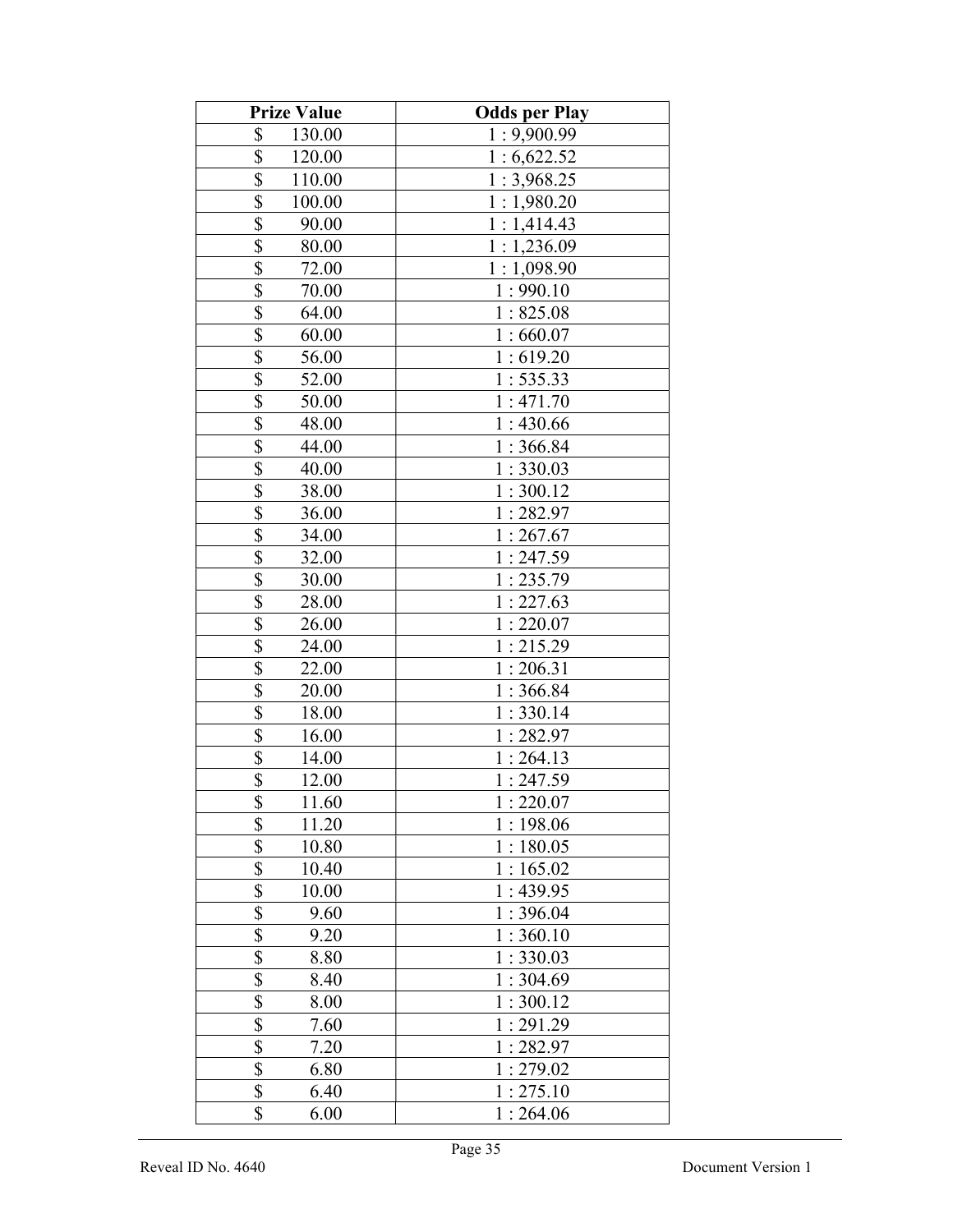| <b>Prize Value</b> | <b>Odds per Play</b> |
|--------------------|----------------------|
| S<br>5.60          | 1:247.52             |
| \$<br>5.20         | 1:233.05             |
| \$<br>4.80         | 1:208.42             |
| \$<br>4.40         | 1:198.06             |
| \$<br>4.00         | 1:180.05             |
| \$<br>3.60         | 1:204.71             |
| \$<br>3.20         | 1:188.96             |
| \$<br>2.80         | 1:163.75             |
| \$<br>2.40         | 1:144.51             |
| \$<br>2.00         | 1:94.45              |
| \$<br>1.60         | 1:60.93              |
| \$<br>1.20         | 1:51.47              |

## OVERALL GAME ODDS: 4.44<br>PRIZE PAYOUT: 85.00% PRIZE PAYOUT:

| <b>Prize Value</b>          | <b>Odds per Play</b>     |
|-----------------------------|--------------------------|
| \$10,000.00                 | 1:666,667.00             |
| \$<br>4,000.00              | 1: 333, 333.50           |
| $\overline{\$}$<br>1,000.00 | 1: 222, 222.33           |
| $\overline{\$}$<br>400.00   | 1:166, 666.75            |
| \$<br>360.00                | 1: 133, 333.40           |
| \$<br>350.00                | 1:111,111.17             |
| \$<br>320.00                | 1:95,238.14              |
| \$<br>300.00                | 1: 83,333.38             |
| \$<br>260.00                | 1:60,606.09              |
| $\overline{\$}$<br>250.00   | $\overline{1:41,666.69}$ |
| $\overline{\$}$<br>240.00   | 1: 33,333.35             |
| $\overline{\$}$<br>220.00   | 1:25,641.04              |
| \$<br>200.00                | 1:21,505.39              |
| \$<br>180.00                | 1:15,873.02              |
| $\overline{\$}$<br>160.00   | 1:12,820.52              |
| $\overline{\$}$<br>150.00   | 1:10,752.69              |
| \$<br>140.00                | 1:9,259.26               |
| \$<br>130.00                | 1:6,535.95               |
| $\overline{\$}$<br>120.00   | 1:4,385.97               |
| $\overline{\$}$<br>110.00   | 1:2,614.38               |
| $\overline{\$}$<br>100.00   | 1:1,304.63               |
| $\overline{\$}$<br>90.00    | $1:931.\overline{10}$    |
| $\overline{\$}$<br>80.00    | 1:814.00                 |
| $\overline{\$}$<br>72.00    | 1:723.07                 |
| \$<br>70.00                 | 1:651.68                 |
| \$<br>64.00                 | 1:542.89                 |
| $\overline{\$}$<br>60.00    | 1:434.59                 |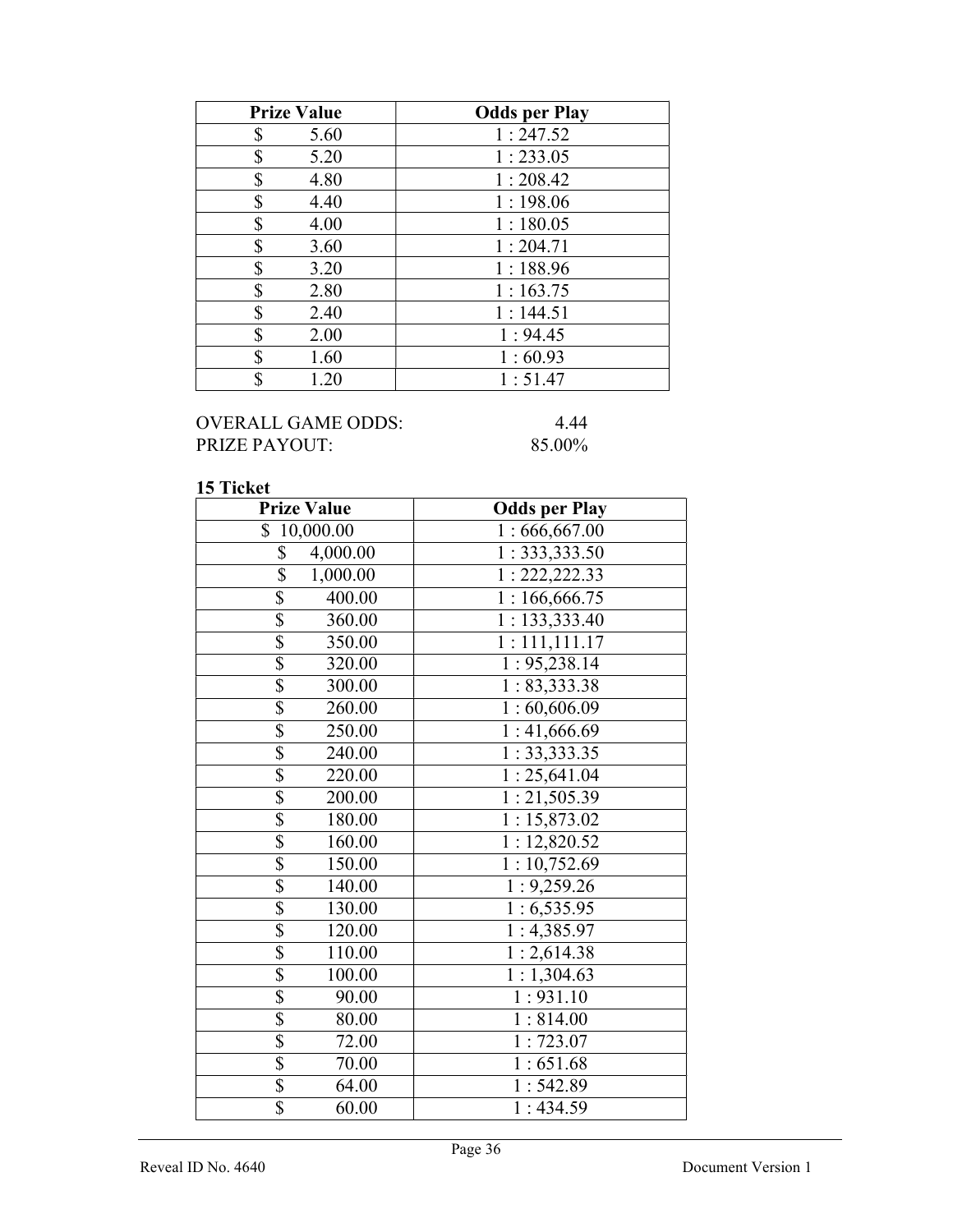| \$                      | 56.00              | 1:407.75               |
|-------------------------|--------------------|------------------------|
| $\overline{\$}$         | 52.00              | 1:352.55               |
| \$                      | 50.00              | 1:310.51               |
| $\overline{\$}$         | 48.00              | 1:283.45               |
| $\overline{\$}$         | 44.00              | 1:241.46               |
| $\overline{\$}$         | $40.\overline{00}$ | 1:217.23               |
| \$                      | 38.00              | 1:197.53               |
| $\overline{\$}$         | 36.00              | 1:186.27               |
| $\overline{\mathbb{S}}$ | 34.00              | $1:176.\overline{18}$  |
| $\overline{\mathbb{S}}$ | 32.00              | 1:162.96               |
| $\overline{\$}$         | 30.00              | 1:155.22               |
| $\overline{\$}$         | 28.00              | 1:149.85               |
| $\overline{\$}$         | 26.00              | 1:144.86               |
| $\overline{\mathbb{S}}$ | 24.00              | 1:141.72               |
| $\overline{\mathbb{S}}$ | 22.00              | 1:135.78               |
| $\overline{\$}$         | 20.00              | $\overline{1:}$ 241.37 |
| $\overline{\$}$         | 18.00              | 1:217.30               |
| \$                      | 16.00              | 1:186.27               |
| $\overline{\$}$         | 14.00              | $\overline{1:}173.88$  |
| $\overline{\$}$         | 12.00              | 1:162.96               |
| $\overline{\$}$         | 11.60              | 1:144.86               |
| $\overline{\$}$         | 11.20              | 1:130.39               |
| $\overline{\mathbb{S}}$ | 10.80              | 1:118.52               |
| $\overline{\$}$         | 10.40              | 1:108.65               |
| $\overline{\$}$         | 10.00              | 1:289.73               |
| $\overline{\$}$         | 9.60               | 1:260.82               |
| \$                      | 9.20               | 1:237.00               |
| $\overline{\$}$         | 8.80               | 1:217.30               |
| $\overline{\$}$         | 8.40               | 1:200.56               |
| $\overline{\$}$         | 8.00               | 1:197.53               |
| $\overline{\$}$         | 7.60               | 1:191.68               |
| \$                      | 7.20               | 1:186.22               |
| \$                      | 6.80               | 1:183.65               |
|                         | 6.40               | 1:181.11               |
| $\frac{3}{3}$           | 6.00               | 1:173.84               |
| \$                      | 5.60               | 1:196.43               |
| \$                      | 5.20               | 1:184.88               |
| $\overline{\mathbb{S}}$ | 4.80               | 1:165.34               |
| \$                      | 4.40               | 1:157.08               |
| \$                      |                    | 1:142.85               |
|                         | 4.00               |                        |
| \$                      | 3.60               | 1:162.40               |
| $rac{1}{3}$             | 3.20               | 1:149.91               |
|                         | 2.80               | 1:129.93               |
| \$                      | 2.40               | 1:114.67               |
| \$                      | 2.00               | 1:74.94                |
| \$                      | 1.60               | 1:48.34                |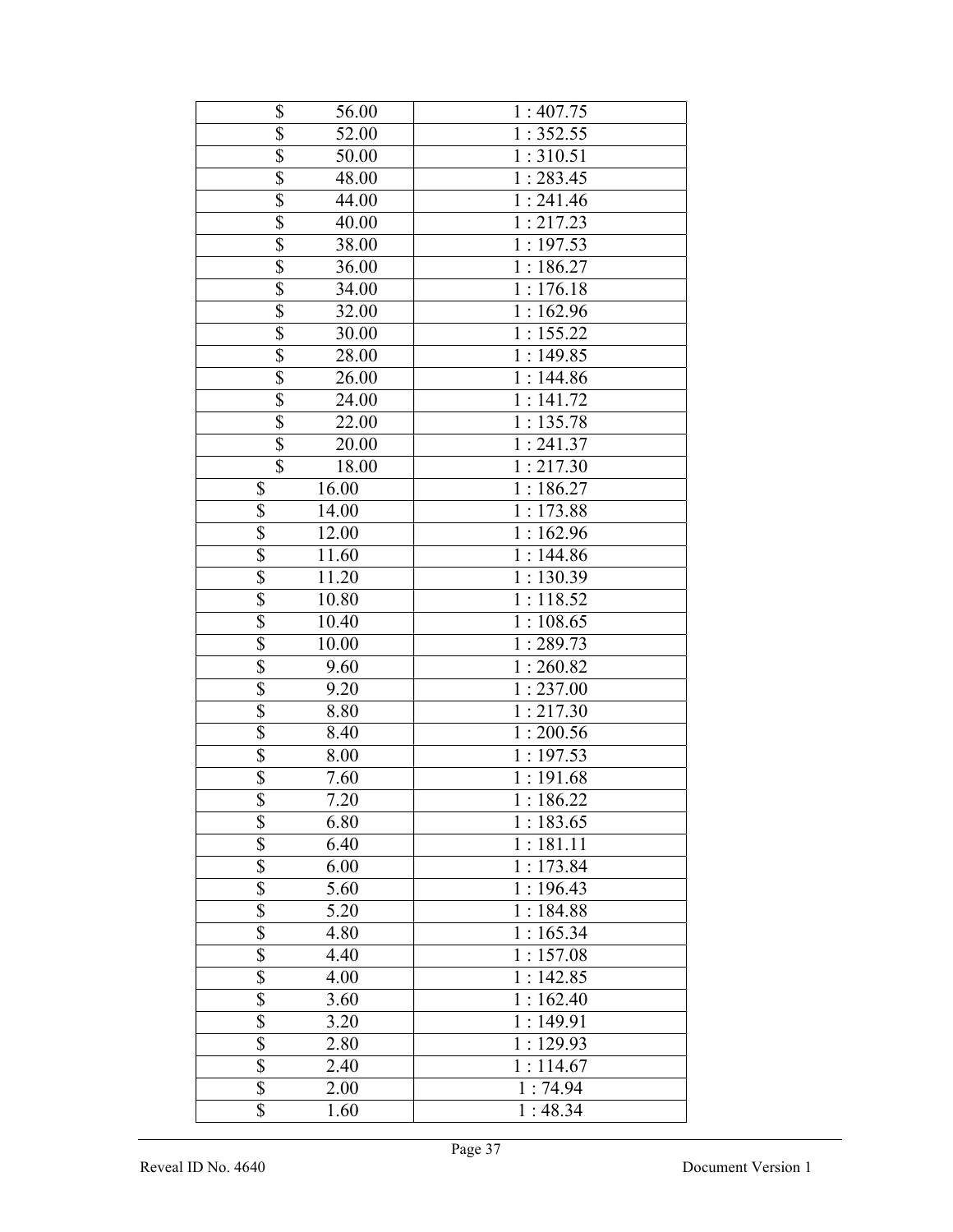| $ -$ | .10.05<br>$\sim$ |
|------|------------------|
|      |                  |

| OVERALL GAME ODDS:   | 3.14   |
|----------------------|--------|
| <b>PRIZE PAYOUT:</b> | 85.00% |

| <b>Prize Value</b>                  | <b>Odds per Play</b> |
|-------------------------------------|----------------------|
| \$10,000.00                         | 1:500,000.00         |
| \$<br>4,000.00                      | 1:250,000.00         |
| \$<br>1,000.00                      | 1:166,666.67         |
| \$<br>400.00                        | 1:125,000.00         |
| \$<br>360.00                        | 1:100,000.00         |
| $\overline{\$}$<br>350.00           | 1: 83,333.33         |
| $\overline{\$}$<br>320.00           | 1:71,428.57          |
| $\overline{\mathcal{S}}$<br>300.00  | 1:62,500.00          |
| $\overline{\$}$<br>260.00           | 1:45,454.55          |
| $\overline{\$}$<br>250.00           | 1:31,250.00          |
| $\overline{\$}$<br>240.00           | 1:23,809.52          |
| $\boldsymbol{\mathsf{S}}$<br>220.00 | 1:18,518.52          |
| $\overline{\mathbb{S}}$<br>200.00   | 1:15,625.00          |
| \$<br>180.00                        | 1:11,627.91          |
| $\overline{\$}$<br>160.00           | 1:9,433.96           |
| \$<br>150.00                        | 1:7,812.50           |
| \$<br>140.00                        | 1:6,756.76           |
| \$<br>130.00                        | 1:4,807.69           |
| \$<br>120.00                        | 1:3,246.75           |
| \$<br>110.00                        | 1:1,930.50           |
| \$<br>100.00                        | 1:961.54             |
| $\overline{\$}$<br>90.00            | 1:687.76             |
| \$<br>80.00                         | 1:600.96             |
| \$<br>72.00                         | 1:534.19             |
| $\overline{\$}$<br>70.00            | 1:481.23             |
| $\overline{\mathbb{S}}$<br>64.00    | 1:400.96             |
| $\overline{\$}$<br>60.00            | 1:320.92             |
| $\overline{\$}$<br>56.00            | 1:301.20             |
| $\overline{\mathbb{S}}$<br>52.00    | 1:260.42             |
| \$<br>50.00                         | 1:229.15             |
| $\triangle$<br>48.00<br>P           | 1:209.21             |
| \$<br>44.00                         | 1:178.25             |
| \$<br>40.00                         | 1:160.36             |
| \$<br>38.00                         | 1:145.86             |
| \$<br>36.00                         | 1:137.55             |
| \$<br>34.00                         | 1:130.07             |
| $\overline{\$}$<br>32.00            | 1:120.31             |
| $\overline{\mathbb{S}}$<br>30.00    | 1:114.60             |
| $\overline{\$}$<br>28.00            | 1:110.72             |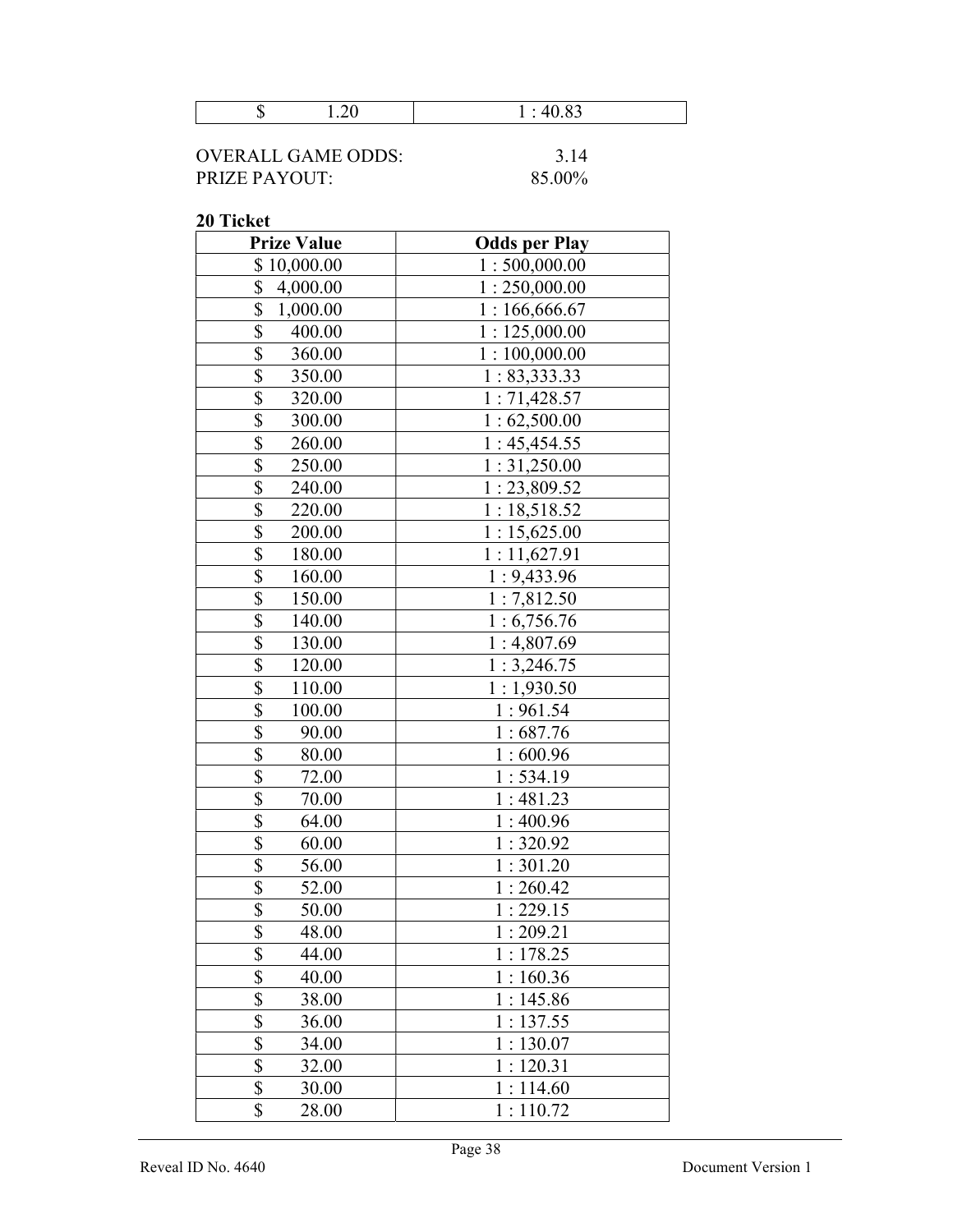| <b>Prize Value</b>                | <b>Odds per Play</b>    |
|-----------------------------------|-------------------------|
| \$<br>26.00                       | 1:106.97                |
| 24.00                             | 1:104.62                |
| $rac{S}{S}$<br>22.00              | 1:100.28                |
| $\overline{\mathcal{S}}$<br>20.00 | 1:178.25                |
| \$<br>18.00                       | 1:160.41                |
| \$<br>16.00                       | 1:137.51                |
| $\overline{\$}$<br>14.00          | 1:128.37                |
| $\overline{\$}$<br>12.00          | $\overline{1:}$ 120.31  |
| \$<br>11.60                       | 1:106.95                |
| $\overline{\$}$<br>11.20          | 1:96.26                 |
| $\overline{\$}$<br>10.80          | 1:87.50                 |
| $\overline{\$}$<br>10.40          | 1:80.22                 |
| $\overline{\$}$<br>10.00          | 1:213.95                |
| \$<br>9.60                        | 1:192.53                |
| $\overline{\mathbb{S}}$<br>9.20   | 1:175.01                |
| $\overline{\mathbb{S}}$<br>8.80   | 1:160.41                |
| $\overline{\mathbb{S}}$<br>8.40   | 1:148.06                |
| $\overline{\mathbb{S}}$<br>8.00   | 1:145.86                |
| $rac{1}{3}$<br>7.60               | 1:168.12                |
| 7.20                              | 1:163.35                |
| $\overline{\mathbb{S}}$<br>6.80   | 1:161.08                |
| $\overline{\$}$<br>6.40           | 1:158.83                |
| $\overline{\$}$<br>6.00           | $\overline{1}$ : 152.49 |
| $\overline{\$}$<br>5.60           | 1:172.29                |
| $\overline{\$}$<br>5.20           | 1:162.18                |
| $\overline{\$}$<br>4.80           | 1:145.01                |
| $\overline{\$}$<br>4.40           | 1:137.82                |
| $\boldsymbol{\mathsf{S}}$<br>4.00 | 1:125.28                |
| $\overline{\$}$<br>3.60           | 1:142.45                |
| \$<br>3.20                        | 1:131.51                |
| \$<br>2.80                        | 1:113.95                |
| $\overline{\$}$<br>2.40           | 1:100.56                |
| \$<br>2.00                        | 1:65.74                 |
| \$<br>1.60                        | 1:42.31                 |
| \$<br>1.20                        | 1:35.87                 |

| OVERALL GAME ODDS: | 2.50   |
|--------------------|--------|
| PRIZE PAYOUT:      | 85.00% |

# "YOUR TICKET" PRICE: \$0.60

| <b>Prize Value</b> | <b>Odds per Play</b> |
|--------------------|----------------------|
| \$20,000.00        | 1:2,000,000.00       |
| 6,000.00           | 1:1,000,000.00       |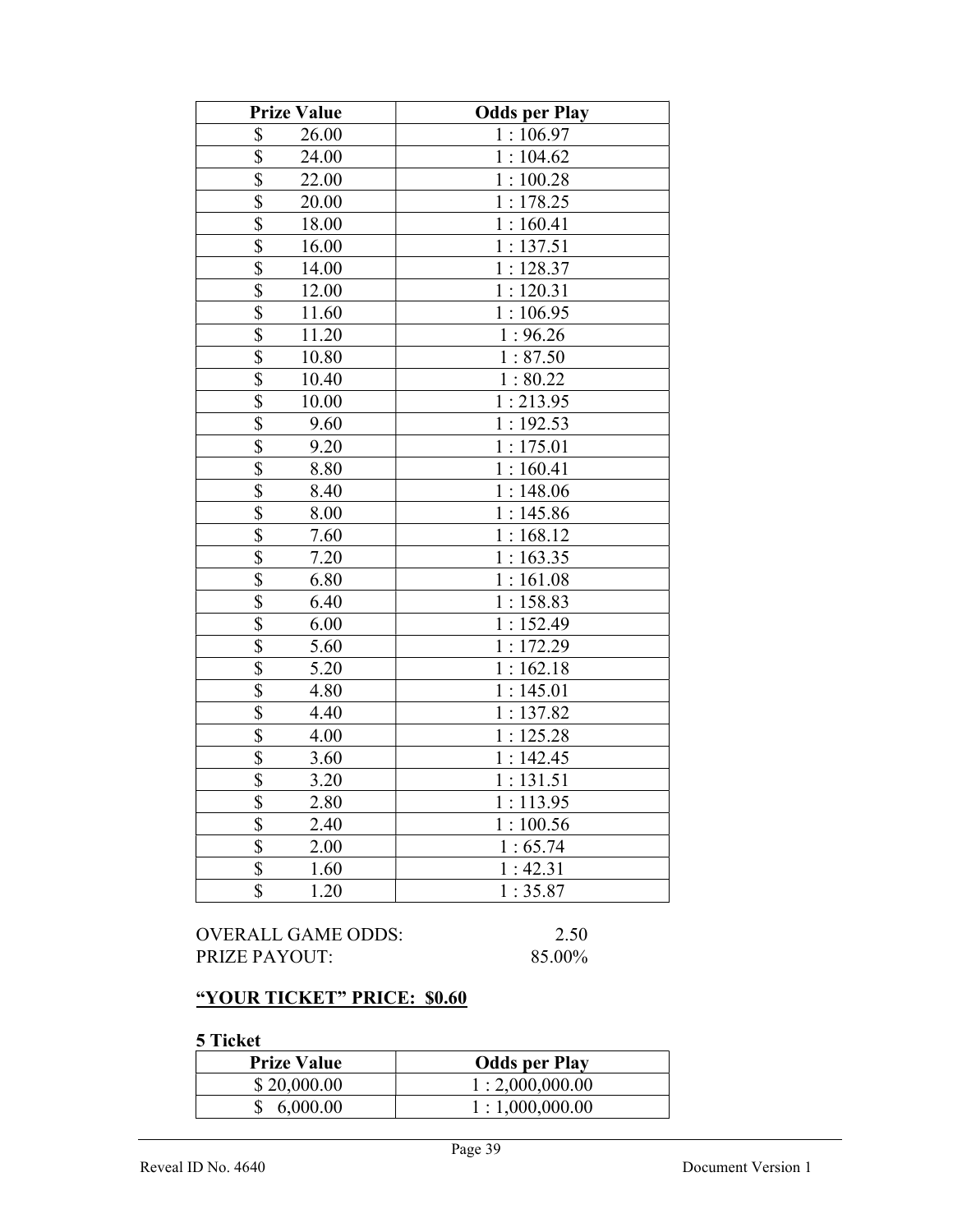| <b>Prize Value</b>               | <b>Odds per Play</b> |
|----------------------------------|----------------------|
| \$<br>1,500.00                   | 1:666,666.67         |
| \$<br>600.00                     | 1:500,000.00         |
| \$<br>540.00                     | 1:400,000.00         |
| \$<br>525.00                     | 1: 333, 333.33       |
| \$<br>480.00                     | 1:285,714.29         |
| \$<br>450.00                     | 1:250,000.00         |
| \$<br>390.00                     | 1:200,000.00         |
| \$<br>375.00                     | 1: 133,333.33        |
| \$<br>360.00                     | 1:100,000.00         |
| \$<br>330.00                     | 1:80,000.00          |
| $\overline{\$}$<br>300.00        | 1:66,666.67          |
| $\overline{\$}$<br>270.00        | 1:50,000.00          |
| \$<br>240.00                     | 1:40,000.00          |
| \$<br>225.00                     | 1:33,333.33          |
| $\overline{\$}$<br>210.00        | 1:28,571.43          |
| \$<br>195.00                     | 1:20,000.00          |
| \$<br>180.00                     | 1:13,422.82          |
| \$<br>165.00                     | 1:8,000.00           |
| \$<br>150.00                     | 1:4,000.00           |
| $\overline{\$}$<br>135.00        | 1:2,857.14           |
| \$<br>120.00                     | 1:2,500.00           |
| \$<br>108.00                     | 1:2,222.22           |
| \$<br>105.00                     | 1:2,000.00           |
| $\overline{\$}$<br>96.00         | 1:1,666.67           |
| $\overline{\$}$<br>90.00         | 1:1,333.33           |
| $\overline{\$}$<br>84.00         | 1:1,250.00           |
| \$<br>78.00                      | 1:1,081.08           |
| $\overline{\mathbb{S}}$<br>75.00 | 1:952.38             |
| $\overline{\$}$<br>72.00         | 1:869.57             |
| $\overline{\$}$<br>66.00         | 1:740.74             |
| \$<br>60.00                      | 1:666.67             |
| \$<br>57.00                      | 1:606.06             |
| \$<br>54.00                      | 1:571.43             |
| \$<br>51.00                      | 1:540.54             |
| \$<br>48.00                      | 1:500.00             |
| \$<br>45.00                      | 1:476.19             |
| \$<br>42.00                      | 1:459.77             |
| \$<br>39.00                      | 1:444.44             |
| \$<br>36.00                      | 1:434.78             |
| \$<br>33.00                      | 1:416.67             |
| \$<br>30.00                      | 1:740.74             |
| $\overline{\$}$<br>27.00         | 1:666.67             |
| $\overline{\mathbb{S}}$<br>24.00 | 1:571.43             |
| \$<br>21.00                      | 1:533.33             |
| \$<br>18.00                      | 1:500.00             |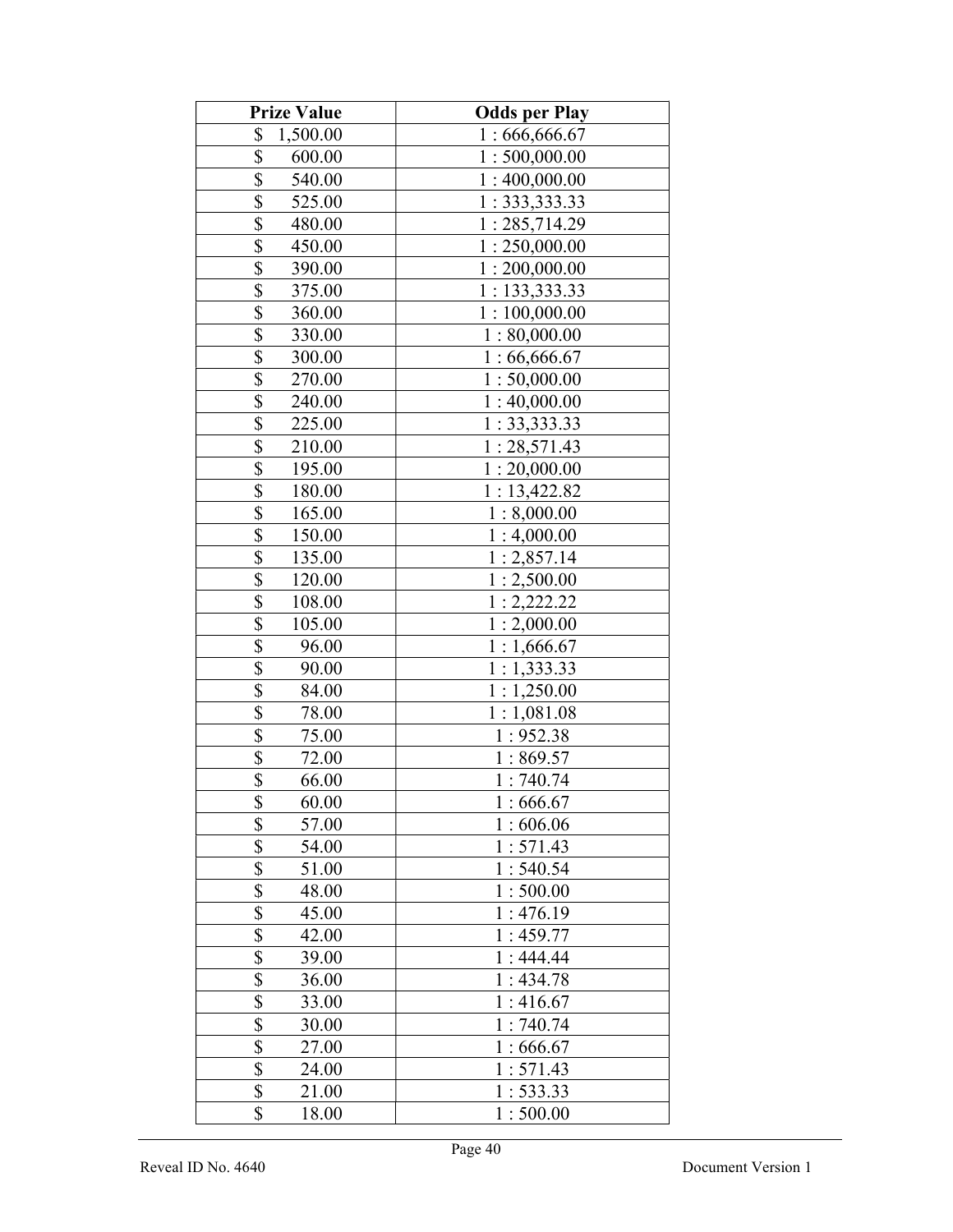| <b>Prize Value</b>               | <b>Odds per Play</b> |
|----------------------------------|----------------------|
| \$<br>17.40                      | 1:444.44             |
| \$<br>16.80                      | 1:400.00             |
| $\overline{\$}$<br>16.20         | 1:363.64             |
| $\overline{\$}$<br>15.60         | 1:333.33             |
| $\overline{\$}$<br>15.00         | 1:888.89             |
| $\overline{\$}$<br>14.40         | 1:833.33             |
| $\overline{\mathbb{S}}$<br>13.80 | 1:769.23             |
| $\overline{\$}$<br>13.20         | 1:689.66             |
| $\overline{\$}$<br>12.60         | 1:645.16             |
| $\overline{\$}$<br>12.00         | 1:606.06             |
| $\overline{\$}$<br>11.40         | 1:588.24             |
| $\overline{\$}$<br>10.80         | 1:571.43             |
| \$<br>10.20                      | 1:563.38             |
| \$<br>9.60                       | 1:555.56             |
| $\overline{\$}$<br>9.00          | 1:533.33             |
| $\overline{\$}$<br>8.40          | 1:500.00             |
| $\overline{\$}$<br>7.80          | 1:470.59             |
| $\overline{\$}$<br>7.20          | 1:421.05             |
| $rac{1}{s}$<br>6.60              | 1:400.00             |
| 6.00                             | 1:363.64             |
| $\overline{\$}$<br>5.40          | 1:333.33             |
| $\overline{\$}$<br>4.80          | 1:307.69             |
| \$<br>4.20                       | 1:266.67             |
| $\overline{\$}$<br>3.60          | 1:233.78             |
| $\overline{\$}$<br>3.00          | 1:153.85             |
| \$<br>2.40                       | 1:92.34              |
| $\overline{\mathbb{S}}$<br>1.80  | 1:87.69              |

| OVERALL GAME ODDS:   | 8.34   |
|----------------------|--------|
| <b>PRIZE PAYOUT:</b> | 85.00% |

| <b>Prize Value</b> | <b>Odds per Play</b> |
|--------------------|----------------------|
| \$20,000.00        | 1:1,000,000.00       |
| 6,000.00<br>\$     | 1:500,000.00         |
| 1,500.00<br>\$     | 1: 333, 333.33       |
| 600.00<br>\$       | 1:250,000.00         |
| \$<br>540.00       | 1:200,000.00         |
| \$<br>525.00       | 1:166,666.67         |
| \$<br>480.00       | 1:142,857.14         |
| \$<br>450.00       | 1:125,000.00         |
| \$<br>390.00       | 1:100,000.00         |
| \$<br>375.00       | 1:66,666.67          |
| \$<br>360.00       | 1:50,000.00          |
| \$<br>330.00       | 1:38,461.54          |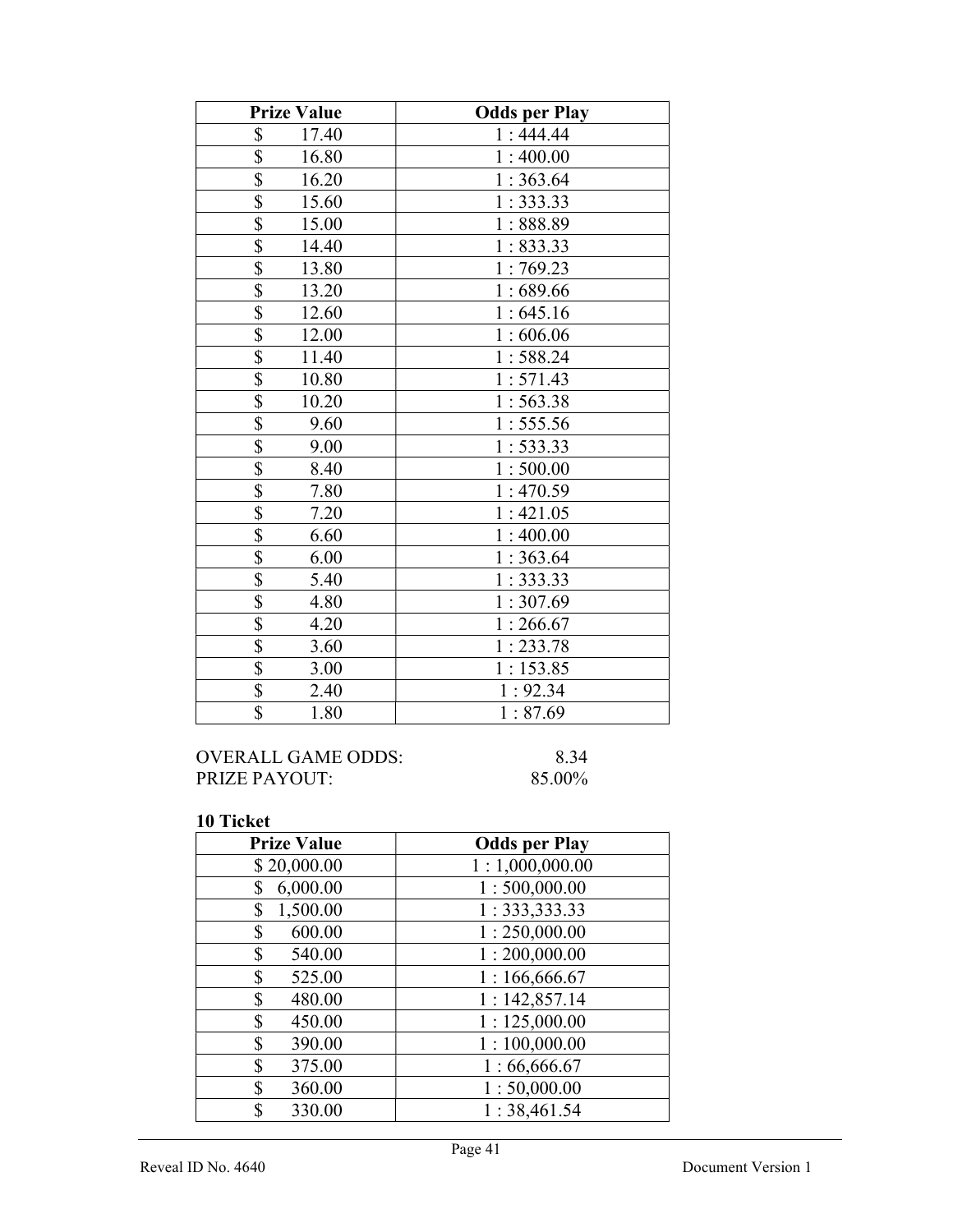| <b>Prize Value</b>                | <b>Odds per Play</b> |
|-----------------------------------|----------------------|
| \$<br>300.00                      | 1:32,258.06          |
| \$<br>270.00                      | 1:24,390.24          |
| \$<br>240.00                      | 1:19,607.84          |
| \$<br>225.00                      | 1:16,393.44          |
| \$<br>210.00                      | 1:14,084.51          |
| \$<br>195.00                      | 1:9,803.92           |
| \$<br>180.00                      | 1:6,666.67           |
| \$<br>165.00                      | 1:3,952.57           |
| \$<br>150.00                      | 1:1,980.20           |
| \$<br>135.00                      | 1:1,414.43           |
| $\overline{\$}$<br>120.00         | 1:1,237.62           |
| $\overline{\mathbb{S}}$<br>108.00 | 1:1,101.32           |
| $\overline{\$}$<br>105.00         | 1:991.08             |
| \$<br>96.00                       | 1:825.76             |
| $\overline{\$}$<br>90.00          | 1:660.50             |
| $\overline{\$}$<br>84.00          | 1:619.20             |
| \$<br>78.00                       | 1:535.05             |
| \$<br>75.00                       | 1:471.70             |
| \$<br>72.00                       | 1:430.66             |
| $\overline{\mathbb{S}}$<br>66.00  | 1:366.57             |
| \$<br>60.00                       | 1:330.03             |
| \$<br>57.00                       | 1:300.12             |
| $\overline{\mathcal{S}}$<br>54.00 | 1:282.97             |
| \$<br>51.00                       | 1:267.67             |
| \$<br>48.00                       | 1:247.59             |
| $\overline{\$}$<br>45.00          | 1:235.79             |
| \$<br>42.00                       | 1:227.69             |
| $rac{1}{s}$<br>39.00              | 1:220.07             |
| 36.00                             | 1:215.29             |
| $\overline{\$}$<br>33.00          | 1:206.31             |
| \$<br>30.00                       | 1:366.84             |
| \$<br>27.00                       | 1:330.03             |
| \$<br>24.00                       | 1:282.97             |
| \$<br>21.00                       | 1:264.06             |
| \$<br>18.00                       | 1:247.59             |
| \$<br>17.40                       | 1:220.07             |
| \$<br>16.80                       | 1:198.06             |
| \$<br>16.20                       | 1:180.05             |
| \$<br>15.60                       | 1:165.04             |
| \$<br>15.00                       | 1:439.75             |
| \$<br>14.40                       | 1:412.71             |
| \$<br>13.80                       | 1:380.95             |
| $\overline{\$}$<br>13.20          | 1:341.53             |
| \$<br>12.60                       | 1:319.49             |
| \$<br>12.00                       | 1:300.03             |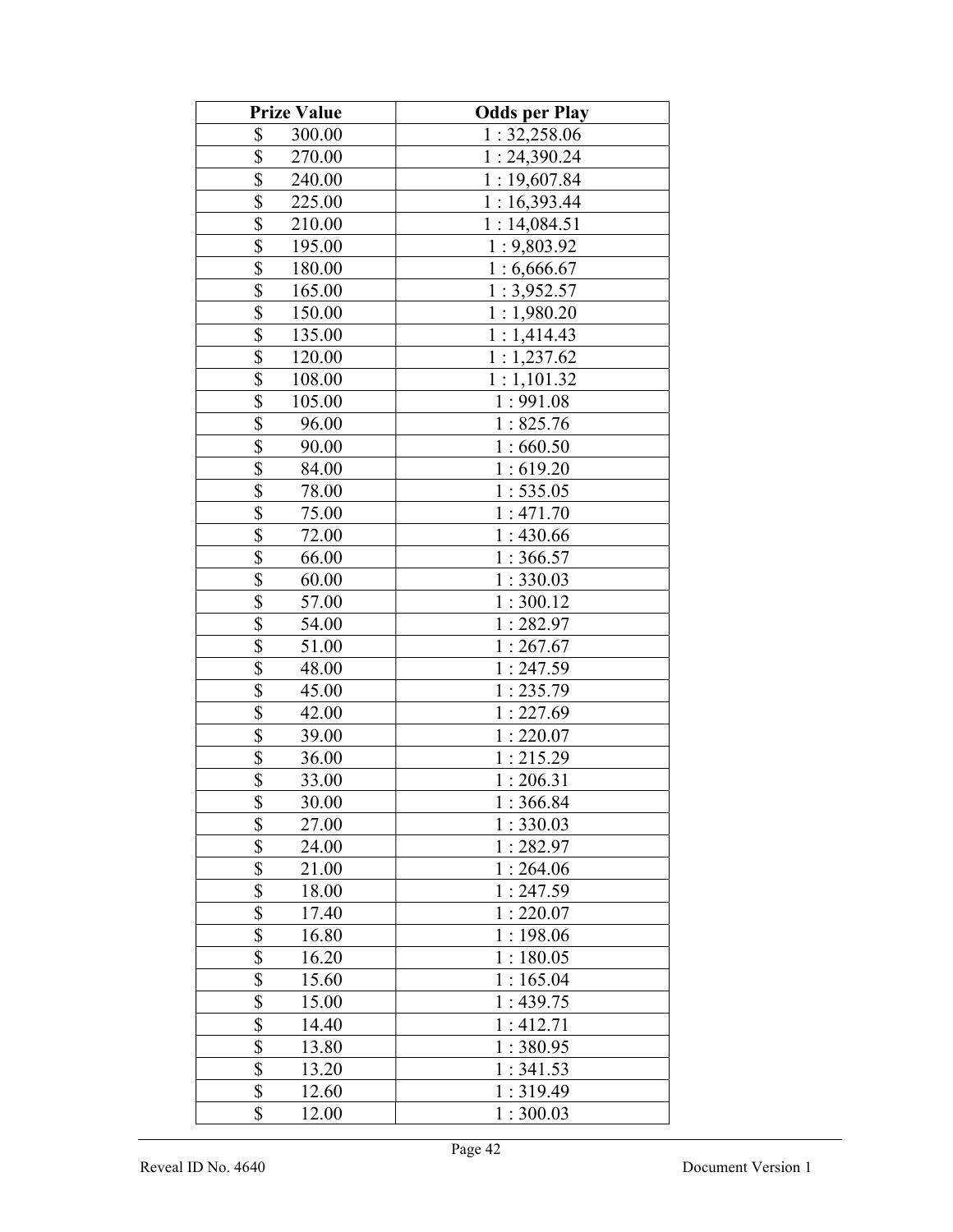| <b>Prize Value</b> | <b>Odds per Play</b> |
|--------------------|----------------------|
| \$<br>11.40        | 1:291.29             |
| \$<br>10.80        | 1:282.97             |
| \$<br>10.20        | 1:279.02             |
| \$<br>9.60         | 1:275.10             |
| \$<br>9.00         | 1:264.06             |
| \$<br>8.40         | 1:247.59             |
| \$<br>7.80         | 1:232.99             |
| \$<br>7.20         | 1:208.51             |
| \$<br>6.60         | 1:198.06             |
| \$<br>6.00         | 1:180.05             |
| \$<br>5.40         | 1:204.42             |
| \$<br>4.80         | 1:188.68             |
| \$<br>4.20         | 1:163.53             |
| \$<br>3.60         | 1:143.37             |
| \$<br>3.00         | 1:94.34              |
| \$<br>2.40         | 1:56.53              |
| \$<br>1.80         | 1:53.85              |

## OVERALL GAME ODDS: 4.44 PRIZE PAYOUT: 85.00%

| <b>Prize Value</b>        | <b>Odds per Play</b>      |
|---------------------------|---------------------------|
| \$20,000.00               | 1:666,667.00              |
| 6,000.00<br>\$            | 1: 333, 333.50            |
| 1,500.00<br>\$            | 1: 222, 222.33            |
| \$<br>600.00              | 1:166,666.75              |
| $\overline{\$}$<br>540.00 | 1: 133,333.40             |
| $\bar{\$}$<br>525.00      | 1:111,111.17              |
| \$<br>480.00              | 1: 95,238.14              |
| \$<br>450.00              | 1:83,333.38               |
| $\overline{\$}$<br>390.00 | 1:60,606.09               |
| \$<br>375.00              | 1:41,666.69               |
| \$<br>360.00              | 1:31,746.05               |
| \$<br>330.00              | 1:24,691.37               |
| $\overline{\$}$<br>300.00 | 1:20,833.34               |
| $\overline{\$}$<br>270.00 | 1:15,873.02               |
| \$<br>240.00              | 1:12,820.52               |
| \$<br>225.00              | $\overline{1:}$ 10,752.69 |
| \$<br>210.00              | 1:9,259.26                |
| $\overline{\$}$<br>195.00 | 1:6,472.50                |
| $\overline{\$}$<br>180.00 | 1:4,329.01                |
| \$<br>165.00              | 1:2,604.17                |
| \$<br>150.00              | 1:1,307.19                |
| $\overline{\$}$<br>135.00 | 1:932.40                  |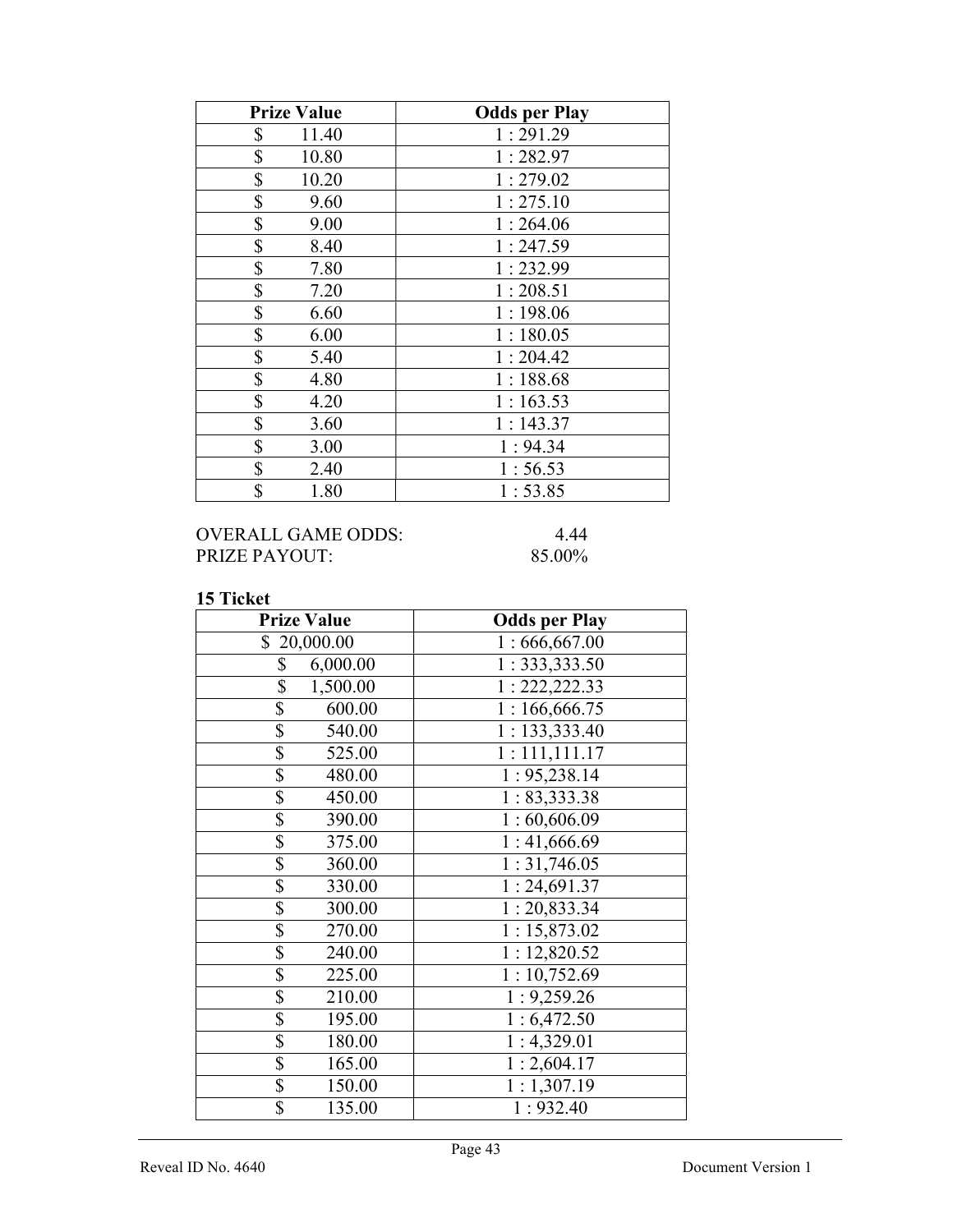| \$                      | 120.00 | 1:815.00                |
|-------------------------|--------|-------------------------|
| $\overline{\$}$         | 108.00 | $1:725.\overline{43}$   |
| $\overline{\$}$         | 105.00 | 1:652.95                |
| $\overline{\$}$         | 96.00  | 1:544.22                |
| $\overline{\$}$         | 90.00  | 1:434.88                |
| $\overline{\mathbb{S}}$ | 84.00  | 1:407.75                |
| $\overline{\$}$         | 78.00  | 1:352.17                |
| $\overline{\$}$         | 75.00  | 1:310.51                |
| \$                      | 72.00  | 1:283.57                |
| \$                      | 66.00  | 1:241.46                |
| $\overline{\$}$         | 60.00  | 1:217.30                |
| $\overline{\$}$         | 57.00  | 1:197.59                |
| $\overline{\$}$         | 54.00  | 1:186.27                |
| $\overline{\$}$         | 51.00  | $\overline{1:}$ 176.23  |
| $\overline{\$}$         | 48.00  | 1:163.00                |
| $\overline{\$}$         | 45.00  | 1:155.22                |
| $\overline{\$}$         | 42.00  | 1:149.91                |
| $\overline{\$}$         | 39.00  | 1:144.90                |
| $\overline{\$}$         | 36.00  | 1:141.72                |
| $\overline{\$}$         | 33.00  | 1:135.86                |
| $\overline{\$}$         | 30.00  | 1:241.46                |
| $\overline{\mathbb{S}}$ | 27.00  | 1:217.23                |
| \$                      | 24.00  | 1:186.27                |
| \$                      | 21.00  | 1:173.84                |
| $\overline{\$}$         | 18.00  | $\overline{1:}$ 163.00  |
| \$                      | 17.40  | 1:144.86                |
| $\overline{\$}$         | 16.80  | 1:130.39                |
| $\overline{\$}$         | 16.20  | 1:118.52                |
| $\overline{\$}$         | 15.60  | 1:108.65                |
| $\overline{\$}$         | 15.00  | $\overline{1}$ : 289.60 |
| \$                      | 14.40  | 1:271.67                |
| \$                      | 13.80  | 1:250.82                |
| \$                      | 13.20  | 1:224.92                |
| \$                      | 12.60  | 1:210.37                |
| \$                      | 12.00  | 1:197.53                |
|                         | 11.40  | 1:191.79                |
| $rac{1}{s}$             | 10.80  | 1:186.27                |
|                         | 10.20  | 1:183.65                |
| \$                      | 9.60   | $1:181.\overline{11}$   |
| \$                      | 9.00   | 1:173.84                |
|                         | 8.40   | 1:196.19                |
| $rac{1}{3}$             | 7.80   | 1:184.62                |
| \$                      | 7.20   | $\overline{1:}$ 165.26  |
| \$                      | 6.60   | 1:156.97                |
| \$                      | 6.00   | 1:142.69                |
| \$                      | 5.40   | 1:162.01                |
|                         |        |                         |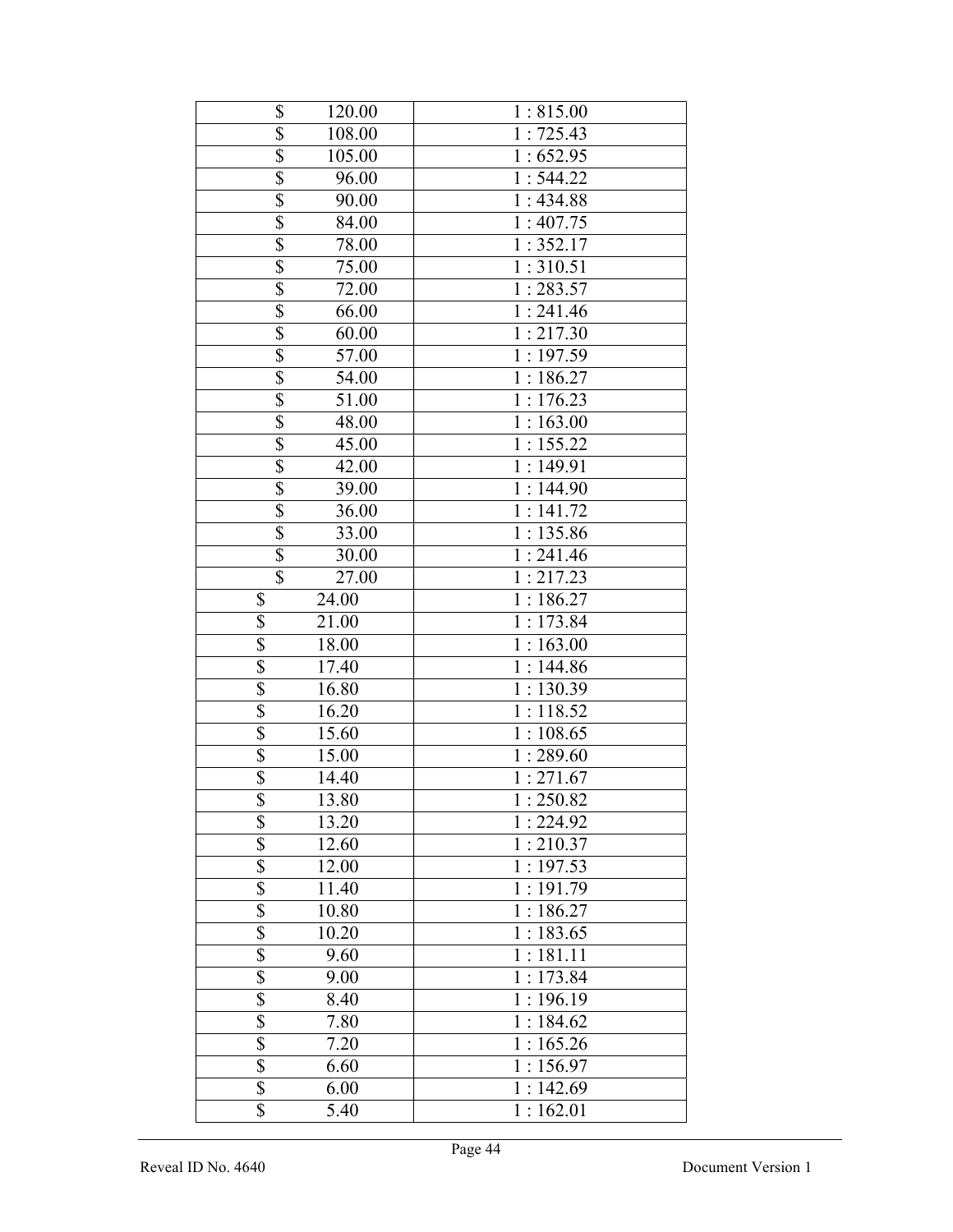| 4.80 | 1:149.54 |
|------|----------|
| 4.20 | 1:129.63 |
| 3.60 | 1:113.61 |
| 3.00 | 1:74.75  |
| 2.40 | 1:44.92  |
| -80  | 1:42.52  |

## OVERALL GAME ODDS: 3.14<br>PRIZE PAYOUT: 85.00% PRIZE PAYOUT:

| <b>Prize Value</b>                 | <b>Odds per Play</b> |
|------------------------------------|----------------------|
| \$20,000.00                        | 1:500,000.00         |
| \$<br>6,000.00                     | 1:250,000.00         |
| \$<br>1,500.00                     | 1:166,666.67         |
| $\overline{\$}$<br>600.00          | 1:125,000.00         |
| $\overline{\$}$<br>540.00          | 1:100,000.00         |
| \$<br>525.00                       | 1: 83,333.33         |
| $\overline{\$}$<br>480.00          | 1:71,428.57          |
| $\overline{\mathcal{S}}$<br>450.00 | 1:62,500.00          |
| $\overline{\$}$<br>390.00          | 1:45,454.55          |
| $\overline{\$}$<br>375.00          | 1:29,411.76          |
| $\overline{\$}$<br>360.00          | 1: 22, 727.27        |
| $\overline{\$}$<br>330.00          | 1:17,241.38          |
| \$<br>300.00                       | 1:15,151.52          |
| \$<br>270.00                       | 1:11,627.91          |
| $\overline{\$}$<br>240.00          | 1:9,433.96           |
| \$<br>225.00                       | 1:7,936.51           |
| \$<br>210.00                       | 1:6,849.32           |
| \$<br>195.00                       | 1:4,807.69           |
| \$<br>180.00                       | 1:3,205.13           |
| $\overline{\$}$<br>165.00          | 1:1,915.71           |
| $rac{1}{3}$<br>150.00              | 1:963.39             |
| 135.00                             | 1:687.76             |
| \$<br>120.00                       | 1:600.96             |
| $\overline{\$}$<br>108.00          | 1:535.33             |
| \$<br>105.00                       | 1:481.23             |
| $\overline{\$}$<br>96.00           | 1:401.61             |
| $rac{1}{s}$<br>90.00               | 1:321.13             |
| 84.00                              | 1:301.39             |
| 78.00                              | 1:260.15             |
| $\frac{$}{\$}$<br>75.00            | 1:229.36             |
| 72.00                              | 1:209.38             |
| $\overline{\mathbb{S}}$<br>66.00   | 1:178.32             |
| $\overline{\$}$<br>60.00           | 1:160.46             |
| $\overline{\$}$<br>57.00           | 1:145.94             |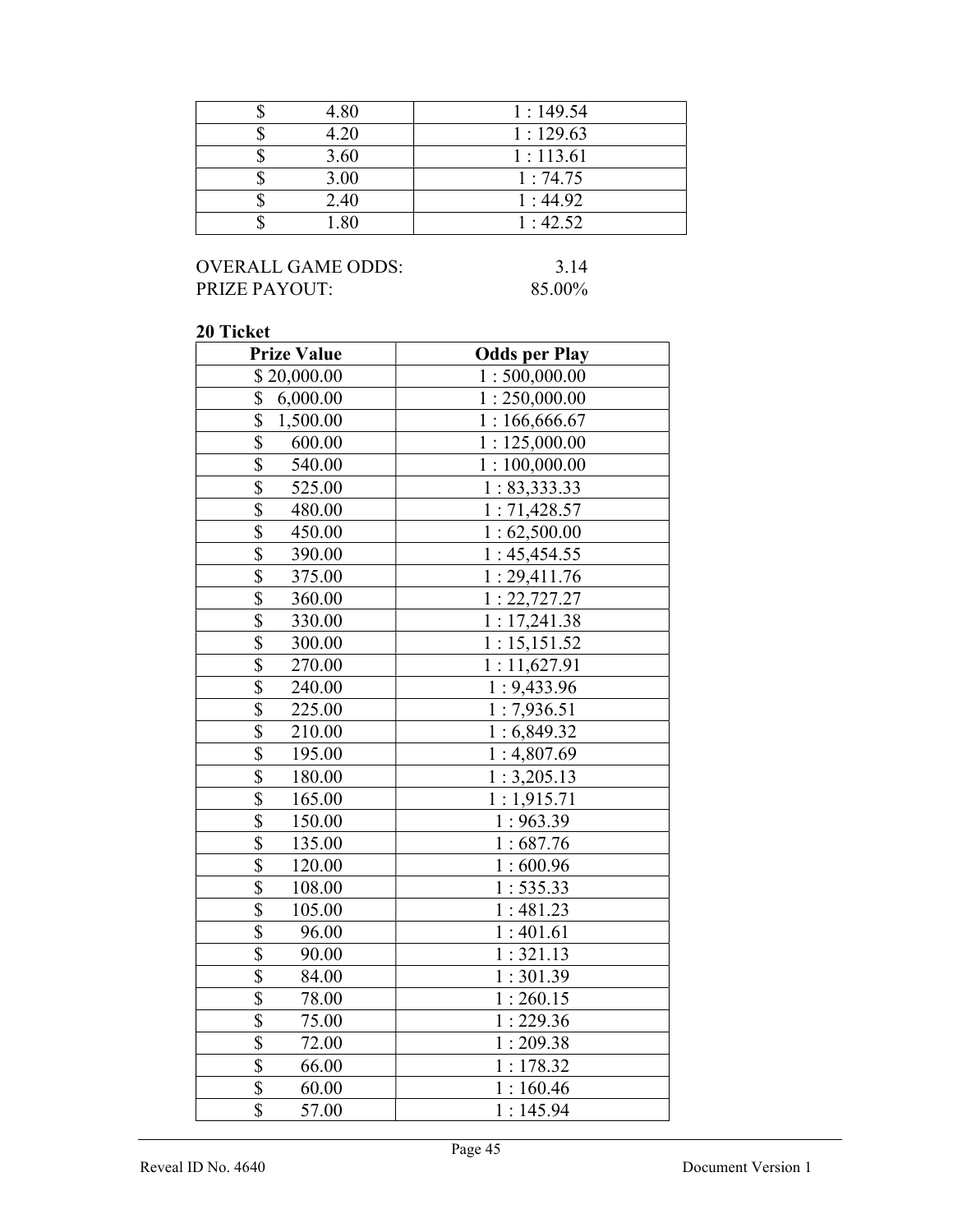| <b>Prize Value</b>                 | <b>Odds per Play</b> |
|------------------------------------|----------------------|
| \$<br>54.00                        | 1:137.59             |
| $\overline{\mathbb{S}}$<br>51.00   | 1:130.14             |
| $\overline{\mathbb{S}}$<br>48.00   | 1:120.39             |
| \$<br>45.00                        | 1:114.65             |
| $\overline{\$}$<br>42.00           | 1:110.72             |
| \$<br>39.00                        | 1:107.00             |
| $\overline{\mathbb{S}}$<br>36.00   | 1:104.67             |
| $\overline{\$}$<br>33.00           | 1:100.34             |
| \$<br>30.00                        | 1:178.32             |
| \$<br>27.00                        | 1:160.46             |
| \$<br>24.00                        | 1:137.55             |
| $\overline{\mathbb{S}}$<br>21.00   | 1:128.37             |
| \$<br>18.00                        | 1:120.37             |
| \$<br>17.40                        | 1:106.95             |
| \$<br>16.80                        | 1:96.28              |
| \$<br>16.20                        | 1:87.50              |
| $\boldsymbol{\mathsf{S}}$<br>15.60 | 1:80.23              |
| $\overline{\$}$<br>15.00           | 1:213.86             |
| \$<br>14.40                        | 1:200.64             |
| $\overline{\mathbb{S}}$<br>13.80   | 1:185.25             |
| \$<br>13.20                        | 1:166.11             |
| \$<br>12.60                        | 1:155.33             |
| \$<br>12.00                        | 1:145.86             |
| $\overline{\mathbb{S}}$<br>11.40   | 1:168.07             |
| \$<br>10.80                        | 1:163.24             |
| $\overline{\$}$<br>10.20           | 1:160.93             |
| \$<br>9.60                         | 1:158.73             |
| \$<br>9.00                         | 1:152.30             |
| \$<br>8.40                         | 1:172.00             |
| \$<br>7.80                         | 1:161.76             |
| \$<br>7.20                         | 1:144.80             |
| \$<br>6.60                         | 1:137.55             |
| $\overline{\mathcal{S}}$<br>6.00   | 1:125.03             |
| \$<br>5.40                         | 1:141.96             |
| $\overline{\mathbb{S}}$<br>4.80    | 1:131.03             |
| $\overline{\$}$<br>4.20            | 1:113.58             |
| $\overline{\$}$<br>3.60            | 1:99.54              |
| $rac{1}{s}$<br>3.00                | 1:65.50              |
| 2.40                               | 1:39.34              |
| \$<br>1.80                         | 1:37.21              |

OVERALL GAME ODDS: 2.50<br>PRIZE PAYOUT: 85.00% PRIZE PAYOUT: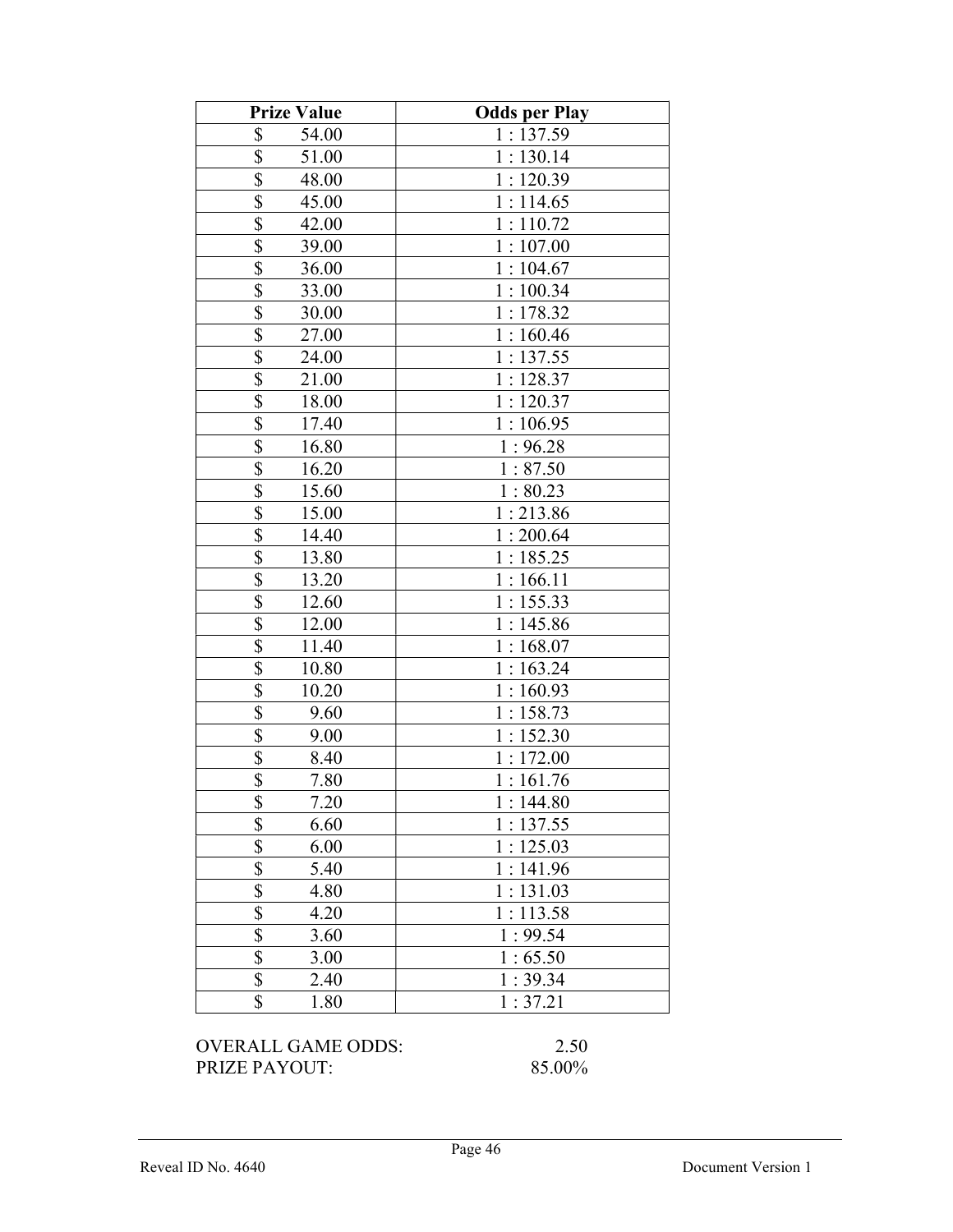# "YOUR TICKET" PRICE: \$1.00

| <b>Prize Value</b>        | <b>Odds per Play</b> |
|---------------------------|----------------------|
| \$30,000.00               | 1:2,000,000.00       |
| \$10,000.00               | 1:1,000,000.00       |
| \$<br>2,500.00            | 1:666,666.67         |
| \$<br>1,000.00            | 1:500,000.00         |
| \$<br>900.00              | 1:400,000.00         |
| \$<br>875.00              | 1: 333, 333.33       |
| \$<br>800.00              | 1:285,714.29         |
| \$<br>750.00              | 1: 222, 222.22       |
| \$<br>650.00              | 1:200,000.00         |
| \$<br>625.00              | 1: 133,333.33        |
| \$<br>600.00              | 1:100,000.00         |
| \$<br>550.00              | 1:80,000.00          |
| $\overline{\$}$<br>500.00 | 1:57,142.86          |
| \$<br>450.00              | 1:50,000.00          |
| \$<br>400.00              | 1:40,000.00          |
| \$<br>375.00              | 1: 33, 333.33        |
| \$<br>350.00              | 1:28,571.43          |
| \$<br>325.00              | 1:20,000.00          |
| \$<br>300.00              | 1:13,422.82          |
| $\overline{\$}$<br>275.00 | 1:8,000.00           |
| \$<br>250.00              | 1:4,000.00           |
| \$<br>225.00              | 1:2,857.14           |
| \$<br>200.00              | 1:2,500.00           |
| \$<br>180.00              | 1:2,222.22           |
| \$<br>175.00              | 1:2,000.00           |
| \$<br>160.00              | 1:1,666.67           |
| \$<br>150.00              | 1:1,333.33           |
| \$<br>140.00              | 1:1,250.00           |
| \$<br>130.00              | 1:1,081.08           |
| $\overline{\$}$<br>125.00 | 1:952.38             |
| \$<br>120.00              | 1:869.57             |
| $\overline{\$}$<br>110.00 | 1:740.74             |
| $\overline{\$}$<br>100.00 | 1:666.67             |
| \$<br>95.00               | 1:606.06             |
| \$<br>90.00               | 1:571.43             |
| \$<br>85.00               | 1:540.54             |
| $\overline{\$}$<br>80.00  | 1:500.00             |
| \$<br>75.00               | 1:476.19             |
| \$<br>70.00               | 1:459.77             |
| \$<br>65.00               | 1:444.44             |
| \$<br>60.00               | 1:434.78             |
| \$<br>55.00               | 1:416.67             |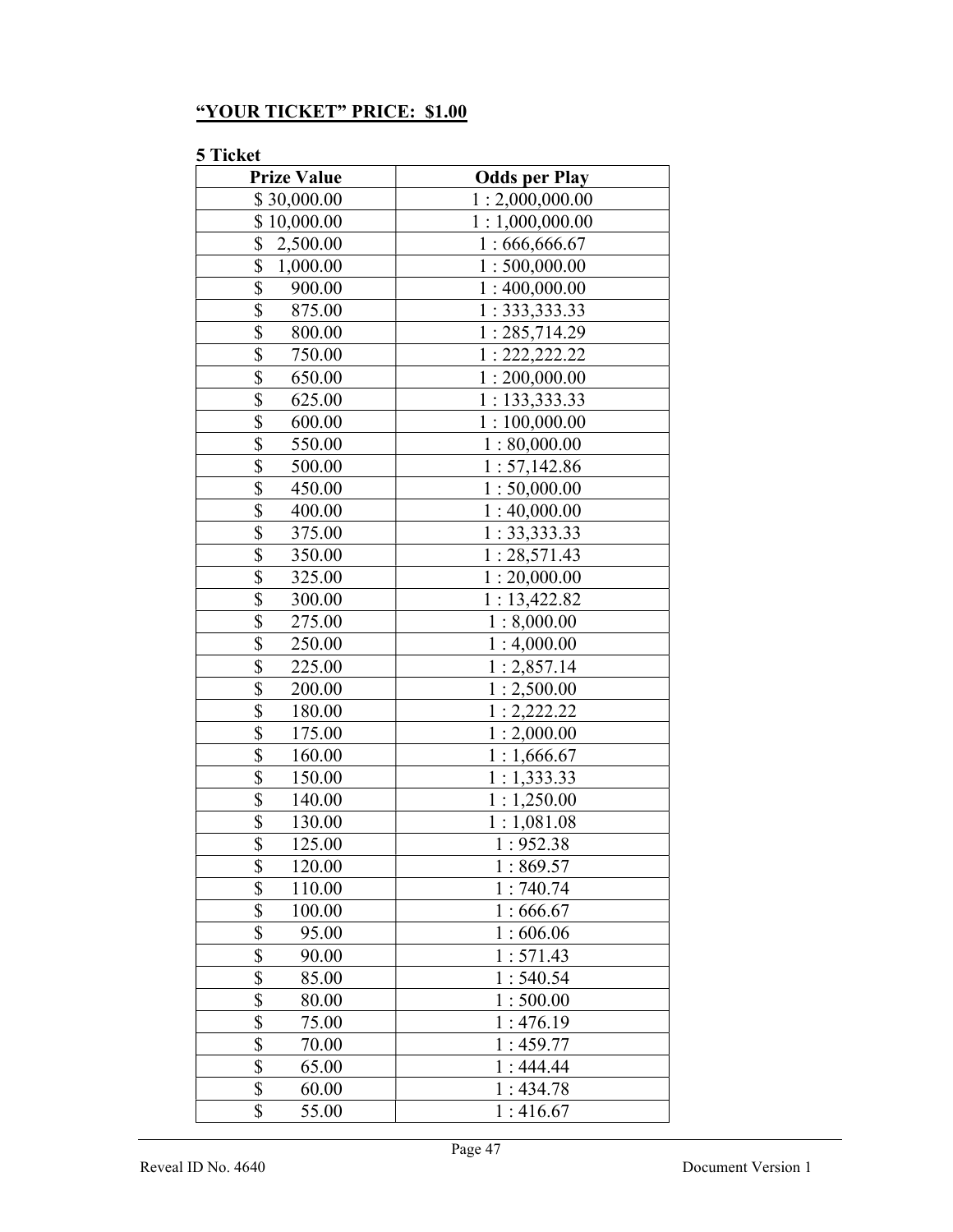| <b>Prize Value</b>                 | <b>Odds per Play</b> |
|------------------------------------|----------------------|
| \$<br>50.00                        | 1:740.74             |
| \$<br>45.00                        | 1:666.67             |
| \$<br>40.00                        | 1:571.43             |
| \$<br>35.00                        | 1:533.33             |
| $\overline{\$}$<br>30.00           | 1:500.00             |
| $\overline{\mathbb{S}}$<br>29.00   | 1:444.44             |
| $\overline{\mathbb{S}}$<br>28.00   | 1:400.00             |
| \$<br>27.00                        | 1:363.64             |
| \$<br>26.00                        | 1:333.33             |
| \$<br>25.00                        | 1:888.89             |
| $\boldsymbol{\mathsf{S}}$<br>24.00 | 1:833.33             |
| $\overline{\$}$<br>23.00           | 1:769.23             |
| $\overline{\$}$<br>22.00           | 1:689.66             |
| $\boldsymbol{\mathsf{S}}$<br>21.00 | 1:645.16             |
| $\overline{\mathbb{S}}$<br>20.00   | 1:606.06             |
| \$<br>19.00                        | 1:588.24             |
| $\overline{\$}$<br>18.00           | 1:571.43             |
| $\boldsymbol{\mathsf{S}}$<br>17.00 | 1:563.38             |
| $\overline{\mathbb{S}}$<br>16.00   | 1:555.56             |
| $\overline{\$}$<br>15.00           | 1:533.33             |
| $\overline{\$}$<br>14.00           | 1:500.00             |
| \$<br>13.00                        | 1:470.59             |
| \$<br>12.00                        | 1:421.05             |
| $\overline{\$}$<br>11.00           | 1:400.00             |
| \$<br>10.00                        | 1:363.64             |
| $\boldsymbol{\mathsf{S}}$<br>9.00  | 1:333.33             |
| \$<br>8.00                         | 1:307.69             |
| $\overline{\$}$<br>7.00            | 1:266.67             |
| $\overline{\$}$<br>6.00            | 1:233.78             |
| $\overline{\$}$<br>5.00            | 1:153.85             |
| $\overline{\$}$<br>4.00            | 1:91.92              |
| $\overline{\$}$<br>3.00            | 1:88.09              |

# OVERALL GAME ODDS: 8.34<br>PRIZE PAYOUT: 85.00% PRIZE PAYOUT:

| <b>Prize Value</b> | <b>Odds per Play</b> |
|--------------------|----------------------|
| \$30,000.00        | 1:1,000,000.00       |
| \$10,000.00        | 1:500,000.00         |
| 2,500.00           | 1:333,333.33         |
| 1,000.00           | 1:250,000.00         |
| 900.00<br>S        | 1:200,000.00         |
| 875.00<br>\$       | 1:166,666.67         |
| 800.00             | 1:142,857.14         |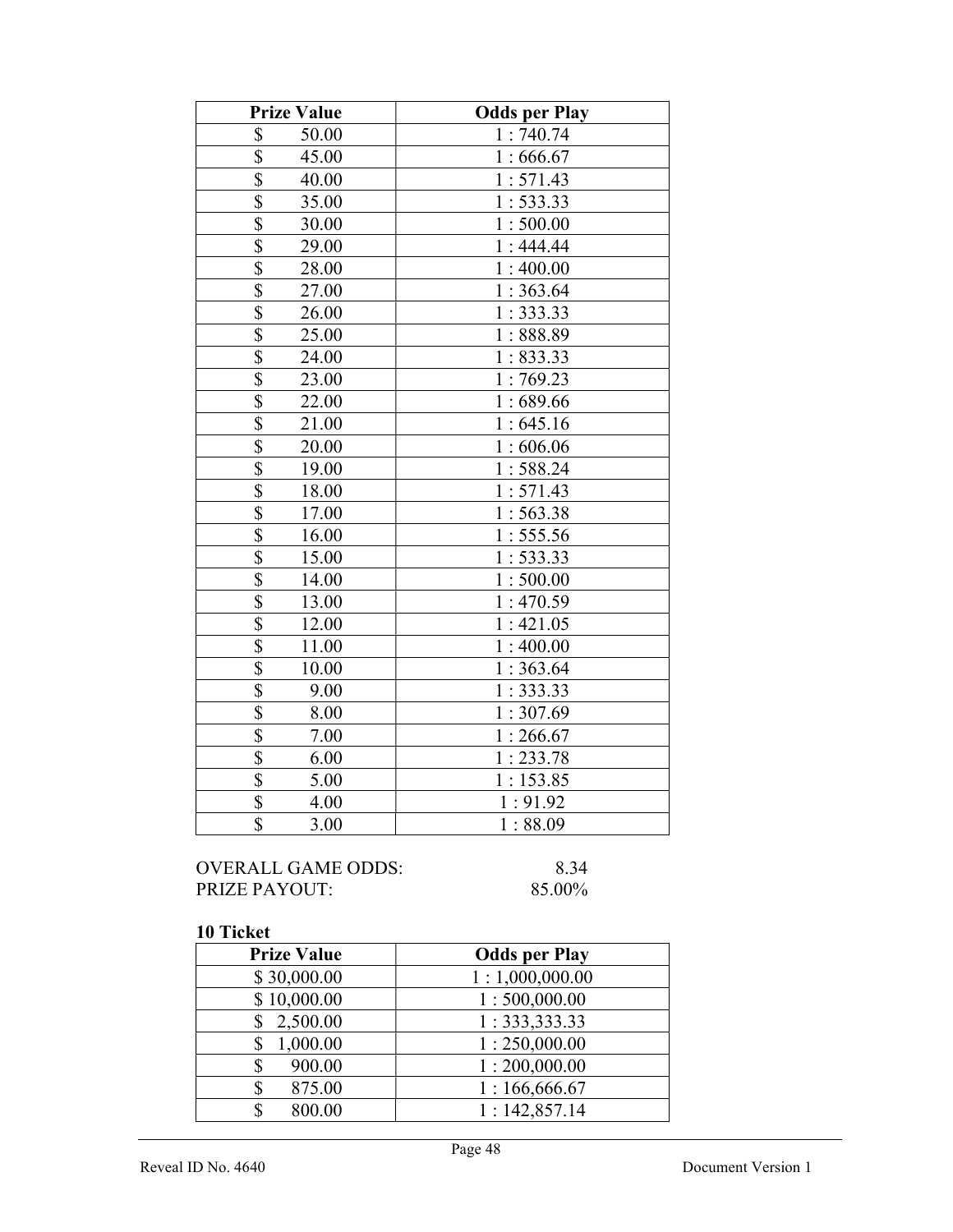| <b>Prize Value</b>                  | <b>Odds per Play</b> |
|-------------------------------------|----------------------|
| \$<br>750.00                        | 1:125,000.00         |
| \$<br>650.00                        | 1:100,000.00         |
| \$<br>625.00                        | 1:66,666.67          |
| \$<br>600.00                        | 1:50,000.00          |
| \$<br>550.00                        | 1:38,461.54          |
| \$<br>500.00                        | 1: 27,777.78         |
| \$<br>450.00                        | 1:24,390.24          |
| \$<br>400.00                        | 1:19,607.84          |
| \$<br>375.00                        | 1:16,393.44          |
| \$<br>350.00                        | 1:14,084.51          |
| $\overline{\$}$<br>325.00           | 1:9,803.92           |
| $\overline{\mathbb{S}}$<br>300.00   | 1:6,622.52           |
| $\overline{\mathbb{S}}$<br>275.00   | 1:3,952.57           |
| \$<br>250.00                        | 1:1,980.20           |
| $\overline{\mathbb{S}}$<br>225.00   | 1:1,414.43           |
| \$<br>200.00                        | 1:1,237.62           |
| \$<br>180.00                        | 1:1,101.32           |
| \$<br>175.00                        | 1:990.10             |
| \$<br>160.00                        | 1:825.76             |
| $\overline{\mathbb{S}}$<br>150.00   | 1:659.63             |
| \$<br>140.00                        | 1:619.20             |
| \$<br>130.00                        | 1:535.05             |
| $\boldsymbol{\mathsf{S}}$<br>125.00 | 1:471.70             |
| $\overline{\$}$<br>120.00           | 1:430.66             |
| \$<br>110.00                        | 1:366.57             |
| $\overline{\$}$<br>100.00           | 1:330.03             |
| \$<br>95.00                         | 1:300.12             |
| $\overline{\mathbb{S}}$<br>90.00    | 1:282.97             |
| $\overline{\$}$<br>85.00            | 1:267.67             |
| $\overline{\$}$<br>80.00            | 1:247.59             |
| \$<br>75.00                         | 1:235.79             |
| \$<br>70.00                         | 1:227.69             |
| $\overline{\mathbb{S}}$<br>65.00    | 1:220.07             |
| \$<br>60.00                         | 1:215.29             |
| \$<br>55.00                         | 1:206.31             |
| \$<br>50.00                         | 1:366.84             |
| \$<br>45.00                         | 1:330.03             |
| \$<br>40.00                         | 1:282.97             |
| \$<br>35.00                         | 1:264.06             |
| \$<br>30.00                         | 1:247.52             |
| \$<br>29.00                         | 1:220.07             |
| $\overline{\$}$<br>28.00            | 1:198.06             |
| $\overline{\mathbb{S}}$<br>27.00    | 1:180.05             |
| \$<br>26.00                         | 1:165.04             |
| \$<br>25.00                         | 1:439.75             |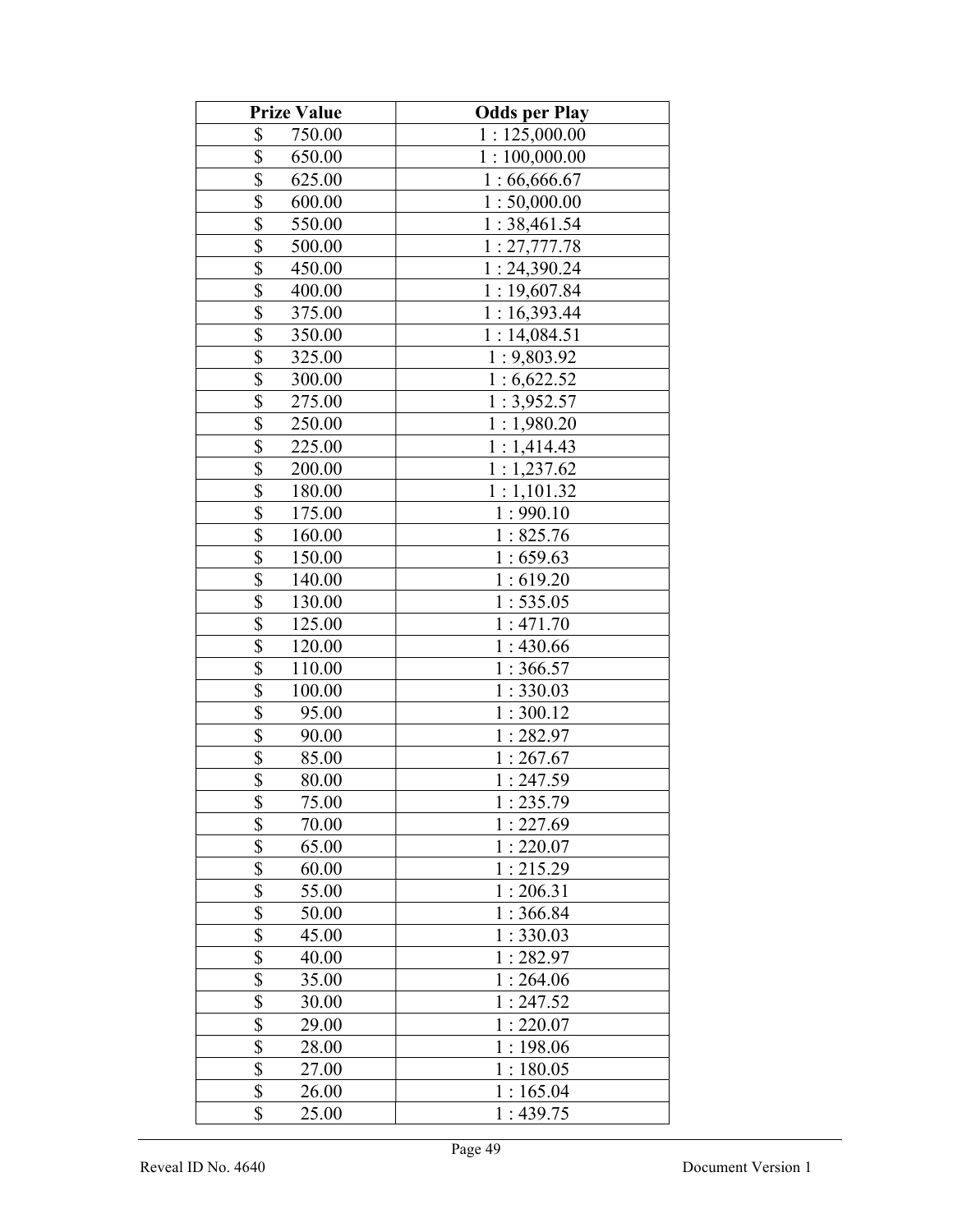| <b>Prize Value</b>       | <b>Odds per Play</b> |
|--------------------------|----------------------|
| \$<br>24.00              | 1:412.71             |
| \$<br>23.00              | 1:380.95             |
| \$<br>22.00              | 1:341.53             |
| \$<br>21.00              | 1:319.49             |
| \$<br>20.00              | 1:300.03             |
| $\overline{\$}$<br>19.00 | 1:291.29             |
| \$<br>18.00              | 1:282.97             |
| \$<br>17.00              | 1:279.02             |
| \$<br>16.00              | 1:275.10             |
| \$<br>15.00              | 1:264.06             |
| \$<br>14.00              | 1:247.59             |
| \$<br>13.00              | 1:232.99             |
| \$<br>12.00              | 1:208.51             |
| $\overline{\$}$<br>11.00 | 1:198.06             |
| \$<br>10.00              | 1:180.05             |
| \$<br>9.00               | 1:204.42             |
| \$<br>8.00               | 1:188.68             |
| \$<br>7.00               | 1:163.53             |
| $\overline{\$}$<br>6.00  | 1:143.37             |
| \$<br>5.00               | 1:94.33              |
| \$<br>4.00               | 1:56.34              |
| \$<br>3.00               | 1:54.05              |

# OVERALL GAME ODDS: 4.44<br>PRIZE PAYOUT: 85.00% PRIZE PAYOUT:

| <b>Prize Value</b> | <b>Odds per Play</b> |
|--------------------|----------------------|
| \$30,000.00        | 1:666,667.00         |
| 10,000.00<br>\$    | 1: 333, 333.50       |
| \$<br>2,500.00     | 1: 222, 222.33       |
| \$<br>1,000.00     | 1:166,666.75         |
| \$<br>900.00       | 1: 133,333.40        |
| \$<br>875.00       | 1:111,111.17         |
| \$<br>800.00       | 1: 95,238.14         |
| \$<br>750.00       | 1: 83,333.38         |
| \$<br>650.00       | 1:60,606.09          |
| \$<br>625.00       | 1:41,666.69          |
| \$<br>600.00       | 1:31,746.05          |
| \$<br>550.00       | 1:24,691.37          |
| \$<br>500.00       | 1:18,018.03          |
| \$<br>450.00       | 1:15,873.02          |
| \$<br>400.00       | 1:12,820.52          |
| \$<br>375.00       | 1:10,752.69          |
| \$<br>350.00       | 1:9,259.26           |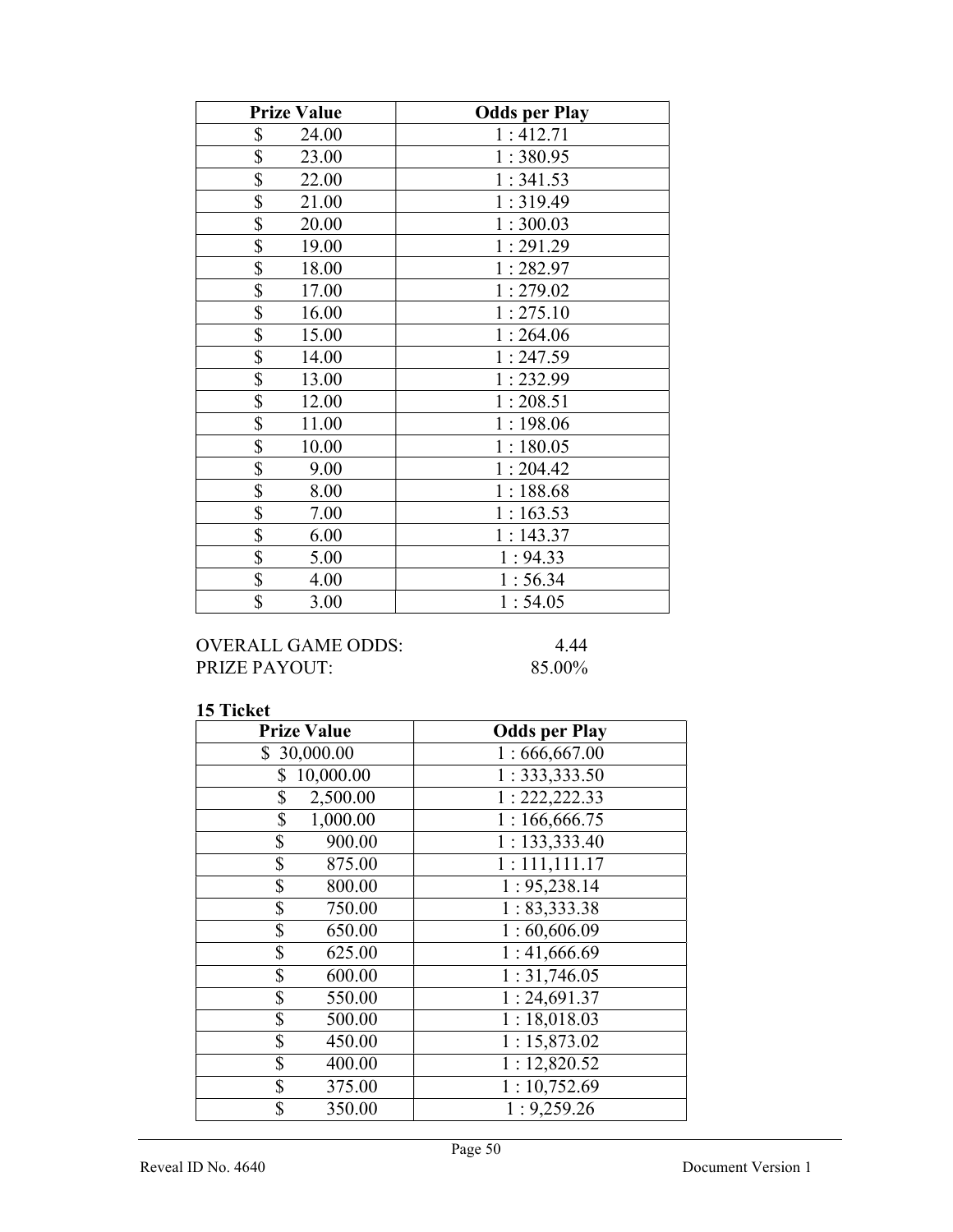| \$                                  | 325.00 | 1:6,472.50               |
|-------------------------------------|--------|--------------------------|
| $\overline{\$}$                     | 300.00 | $\overline{1:}4,329.01$  |
| $\overline{\$}$                     | 275.00 | 1:2,604.17               |
| \$                                  | 250.00 | $\overline{1}: 1,307.19$ |
| $\overline{\$}$                     | 225.00 | 1:931.10                 |
| \$                                  | 200.00 | 1:815.00                 |
| $\overline{\$}$                     | 180.00 | 1:724.64                 |
| $\overline{\$}$                     | 175.00 | $\overline{1}$ : 652.95  |
| \$                                  | 160.00 | 1:543.77                 |
| $\overline{\$}$                     | 150.00 | 1:434.31                 |
| $\overline{\$}$                     | 140.00 | 1:407.75                 |
| \$                                  | 130.00 | 1:352.17                 |
| $\overline{\$}$                     | 125.00 | 1:310.51                 |
| $\overline{\$}$                     | 120.00 | 1:283.57                 |
| $\overline{\$}$                     | 110.00 | 1:241.46                 |
| $\overline{\$}$                     | 100.00 | 1:217.30                 |
| $\overline{\$}$                     | 95.00  | 1:197.59                 |
| $\overline{\$}$                     | 90.00  | 1:186.27                 |
| $\overline{\$}$                     | 85.00  | 1:176.23                 |
| \$                                  | 80.00  | 1:163.00                 |
| \$                                  | 75.00  | 1:155.22                 |
| $\overline{\$}$                     | 70.00  | 1:149.91                 |
| \$                                  | 65.00  | 1:144.90                 |
| $\overline{\$}$                     | 60.00  | 1:141.72                 |
| \$                                  | 55.00  | 1:135.86                 |
| \$                                  | 50.00  | 1:241.46                 |
| $\overline{\mathbb{S}}$             | 45.00  | 1:217.23                 |
| \$                                  | 40.00  | $1:186.\overline{27}$    |
| $\overline{\$}$                     | 35.00  | 1:173.84                 |
| \$                                  | 30.00  | 1:163.00                 |
| \$                                  | 29.00  | 1:144.90                 |
| \$                                  | 28.00  | 1:130.39                 |
| \$                                  | 27.00  | $1:118.\overline{54}$    |
| $\overline{\overline{\mathcal{S}}}$ | 26.00  | 1:108.65                 |
| \$                                  | 25.00  | 1:289.60                 |
| \$                                  | 24.00  | $1:271.\overline{78}$    |
| $\overline{\mathbb{S}}$             | 23.00  | 1:250.82                 |
| \$                                  | 22.00  | $\overline{1}$ : 224.92  |
| \$                                  | 21.00  | 1:210.37                 |
| $\overline{\$}$                     | 20.00  | 1:197.53                 |
| \$                                  | 19.00  | 1:191.79                 |
| \$                                  | 18.00  | 1:186.27                 |
| \$                                  | 17.00  | 1:183.65                 |
| \$                                  | 16.00  | 1:181.11                 |
| \$                                  | 15.00  | 1:173.84                 |
| \$                                  | 14.00  | 1:196.19                 |
|                                     |        |                          |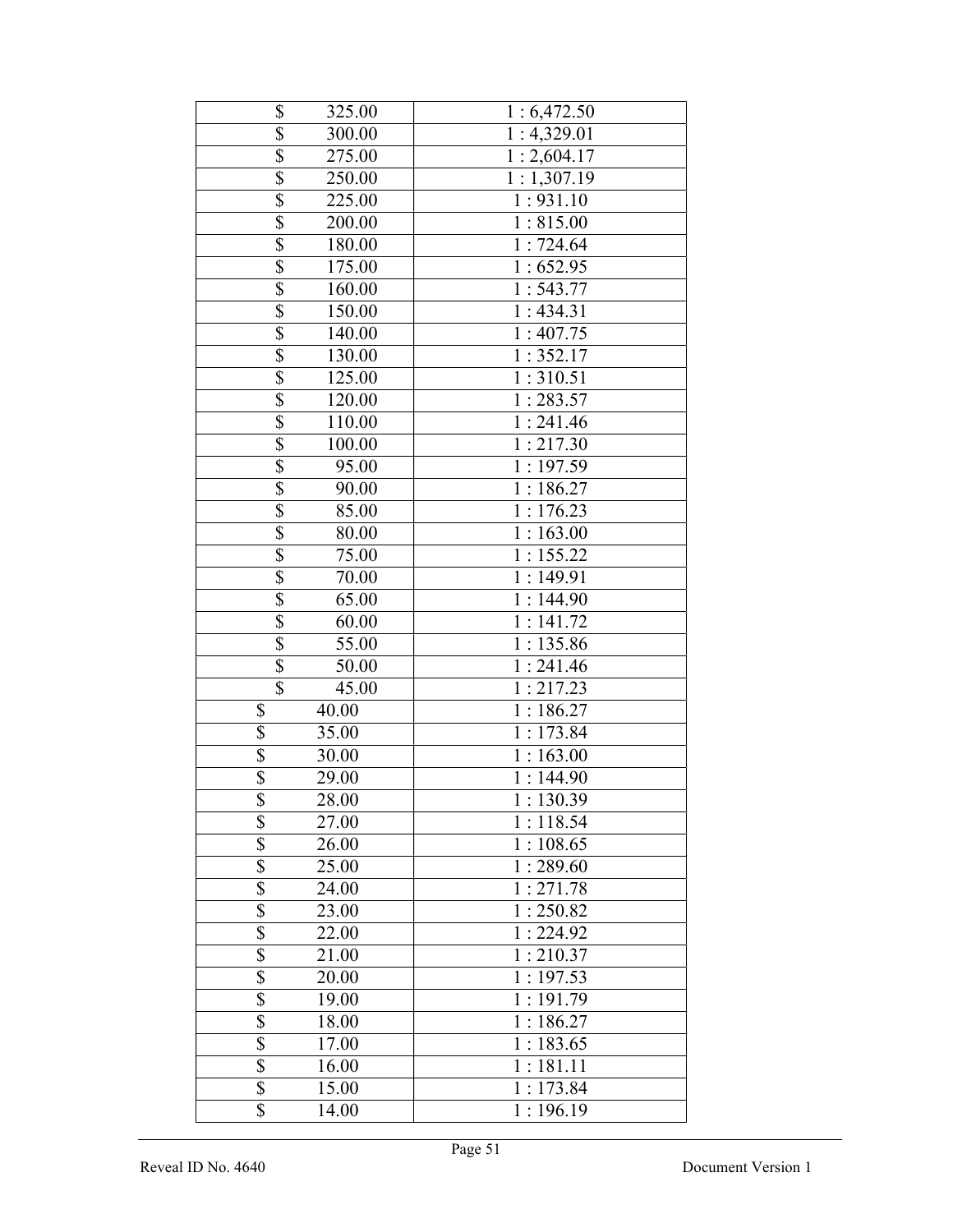| 13.00<br>S  | 1:184.62 |
|-------------|----------|
| 12.00<br>\$ | 1:165.26 |
| 11.00<br>\$ | 1:156.97 |
| 10.00<br>\$ | 1:142.72 |
| 9.00<br>\$  | 1:162.05 |
| 8.00<br>\$  | 1:149.58 |
| 7.00<br>S   | 1:129.63 |
| 6.00<br>S   | 1:113.61 |
| 5.00<br>\$  | 1:74.76  |
| 4.00<br>σ   | 1:44.65  |
| 3.00<br>\$  | 1:42.77  |

## OVERALL GAME ODDS: 3.14<br>PRIZE PAYOUT: 85.00% PRIZE PAYOUT:

| <b>Prize Value</b>                | <b>Odds per Play</b> |
|-----------------------------------|----------------------|
| \$30,000.00                       | 1:500,000.00         |
| \$10,000.00                       | 1:250,000.00         |
| $\overline{\$}$<br>2,500.00       | 1:166,666.67         |
| \$<br>1,000.00                    | 1:125,000.00         |
| $\overline{\$}$<br>900.00         | 1:100,000.00         |
| \$<br>875.00                      | 1: 83,333.33         |
| \$<br>800.00                      | 1:71,428.57          |
| $\overline{\$}$<br>750.00         | 1:62,500.00          |
| \$<br>650.00                      | 1:45,454.55          |
| \$<br>625.00                      | 1:29,411.76          |
| $\overline{\$}$<br>600.00         | 1: 22, 727.27        |
| $\overline{\$}$<br>550.00         | 1:17,241.38          |
| $\overline{\$}$<br>500.00         | 1:13,157.89          |
| $\overline{\mathbb{S}}$<br>450.00 | 1:11,627.91          |
| \$<br>400.00                      | 1:9,433.96           |
| $\overline{\$}$<br>375.00         | 1:7,936.51           |
| $\overline{\$}$<br>350.00         | 1:6,849.32           |
| \$<br>325.00                      | 1:4,807.69           |
| \$<br>300.00                      | 1:3,205.13           |
| $\overline{\$}$<br>275.00         | 1:1,915.71           |
| $\overline{\$}$<br>250.00         | 1:963.39             |
| $\overline{\$}$<br>225.00         | 1:687.76             |
| \$<br>200.00                      | 1:600.96             |
| $\overline{\$}$<br>180.00         | 1:535.33             |
| \$<br>175.00                      | 1:481.23             |
| $\overline{\$}$<br>160.00         | 1:401.61             |
| $\overline{\$}$<br>150.00         | 1:320.72             |
| \$<br>140.00                      | 1:301.02             |
| \$<br>130.00                      | 1:260.01             |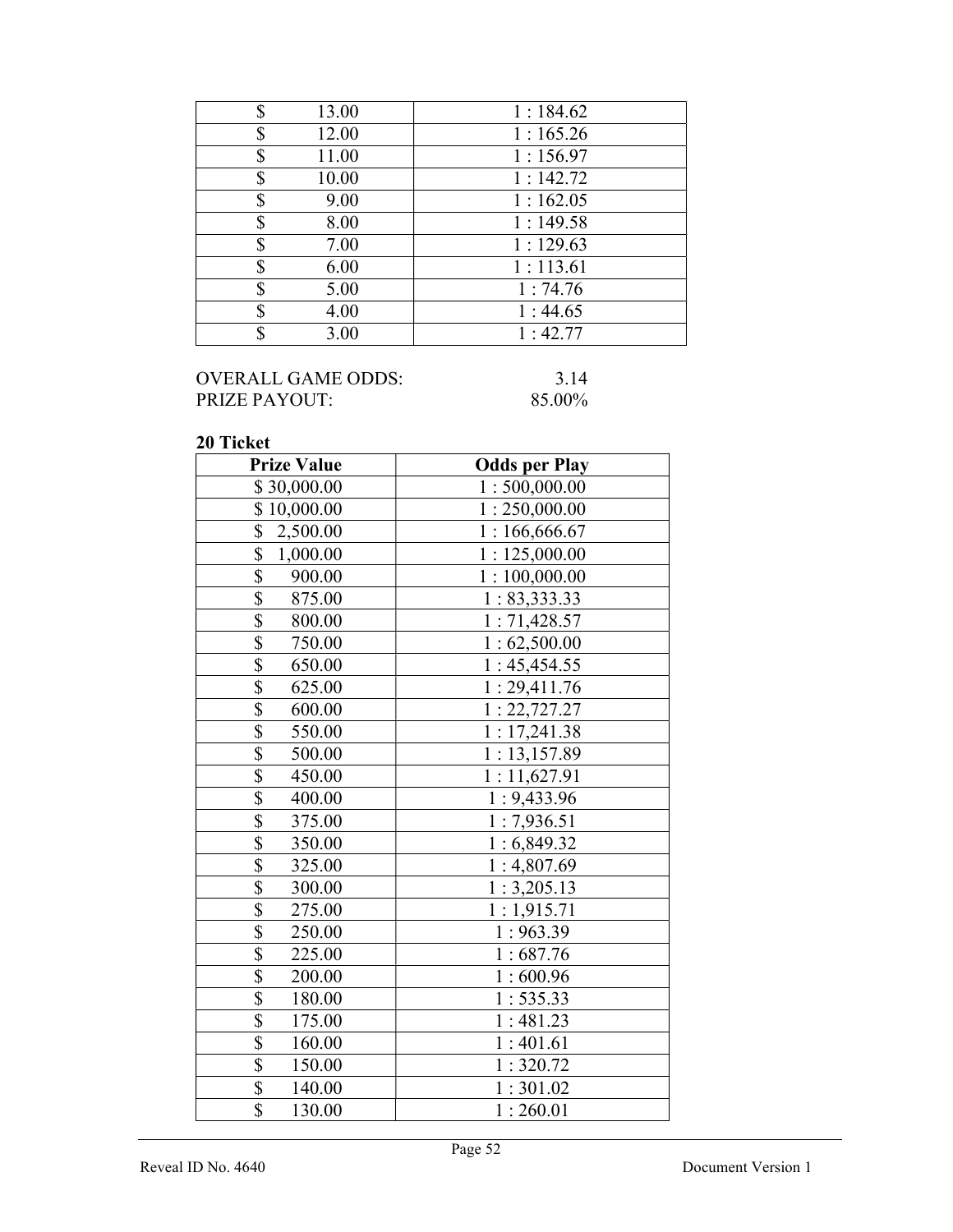| <b>Prize Value</b>                | <b>Odds per Play</b> |
|-----------------------------------|----------------------|
| \$<br>125.00                      | 1:229.25             |
| \$<br>120.00                      | 1:209.47             |
| \$<br>110.00                      | 1:178.32             |
| \$<br>100.00                      | 1:160.46             |
| \$<br>95.00                       | 1:145.94             |
| \$<br>90.00                       | 1:137.59             |
| \$<br>85.00                       | 1:130.14             |
| \$<br>80.00                       | 1:120.39             |
| \$<br>75.00                       | 1:114.65             |
| $\overline{\mathcal{S}}$<br>70.00 | 1:110.72             |
| $\overline{\$}$<br>65.00          | 1:107.00             |
| \$<br>60.00                       | 1:104.67             |
| $\overline{\mathbb{S}}$<br>55.00  | 1:100.32             |
| \$<br>50.00                       | 1:178.38             |
| $\overline{\mathbb{S}}$<br>45.00  | 1:160.46             |
| \$<br>40.00                       | 1:137.55             |
| \$<br>35.00                       | 1:128.37             |
| \$<br>30.00                       | 1:120.37             |
| \$<br>29.00                       | 1:106.95             |
| $\overline{\mathbb{S}}$<br>28.00  | 1:96.25              |
| \$<br>27.00                       | 1:87.50              |
| \$<br>26.00                       | 1:80.22              |
| $\overline{\mathcal{S}}$<br>25.00 | 1:213.86             |
| $\overline{\$}$<br>24.00          | 1:200.64             |
| $\overline{\$}$<br>23.00          | 1:185.19             |
| $\overline{\$}$<br>22.00          | 1:166.11             |
| $\overline{\$}$<br>21.00          | 1:155.33             |
| $\overline{\mathbb{S}}$<br>20.00  | 1:145.86             |
| \$<br>19.00                       | 1:168.07             |
| $\overline{\$}$<br>18.00          | 1:163.24             |
| \$<br>17.00                       | 1:160.88             |
| \$<br>16.00                       | 1:158.63             |
| \$<br>15.00                       | 1:152.30             |
| \$<br>14.00                       | 1:171.94             |
| \$<br>13.00                       | 1:161.76             |
| \$<br>12.00                       | 1:144.80             |
| \$<br>11.00                       | 1:137.55             |
| \$<br>10.00                       | 1:125.03             |
| \$<br>9.00                        | 1:141.96             |
| \$<br>8.00                        | 1:131.03             |
| 7.00                              | 1:113.58             |
| $rac{1}{2}$<br>6.00               | 1:99.54              |
| $\overline{\$}$<br>5.00           | 1:65.50              |
| \$<br>4.00                        | 1:39.35              |
| \$<br>3.00                        | 1:37.25              |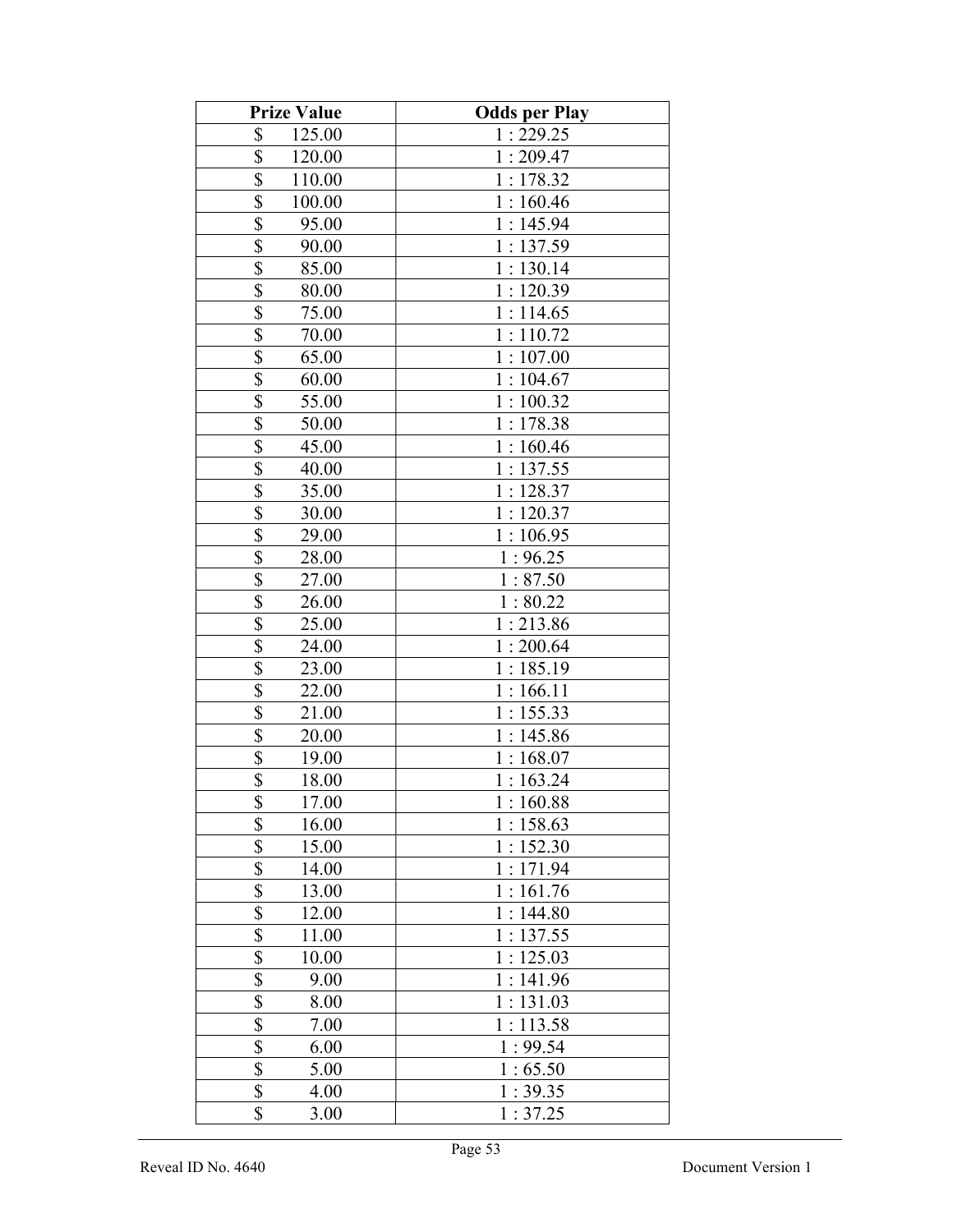| OVERALL GAME ODDS:   | 2.50   |
|----------------------|--------|
| <b>PRIZE PAYOUT:</b> | 85.00% |

## "YOUR TICKET" PRICE: \$1.50

| <b>Prize Value</b>                  | <b>Odds per Play</b> |
|-------------------------------------|----------------------|
| \$50,000.00                         | 1:2,000,000.00       |
| \$15,000.00                         | 1:1,000,000.00       |
| \$<br>3,750.00                      | 1:666,666.67         |
| \$<br>1,500.00                      | 1:500,000.00         |
| \$<br>1,350.00                      | 1:400,000.00         |
| \$<br>1,312.50                      | 1:333,333.33         |
| $\overline{\mathbb{S}}$<br>1,200.00 | 1:285,714.29         |
| \$<br>1,125.00                      | 1:250,000.00         |
| \$<br>975.00                        | 1:200,000.00         |
| \$<br>937.50                        | 1: 133,333.33        |
| \$<br>900.00                        | 1:100,000.00         |
| $\overline{\mathbb{S}}$<br>825.00   | 1:80,000.00          |
| \$<br>750.00                        | 1:66,666.67          |
| \$<br>675.00                        | 1:50,000.00          |
| \$<br>600.00                        | 1:40,000.00          |
| \$<br>562.50                        | 1: 33, 333.33        |
| \$<br>525.00                        | 1:28,571.43          |
| \$<br>487.50                        | 1:20,000.00          |
| \$<br>450.00                        | 1:13,422.82          |
| \$<br>412.50                        | 1:8,000.00           |
| $\overline{\$}$<br>375.00           | 1:4,000.00           |
| $\overline{\$}$<br>337.50           | 1:2,857.14           |
| \$<br>300.00                        | 1:2,500.00           |
| \$<br>270.00                        | 1:2,222.22           |
| $\overline{\$}$<br>262.50           | 1:2,002.00           |
| \$<br>240.00                        | 1:1,666.67           |
| \$<br>225.00                        | 1:1,333.33           |
| \$<br>210.00                        | 1:1,250.00           |
| \$<br>195.00                        | 1:1,081.08           |
| \$<br>187.50                        | 1:952.38             |
| \$<br>180.00                        | 1:869.57             |
| \$<br>165.00                        | 1:740.47             |
| \$<br>150.00                        | 1:666.67             |
| \$<br>142.50                        | 1:606.06             |
| \$<br>135.00                        | 1:571.43             |
| \$<br>127.50                        | 1:540.54             |
| \$<br>120.00                        | 1:500.00             |
| \$<br>112.50                        | 1:476.19             |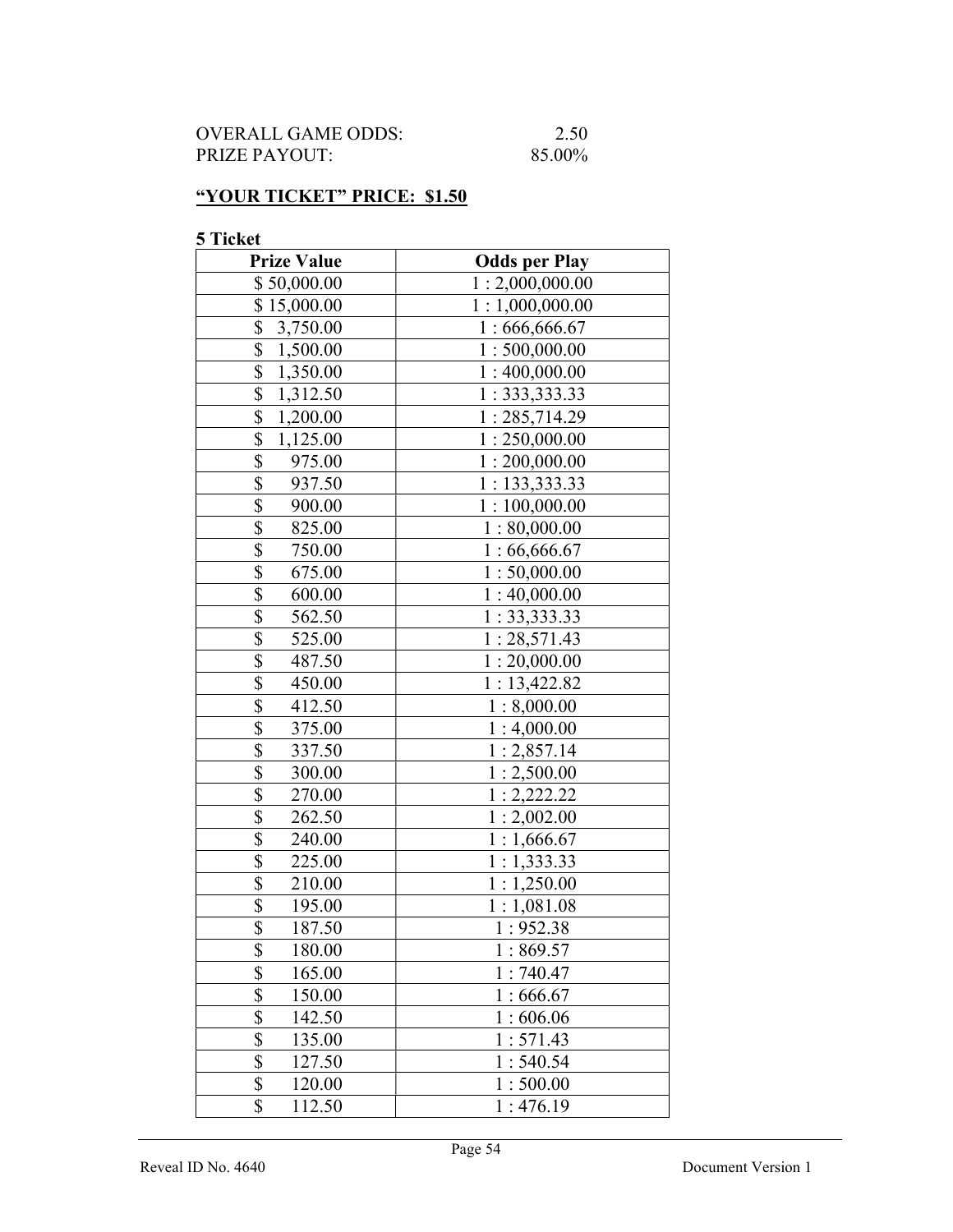| \$<br>105.00<br>1:459.77<br>\$<br>97.50<br>1:444.44<br>$\overline{\$}$<br>1:434.78<br>90.00<br>$\overline{\$}$<br>82.50<br>1:416.67<br>$\overline{\mathbb{S}}$<br>1:740.47<br>75.00<br>\$<br>67.50<br>1:666.67<br>$\overline{\mathbb{S}}$<br>60.00<br>1:571.43<br>$\overline{\mathbb{S}}$<br>52.50<br>1:533.33<br>$\overline{\mathbb{S}}$<br>1:500.00<br>45.00<br>\$<br>43.50<br>1:444.44<br>\$<br>42.00<br>1:400.00<br>\$<br>40.50<br>1:363.64<br>\$<br>1:333.33<br>39.00<br>\$<br>37.50<br>1:888.89<br>\$<br>36.00<br>1:833.33<br>$\overline{\$}$<br>34.50<br>1:769.23<br>$\overline{\mathbb{S}}$<br>33.00<br>1:689.66<br>$\overline{\mathbb{S}}$<br>31.50<br>1:645.16<br>$\overline{\mathcal{S}}$<br>1:606.06<br>30.00 |  |
|---------------------------------------------------------------------------------------------------------------------------------------------------------------------------------------------------------------------------------------------------------------------------------------------------------------------------------------------------------------------------------------------------------------------------------------------------------------------------------------------------------------------------------------------------------------------------------------------------------------------------------------------------------------------------------------------------------------------------|--|
|                                                                                                                                                                                                                                                                                                                                                                                                                                                                                                                                                                                                                                                                                                                           |  |
|                                                                                                                                                                                                                                                                                                                                                                                                                                                                                                                                                                                                                                                                                                                           |  |
|                                                                                                                                                                                                                                                                                                                                                                                                                                                                                                                                                                                                                                                                                                                           |  |
|                                                                                                                                                                                                                                                                                                                                                                                                                                                                                                                                                                                                                                                                                                                           |  |
|                                                                                                                                                                                                                                                                                                                                                                                                                                                                                                                                                                                                                                                                                                                           |  |
|                                                                                                                                                                                                                                                                                                                                                                                                                                                                                                                                                                                                                                                                                                                           |  |
|                                                                                                                                                                                                                                                                                                                                                                                                                                                                                                                                                                                                                                                                                                                           |  |
|                                                                                                                                                                                                                                                                                                                                                                                                                                                                                                                                                                                                                                                                                                                           |  |
|                                                                                                                                                                                                                                                                                                                                                                                                                                                                                                                                                                                                                                                                                                                           |  |
|                                                                                                                                                                                                                                                                                                                                                                                                                                                                                                                                                                                                                                                                                                                           |  |
|                                                                                                                                                                                                                                                                                                                                                                                                                                                                                                                                                                                                                                                                                                                           |  |
|                                                                                                                                                                                                                                                                                                                                                                                                                                                                                                                                                                                                                                                                                                                           |  |
|                                                                                                                                                                                                                                                                                                                                                                                                                                                                                                                                                                                                                                                                                                                           |  |
|                                                                                                                                                                                                                                                                                                                                                                                                                                                                                                                                                                                                                                                                                                                           |  |
|                                                                                                                                                                                                                                                                                                                                                                                                                                                                                                                                                                                                                                                                                                                           |  |
|                                                                                                                                                                                                                                                                                                                                                                                                                                                                                                                                                                                                                                                                                                                           |  |
|                                                                                                                                                                                                                                                                                                                                                                                                                                                                                                                                                                                                                                                                                                                           |  |
|                                                                                                                                                                                                                                                                                                                                                                                                                                                                                                                                                                                                                                                                                                                           |  |
|                                                                                                                                                                                                                                                                                                                                                                                                                                                                                                                                                                                                                                                                                                                           |  |
| $\overline{\mathbb{S}}$<br>28.50<br>1:588.06                                                                                                                                                                                                                                                                                                                                                                                                                                                                                                                                                                                                                                                                              |  |
| $\overline{\$}$<br>27.00<br>1:571.43                                                                                                                                                                                                                                                                                                                                                                                                                                                                                                                                                                                                                                                                                      |  |
| $\overline{\$}$<br>25.50<br>1:563.38                                                                                                                                                                                                                                                                                                                                                                                                                                                                                                                                                                                                                                                                                      |  |
| \$<br>1:555.56<br>24.00                                                                                                                                                                                                                                                                                                                                                                                                                                                                                                                                                                                                                                                                                                   |  |
| \$<br>22.50<br>1:533.33                                                                                                                                                                                                                                                                                                                                                                                                                                                                                                                                                                                                                                                                                                   |  |
| $\overline{\mathbb{S}}$<br>21.00<br>1:500.00                                                                                                                                                                                                                                                                                                                                                                                                                                                                                                                                                                                                                                                                              |  |
| \$<br>19.50<br>1:470.59                                                                                                                                                                                                                                                                                                                                                                                                                                                                                                                                                                                                                                                                                                   |  |
| \$<br>1:421.05<br>18.00                                                                                                                                                                                                                                                                                                                                                                                                                                                                                                                                                                                                                                                                                                   |  |
| \$<br>16.50<br>1:400.00                                                                                                                                                                                                                                                                                                                                                                                                                                                                                                                                                                                                                                                                                                   |  |
| \$<br>15.00<br>1:363.64                                                                                                                                                                                                                                                                                                                                                                                                                                                                                                                                                                                                                                                                                                   |  |
| \$<br>13.50<br>1:333.33                                                                                                                                                                                                                                                                                                                                                                                                                                                                                                                                                                                                                                                                                                   |  |
| \$<br>12.00<br>1:307.69                                                                                                                                                                                                                                                                                                                                                                                                                                                                                                                                                                                                                                                                                                   |  |
| $\overline{\$}$<br>10.50<br>1:268.49                                                                                                                                                                                                                                                                                                                                                                                                                                                                                                                                                                                                                                                                                      |  |
| $rac{1}{3}$<br>9.00<br>1:233.78                                                                                                                                                                                                                                                                                                                                                                                                                                                                                                                                                                                                                                                                                           |  |
| 7.50<br>1:153.85                                                                                                                                                                                                                                                                                                                                                                                                                                                                                                                                                                                                                                                                                                          |  |
| $\overline{\mathbb{S}}$<br>1:91.47<br>6.00                                                                                                                                                                                                                                                                                                                                                                                                                                                                                                                                                                                                                                                                                |  |
| \$<br>4.50<br>1:88.30                                                                                                                                                                                                                                                                                                                                                                                                                                                                                                                                                                                                                                                                                                     |  |

| OVERALL GAME ODDS: | 8.34   |
|--------------------|--------|
| PRIZE PAYOUT:      | 85.00% |

| <b>Prize Value</b> | <b>Odds per Play</b> |
|--------------------|----------------------|
| \$50,000.00        | 1:1,000,000.00       |
| \$15,000.00        | 1:500,000.00         |
| \$3,750.00         | 1: 333, 333.33       |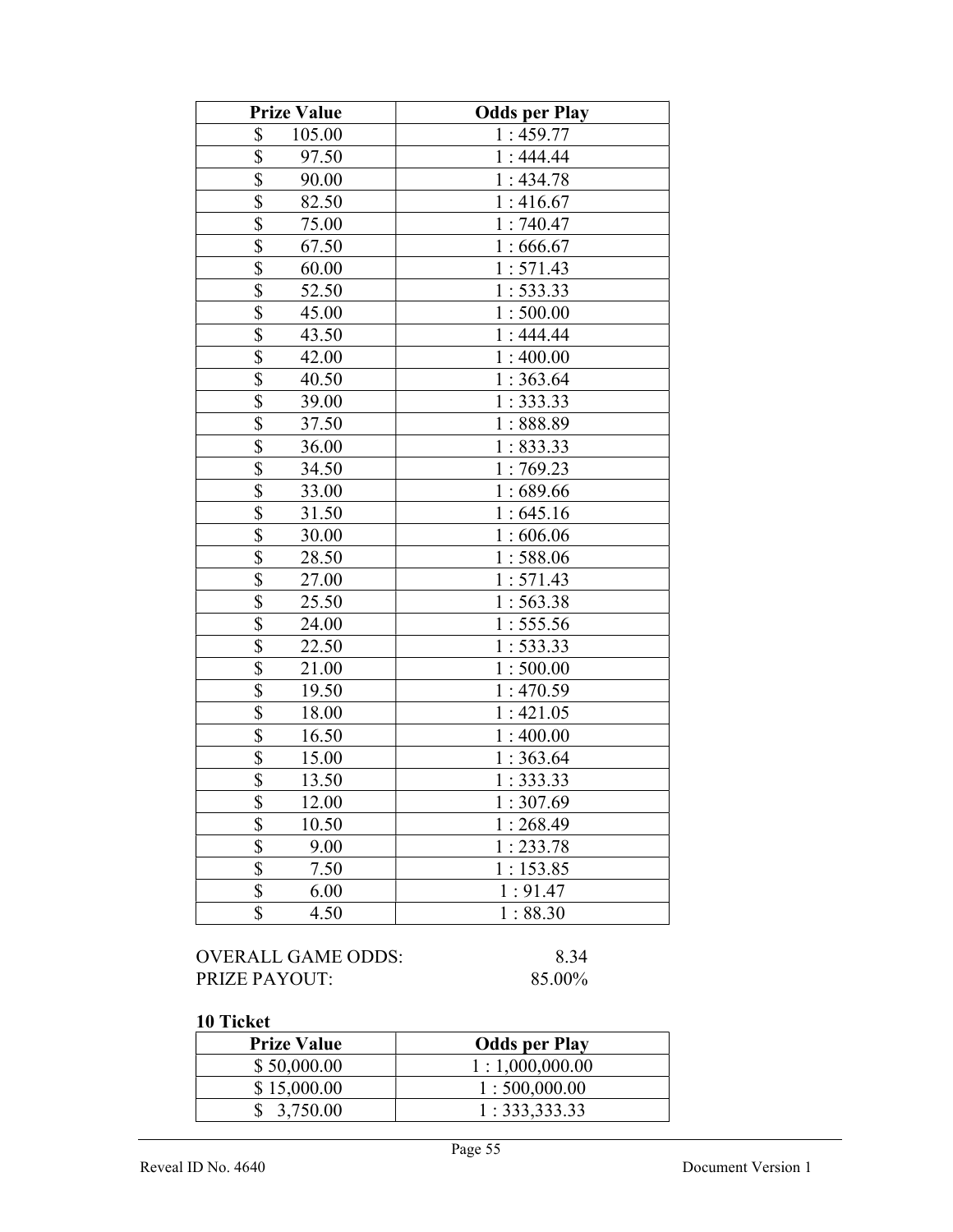| <b>Prize Value</b>                  | <b>Odds per Play</b> |
|-------------------------------------|----------------------|
| \$<br>1,500.00                      | 1:250,000.00         |
| \$<br>1,350.00                      | 1:200,000.00         |
| \$<br>1,312.50                      | 1:166,666.67         |
| \$<br>1,200.00                      | 1:142,857.14         |
| \$<br>1,125.00                      | 1:125,000.00         |
| \$<br>975.00                        | 1:100,000.00         |
| \$<br>937.50                        | 1:66,666.67          |
| \$<br>900.00                        | 1:50,000.00          |
| \$<br>825.00                        | 1:38,461.54          |
| $\boldsymbol{\mathsf{S}}$<br>750.00 | 1:32,258.06          |
| $\overline{\$}$<br>675.00           | 1:24,390.24          |
| \$<br>600.00                        | 1:19,607.84          |
| $\overline{\$}$<br>562.50           | 1:16,393.44          |
| \$<br>525.00                        | 1:14,084.51          |
| $\overline{\$}$<br>487.50           | 1:10,000.00          |
| \$<br>450.00                        | 1:6,622.52           |
| \$<br>412.50                        | 1:3,952.57           |
| \$<br>375.00                        | 1:1,980.20           |
| \$<br>337.50                        | 1:1,414.43           |
| \$<br>300.00                        | 1:1,237.62           |
| \$<br>270.00                        | 1:1,100.11           |
| \$<br>262.50                        | 1:991.08             |
| $\boldsymbol{\mathsf{S}}$<br>240.00 | 1:825.76             |
| $\overline{\$}$<br>225.00           | 1:660.50             |
| $\overline{\$}$<br>210.00           | 1:618.81             |
| $\overline{\$}$<br>195.00           | 1:535.05             |
| \$<br>187.50                        | 1:471.70             |
| $\overline{\mathcal{S}}$<br>180.00  | 1:430.66             |
| \$<br>165.00                        | 1:366.57             |
| $\overline{\$}$<br>150.00           | 1:330.03             |
| \$<br>142.50                        | 1:300.12             |
| \$<br>135.00                        | 1:282.97             |
| \$<br>127.50                        | 1:267.67             |
| \$<br>120.00                        | 1:247.59             |
| \$<br>112.50                        | 1:235.79             |
| \$<br>105.00                        | 1:227.69             |
| \$<br>97.50                         | 1:220.07             |
| \$<br>90.00                         | 1:215.29             |
| \$<br>82.50                         | 1:206.36             |
| \$<br>75.00                         | 1:366.84             |
| \$<br>67.50                         | 1:330.03             |
| $\overline{\$}$<br>60.00            | 1:282.97             |
| $\overline{\mathbb{S}}$<br>52.50    | 1:264.06             |
| \$<br>45.00                         | 1:247.59             |
| \$<br>43.50                         | 1:220.07             |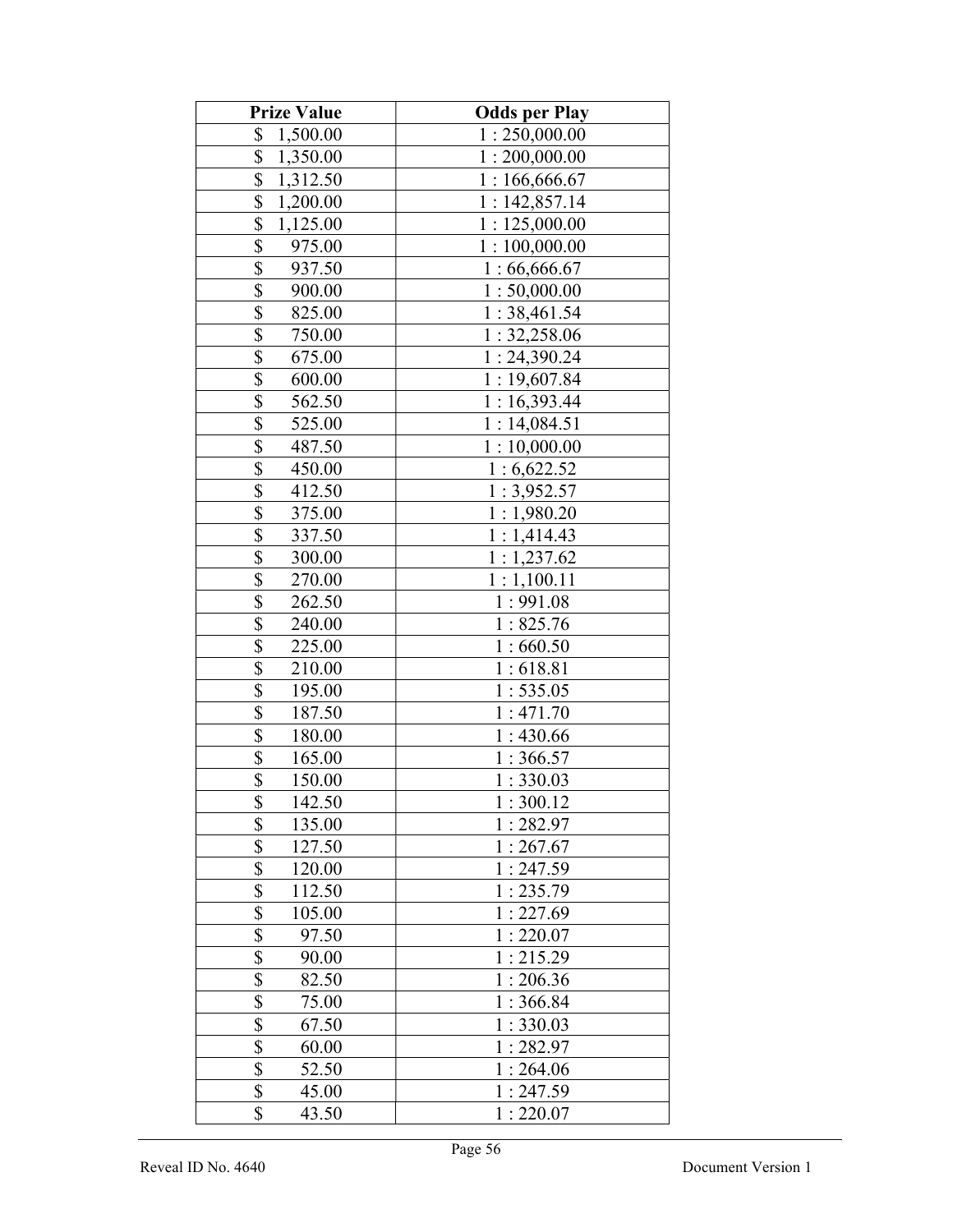| <b>Prize Value</b>                | <b>Odds per Play</b> |
|-----------------------------------|----------------------|
| \$<br>42.00                       | 1:198.06             |
| $\overline{\mathbb{S}}$<br>40.50  | 1:180.05             |
| $\overline{\$}$<br>39.00          | 1:165.04             |
| \$<br>37.50                       | 1:439.75             |
| \$<br>36.00                       | 1:412.71             |
| $\overline{\mathbb{S}}$<br>34.50  | 1:380.95             |
| $\overline{\mathbb{S}}$<br>33.00  | 1:341.53             |
| \$<br>31.50                       | 1:319.49             |
| 30.00                             | 1:300.12             |
| $\frac{1}{3}$<br>28.50            | 1:291.29             |
| $\overline{\$}$<br>27.00          | 1:282.97             |
| $\overline{\$}$<br>25.50          | 1:279.02             |
| $\overline{\mathbb{S}}$<br>24.00  | 1:275.10             |
| $\overline{\mathbb{S}}$<br>22.50  | 1:263.99             |
| $\overline{\$}$<br>21.00          | 1:247.59             |
| $\overline{\$}$<br>19.50          | 1:233.10             |
| $\overline{\mathcal{S}}$<br>18.00 | 1:208.51             |
| $\overline{\$}$<br>16.50          | 1:198.06             |
| $\overline{\$}$<br>15.00          | 1:180.05             |
| $\overline{\$}$<br>13.50          | 1:204.46             |
| $\overline{\$}$<br>12.00          | 1:188.68             |
| $\overline{\$}$<br>10.50          | 1:163.56             |
| $\overline{\$}$<br>9.00           | 1:143.43             |
| $\overline{\$}$<br>7.50           | 1:94.34              |
| $\overline{\$}$<br>6.00           | 1:56.11              |
| $\overline{\$}$<br>4.50           | 1:54.21              |

## OVERALL GAME ODDS: 4.44<br>PRIZE PAYOUT: 85.00% PRIZE PAYOUT:

| <b>Prize Value</b> | <b>Odds per Play</b>       |
|--------------------|----------------------------|
| \$50,000.00        | 1:666,667.00               |
| \$15,000.00        | 1: 333, 333.50             |
| 3,750.00<br>\$     | 1: 222, 222.33             |
| 1,500.00<br>\$     | 1:166,666.75               |
| \$<br>1,350.00     | 1: 133,333.40              |
| \$<br>1,312.50     | $\overline{1:}$ 111,111.17 |
| 1,200.00<br>\$     | 1: 95,238.14               |
| \$<br>1,125.00     | 1: 83,333.38               |
| \$<br>975.00       | 1:60,606.09                |
| \$<br>937.50       | 1:41,666.69                |
| \$<br>900.00       | 1:31,746.05                |
| \$<br>825.00       | 1:24,691.37                |
| \$<br>750.00       | 1: 20,833.34               |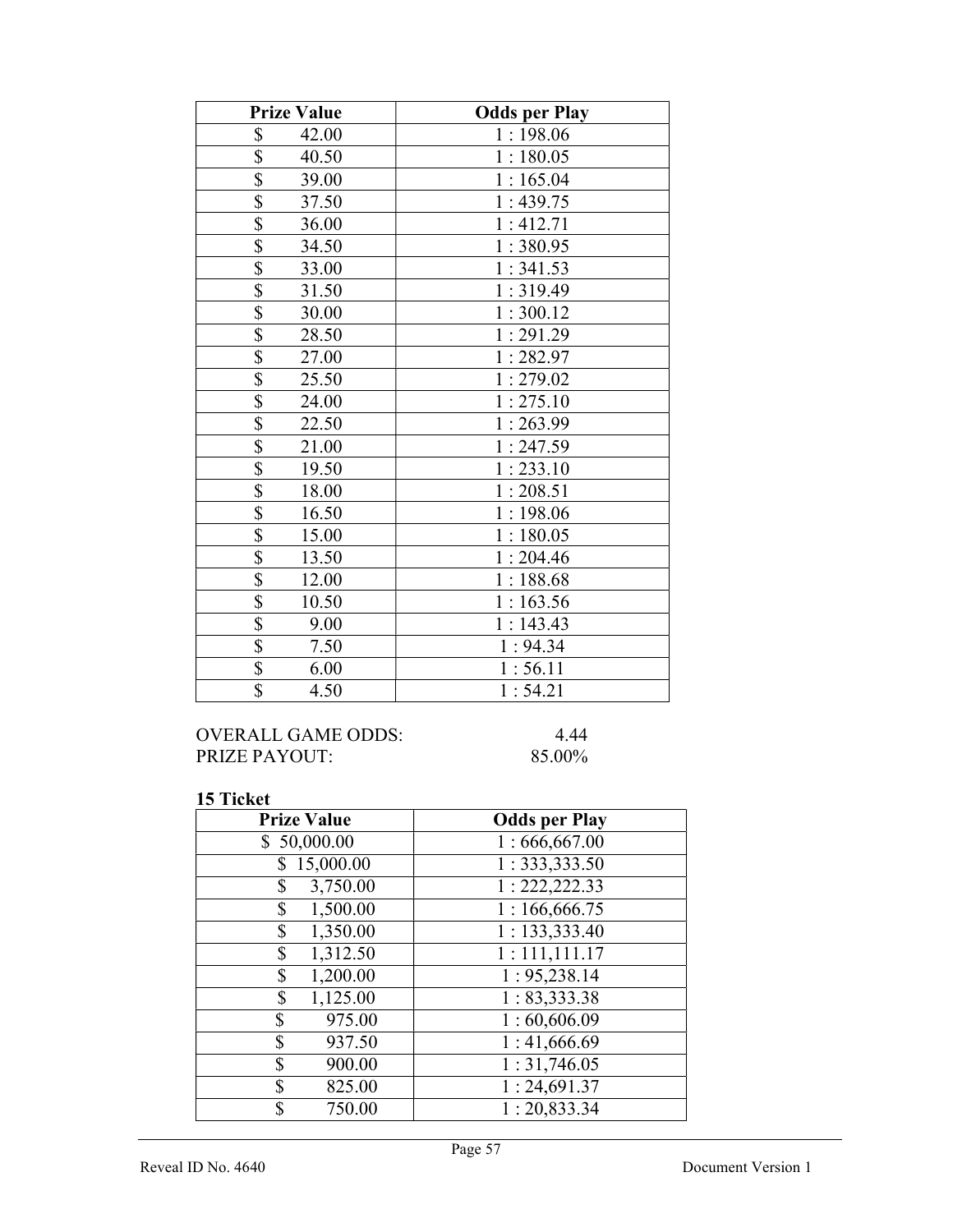| \$                      | 675.00               | 1:15,873.02             |
|-------------------------|----------------------|-------------------------|
| $\overline{\$}$         | 600.00               | 1:12,820.52             |
| $\overline{\$}$         | 562.50               | 1:10,752.69             |
| $\overline{\$}$         | 525.00               | 1:9,259.26              |
| $\overline{\$}$         | 487.50               | 1:6,600.66              |
| $\overline{\$}$         | 450.00               | 1:4,385.97              |
| $\overline{\$}$         | 412.50               | $1:2,604.\overline{17}$ |
| $\overline{\$}$         | 375.00               | 1:1,304.63              |
| $\overline{\$}$         | 337.50               | $1:931.\overline{10}$   |
| $\overline{\$}$         | 300.00               | 1:815.00                |
| $\overline{\$}$         | 270.00               | 1:724.64                |
| $\overline{\$}$         | 262.50               | 1:652.95                |
| $\overline{\$}$         | 240.00               | 1:543.77                |
| $\overline{\$}$         | 225.00               | 1:434.88                |
| $\overline{\$}$         | 210.00               | 1:407.25                |
| $\overline{\$}$         | 195.00               | 1:352.17                |
| \$                      | 187.50               | 1:310.51                |
| $\overline{\$}$         | 180.00               | 1:283.57                |
| $\overline{\$}$         | $\overline{1}$ 65.00 | 1:241.28                |
| \$                      | 150.00               | 1:217.30                |
| \$                      | 142.50               | 1:197.59                |
| \$                      | 135.00               | 1:186.27                |
| $\overline{\$}$         | 127.50               | 1:176.23                |
| $\overline{\$}$         | 120.00               | 1:163.00                |
| $\overline{\$}$         | 112.50               | $1:155.\overline{22}$   |
| $\overline{\mathbb{S}}$ | 105.00               | 1:149.91                |
| $\overline{\mathbb{S}}$ | 97.50                | 1:144.90                |
| $\overline{\$}$         | 90.00                | 1:141.72                |
| $\overline{\$}$         | 82.50                | 1:135.86                |
| \$                      | 75.00                | 1:241.46                |
| $\overline{\$}$         | 67.50                | 1:217.23                |
| \$                      | 60.00                | 1:186.27                |
| $\overline{\mathbb{S}}$ | 52.50                | 1:173.84                |
| \$                      | 45.00                | 1:163.00                |
| \$                      | 43.50                | 1:144.90                |
| $\overline{\$}$         | 42.00                | 1:130.39                |
| $\overline{\$}$         | 40.50                | 1:118.52                |
| \$                      | 39.00                | 1:108.65                |
| \$                      | 37.50                | 1:289.60                |
| $\overline{\$}$         | 36.00                | 1:271.67                |
| $\overline{\mathbb{S}}$ | 34.50                | 1:250.82                |
| \$                      | 33.00                | 1:224.92                |
| \$                      | 31.50                | 1:210.37                |
| \$                      | 30.00                | 1:197.53                |
| $\overline{\$}$         | 28.50                | 1:191.79                |
| $\overline{\$}$         | 27.00                | 1:186.27                |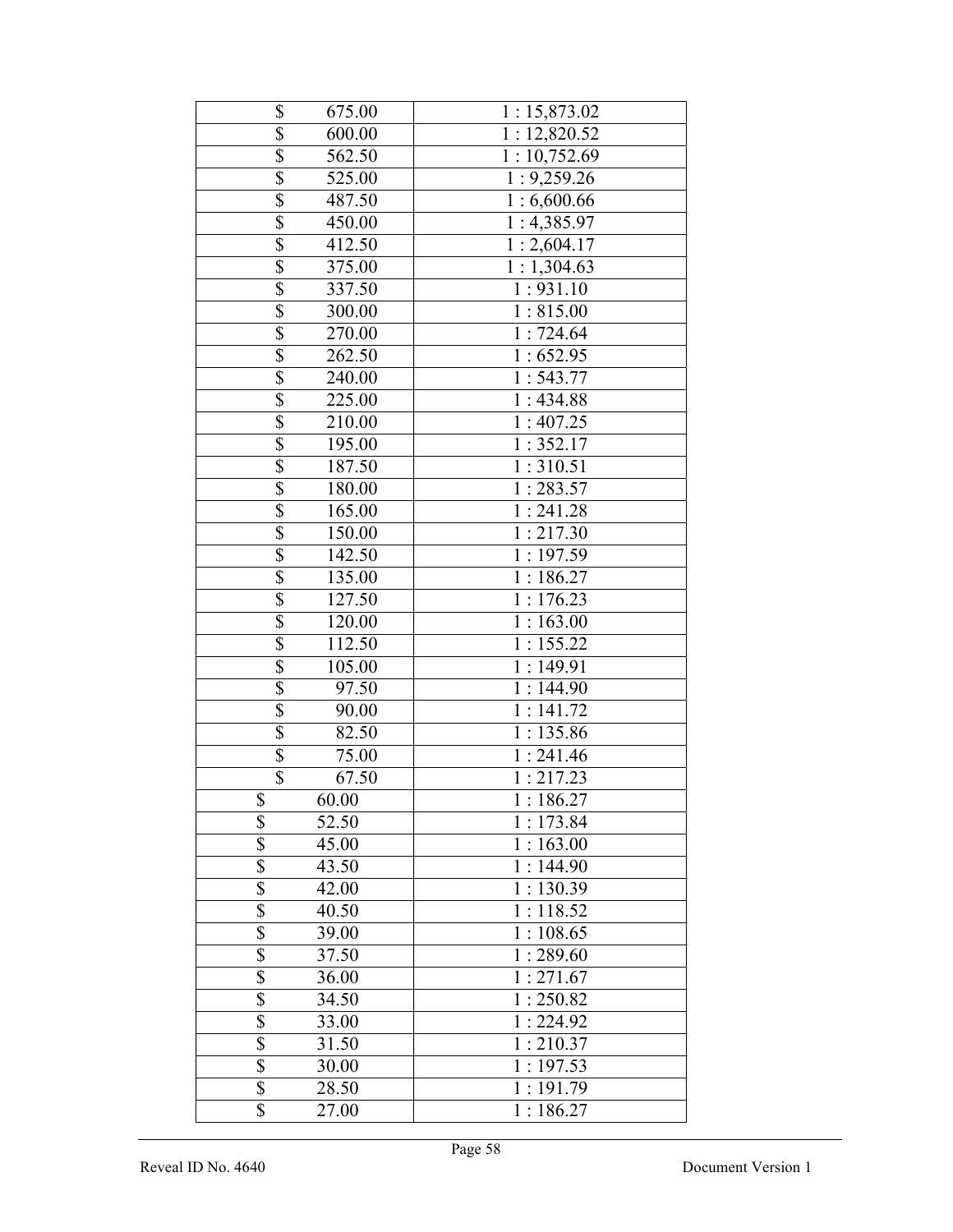| \$<br>25.50 | 1:183.65 |
|-------------|----------|
| \$<br>24.00 | 1:181.11 |
| \$<br>22.50 | 1:173.84 |
| \$<br>21.00 | 1:196.19 |
| \$<br>19.50 | 1:184.72 |
| \$<br>18.00 | 1:165.26 |
| \$<br>16.50 | 1:156.97 |
| \$<br>15.00 | 1:142.69 |
| \$<br>13.50 | 1:162.05 |
| \$<br>12.00 | 1:149.54 |
| \$<br>10.50 | 1:129.63 |
| \$<br>9.00  | 1:113.61 |
| \$<br>7.50  | 1:74.75  |
| \$<br>6.00  | 1:44.92  |
| \$<br>4.50  | 1:42.52  |

## OVERALL GAME ODDS: 3.14<br>PRIZE PAYOUT: 85.00% PRIZE PAYOUT:

| <b>Prize Value</b>                  | <b>Odds per Play</b> |
|-------------------------------------|----------------------|
| \$50,000.00                         | 1:500,000.00         |
| \$15,000.00                         | 1:250,000.00         |
| \$<br>3,750.00                      | 1:166,666.67         |
| $\overline{\mathbb{S}}$<br>1,500.00 | 1:125,000.00         |
| \$<br>1,350.00                      | 1:100,000.00         |
| \$<br>1,312.50                      | 1: 83,333.33         |
| \$<br>1,200.00                      | 1:71,428.57          |
| $\overline{\mathbb{S}}$<br>1,125.00 | 1:62,500.00          |
| $\overline{\$}$<br>975.00           | 1:45,454.55          |
| $\overline{\$}$<br>937.50           | 1:29,411.76          |
| $\overline{\mathbb{S}}$<br>900.00   | 1: 22,727.27         |
| $\overline{\$}$<br>825.00           | 1:17,241.38          |
| $\overline{\mathbb{S}}$<br>750.00   | 1:15,151.52          |
| $\overline{\$}$<br>675.00           | 1:11,627.91          |
| \$<br>600.00                        | 1:9,433.96           |
| $\overline{\mathcal{S}}$<br>562.50  | 1:7,936.51           |
| $\overline{\$}$<br>525.00           | 1:6,849.32           |
| $\overline{\$}$<br>487.50           | 1:4,807.69           |
| $\overline{\mathbb{S}}$<br>450.00   | 1:3,205.13           |
| $\overline{\$}$<br>412.50           | 1:1,915.71           |
| \$<br>375.00                        | 1:963.39             |
| \$<br>337.50                        | 1:687.76             |
| $\overline{\$}$<br>300.00           | 1:600.96             |
| \$<br>270.00                        | 1:535.33             |
| $\overline{\$}$<br>262.50           | 1:481.23             |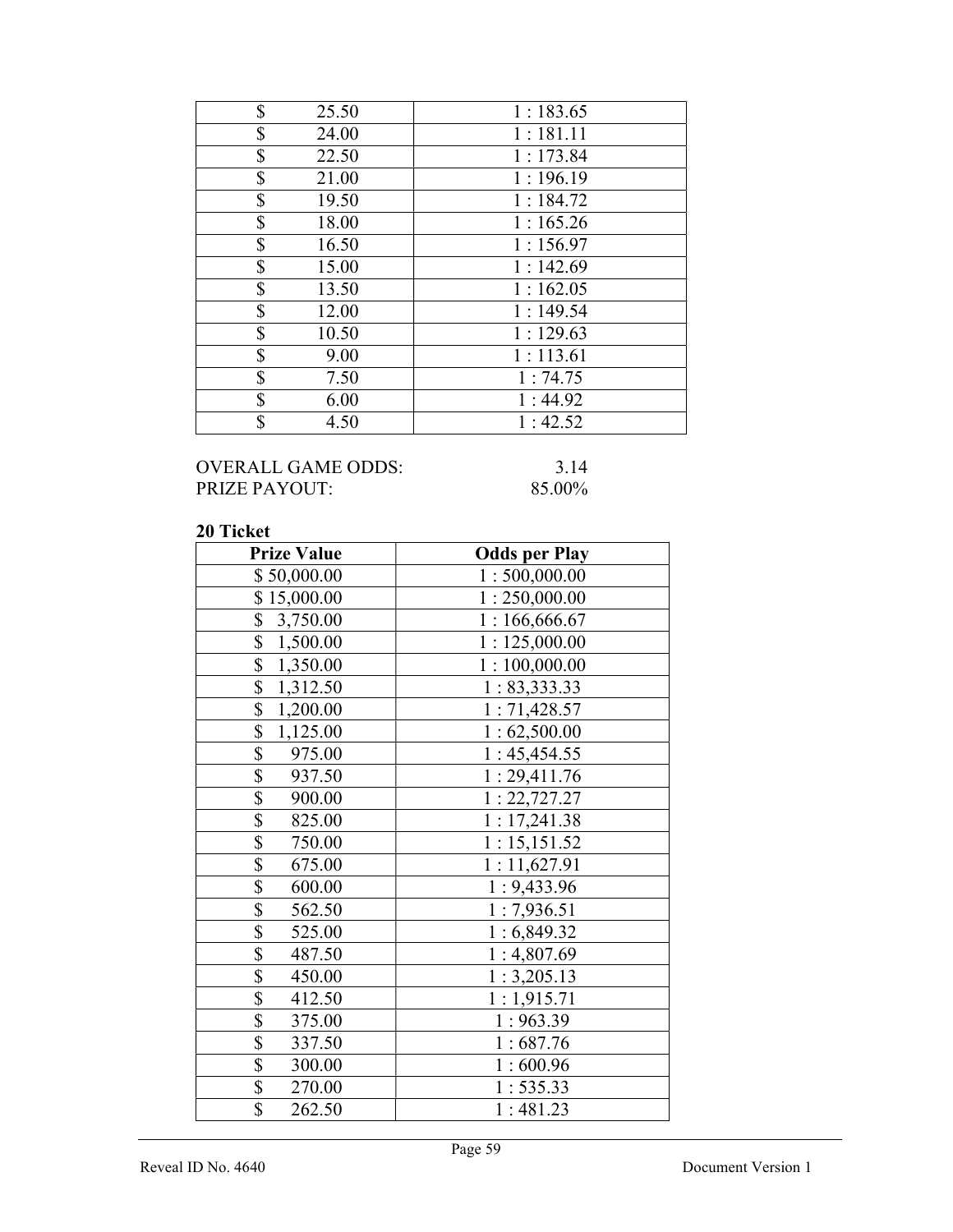| <b>Prize Value</b>                | <b>Odds per Play</b> |
|-----------------------------------|----------------------|
| \$<br>240.00                      | 1:401.61             |
| \$<br>225.00                      | 1:321.13             |
| \$<br>210.00                      | 1:301.39             |
| \$<br>195.00                      | 1:260.15             |
| \$<br>187.50                      | 1:229.36             |
| \$<br>180.00                      | 1:209.38             |
| \$<br>165.00                      | 1:178.32             |
| \$<br>150.00                      | 1:160.46             |
| \$<br>142.50                      | 1:145.94             |
| \$<br>135.00                      | 1:137.59             |
| $\overline{\$}$<br>127.50         | 1:130.14             |
| $\overline{\mathbb{S}}$<br>120.00 | 1:120.39             |
| $\overline{\$}$<br>112.50         | 1:114.65             |
| \$<br>105.00                      | 1:110.72             |
| $\overline{\mathbb{S}}$<br>97.50  | 1:107.00             |
| $\overline{\$}$<br>90.00          | 1:104.67             |
| $\overline{\$}$<br>82.50          | 1:100.34             |
| $\overline{\mathbb{S}}$<br>75.00  | 1:178.32             |
| \$<br>67.50                       | 1:160.46             |
| $\overline{\mathbb{S}}$<br>60.00  | 1:137.55             |
| \$<br>52.50                       | 1:128.37             |
| \$<br>45.00                       | 1:120.37             |
| $\overline{\mathcal{S}}$<br>43.50 | 1:106.95             |
| \$<br>42.00                       | 1:96.28              |
| $\overline{\mathbb{S}}$<br>40.50  | 1:87.50              |
| $\overline{\mathbb{S}}$<br>39.00  | 1:80.23              |
| $\overline{\mathbb{S}}$<br>37.50  | 1:213.86             |
| $rac{1}{3}$<br>36.00              | 1:200.64             |
| 34.50                             | 1:185.25             |
| $\overline{\$}$<br>33.00          | 1:166.11             |
| \$<br>31.50                       | 1:155.33             |
| \$<br>30.00                       | 1:145.86             |
| $\overline{\mathbb{S}}$<br>28.50  | 1:168.07             |
| \$<br>27.00                       | 1:163.24             |
| \$<br>25.50                       | 1:160.93             |
| \$<br>24.00                       | 1:158.73             |
| \$<br>22.50                       | 1:152.30             |
| \$<br>21.00                       | 1:172.00             |
| \$<br>19.50                       | 1:161.76             |
| \$<br>18.00                       | 1:144.80             |
| \$<br>16.50                       | 1:137.55             |
| $\overline{\$}$<br>15.00          | 1:125.03             |
| \$<br>13.50                       | 1:141.96             |
| $\sqrt{\frac{2}{n}}$<br>12.00     | 1:131.03             |
| \$<br>10.50                       | 1:113.58             |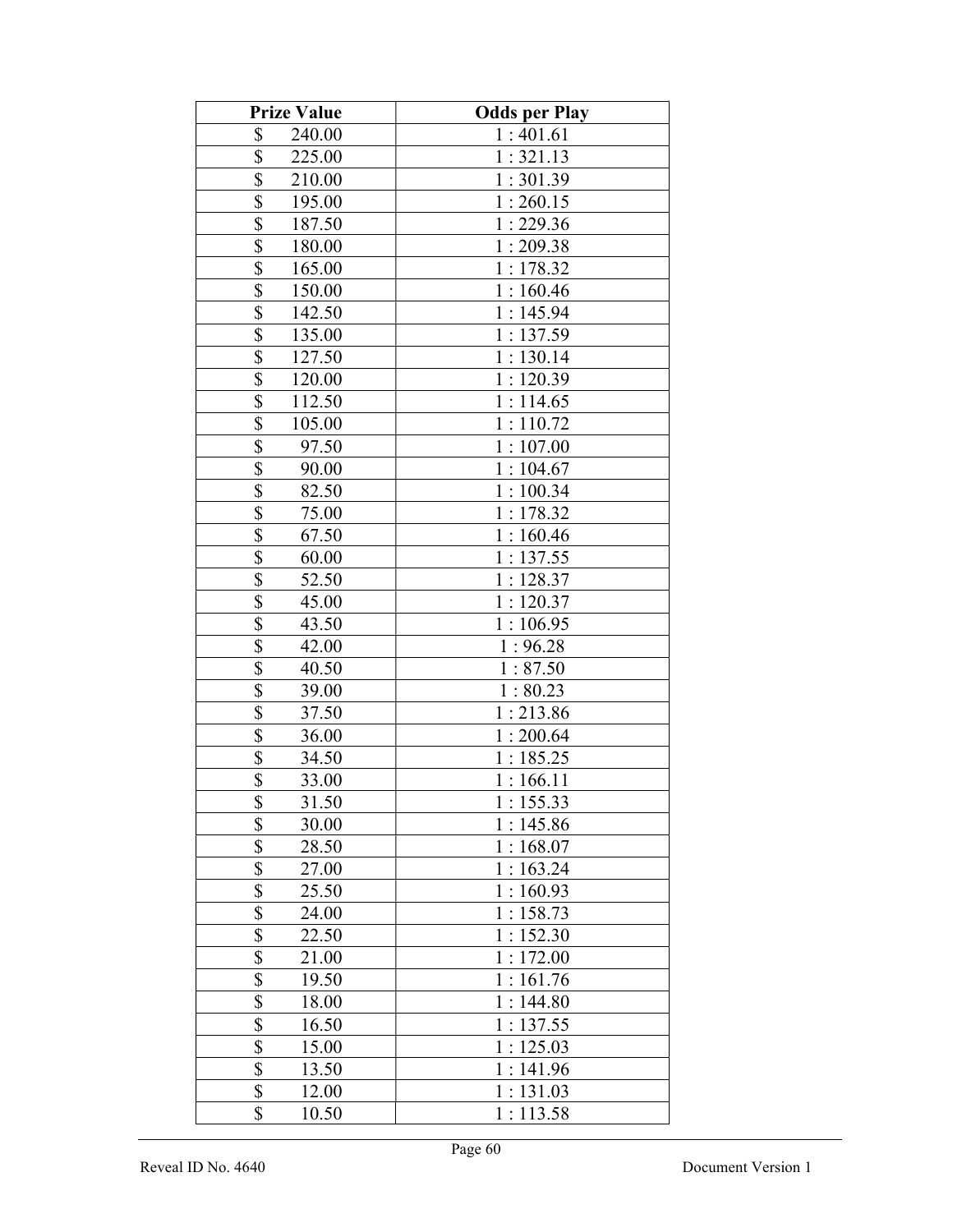| <b>Prize Value</b> | <b>Odds per Play</b> |
|--------------------|----------------------|
| 9.00               | 1:99.54              |
| 7.50               | 1:65.50              |
| 6.00               | 1:39.34              |
|                    | 1:37.21              |

OVERALL GAME ODDS: 2.50 PRIZE PAYOUT: 85.00%

## 7. HOW TO CLAIM A PRIZE

Subject to all applicable state and federal laws, prizes won on an Instant Play Ticket must be claimed according to the process set out below and in the iLottery Terms of Use:

- A. Prizes of \$600 or less are automatically deposited into the winner's account, subject to the prize winnings account limit. If the prize amount would cause the prize winnings account balance to exceed this limit, a check for the amount of the prize will be mailed to the address on file for the winner's account;
- B. Prizes over \$600, and up to and including \$99,999.99, may be claimed online according to the process set out in the iLottery Terms of Use or claimed at Lottery headquarters; and
- C. Prizes of \$100,000 and over must be claimed at Lottery headquarters.

# 8. CLAIM PERIOD

 All prizes won on an Instant Play Ticket must be claimed no later than one hundred and eighty (180) days after the announced end of sales for the specific iLottery Instant Play Game. The game end date will be announced on the Website. If a valid claim is not made for a prize within the required time period, the prize shall constitute an unclaimed prize and addressed as provided in KRS 154A.110 (3). It is the player's responsibility to take all required steps to claim any prize. The Lottery is not liable for any damages or losses resulting from a player's failure to properly claim a prize.

## 9. TICKET VALIDATION REQUIREMENTS

In order to be a valid winning Instant Play Ticket, all transaction data must be recorded and verified as a winning Instant Play Ticket on the computer system of the Lottery or of its contractors or subcontractors, and the transaction data must satisfy all validation requirements in every respect. Any Ticket not passing all the validation requirements is void and is ineligible for any prize.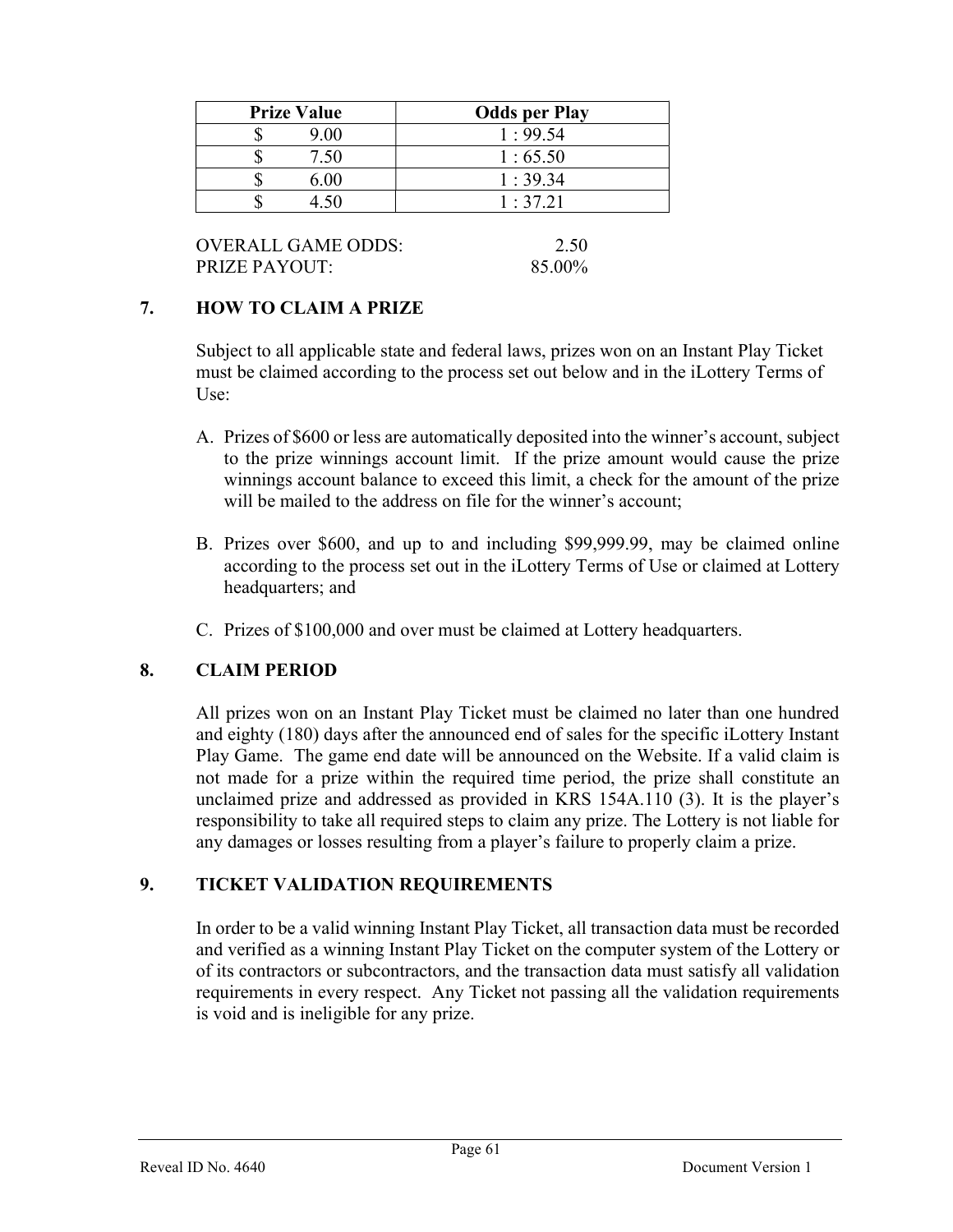## 10. TAXES AND DEBT SET OFF

 Kentucky and federal withholding shall be withheld by the KLC from prize payments in such amounts as may be required, in accordance with applicable provisions of state and federal law. Prizes are subject to set off of certain debts as required by law.

## 11. DISPUTES

- A. In the event a dispute between the KLC and player occurs as to whether a prize has been won or paid, the President's decision is final. The President may, solely at his or her discretion, replace the disputed Instant Play Ticket(s) with an Instant Play Ticket or Tickets of equivalent sale price from a current KLC iLottery Instant Game or may refund the price. This shall be the sole and exclusive remedy of the purchaser in the event of such disputes.
- B. A claim may not be premised on human or electronic error in the communication, display, or transmission of data regardless of how that data is recorded, displayed, or transmitted. A claim may not be premised on any intentional human, electronic or other form of communication that was not authorized by the KLC.

## 12. GOVERNING LAW

 In purchasing an Instant Play Ticket, the player agrees to comply with and abide by applicable federal and Kentucky state laws; all rules, regulations, directives and final decisions of the KLC; and all procedures established for the conduct of the Game.

## 13. PURCHASE AND PRIZE RESTRICTIONS

A. No iLottery Instant Ticket shall be purchased by and no prize paid to any of the following persons: any member of the Board of Directors, officer or employee of the KLC; any vendor (as defined in KRS 154A.010) or related entity; any member of the Board of Directors, officer, employee of, partner in, or owner of any vendor or related entity to the vendor; or any spouse, child, brother, sister, or parent residing as a member of the same household in the principal place of abode of any said person.

## 14. TERMINATION OF THE GAME

The President, at any time, with or without notice, may discontinue any iLottery Instant Play Game.

## 15. GENERAL TERMS

A. These Rules set forth certain supplemental terms and conditions that apply to the purchase and play of the Instant Play Games that are made available via the Website and any Game is also subject to all rules, terms and conditions, privacy policies, disclaimers and agreements on the Lottery Website at http://www.kylottery.com (Terms of Use and Rules). The Lottery reserves the right